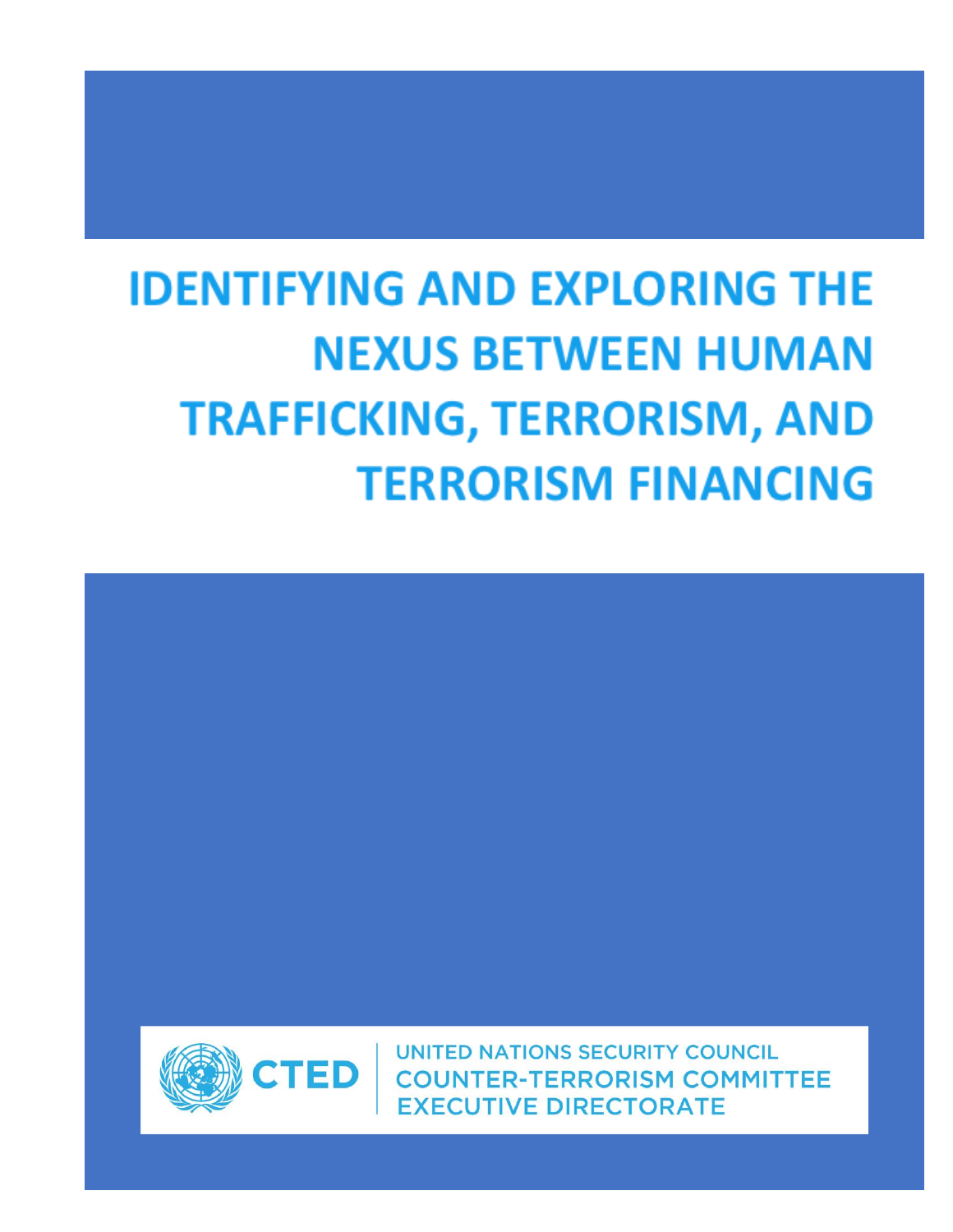# **CONTENTS**

| 1.                                                                         |  |
|----------------------------------------------------------------------------|--|
| Differences and overlaps between the two phenomena12                       |  |
|                                                                            |  |
|                                                                            |  |
| Security Council resolutions 2331 (2016) and 2388 (2017) 16                |  |
| Other Security Council resolutions dealing with human trafficking and      |  |
|                                                                            |  |
|                                                                            |  |
|                                                                            |  |
| To intimidate populations and decimate communities21<br>1.                 |  |
| 2.                                                                         |  |
| 3.                                                                         |  |
| Section II                                                                 |  |
|                                                                            |  |
| Acts of sexual and gender-based violence as an instrument to<br>$1_{\sim}$ |  |
|                                                                            |  |
| 2. Other forms of exploitation that may contribute to terrorism            |  |
| 33<br>financing.                                                           |  |
| Kidnapping for ransom, terrorism, and human trafficking 35<br>3.           |  |
| Removal and sale of organs, which may be associated with<br>4.             |  |
|                                                                            |  |
| Use of ICT in the sale, trade and trafficking of persons38                 |  |
| Section III                                                                |  |
| Analysis of information provided by Member States40                        |  |
| 1.                                                                         |  |
|                                                                            |  |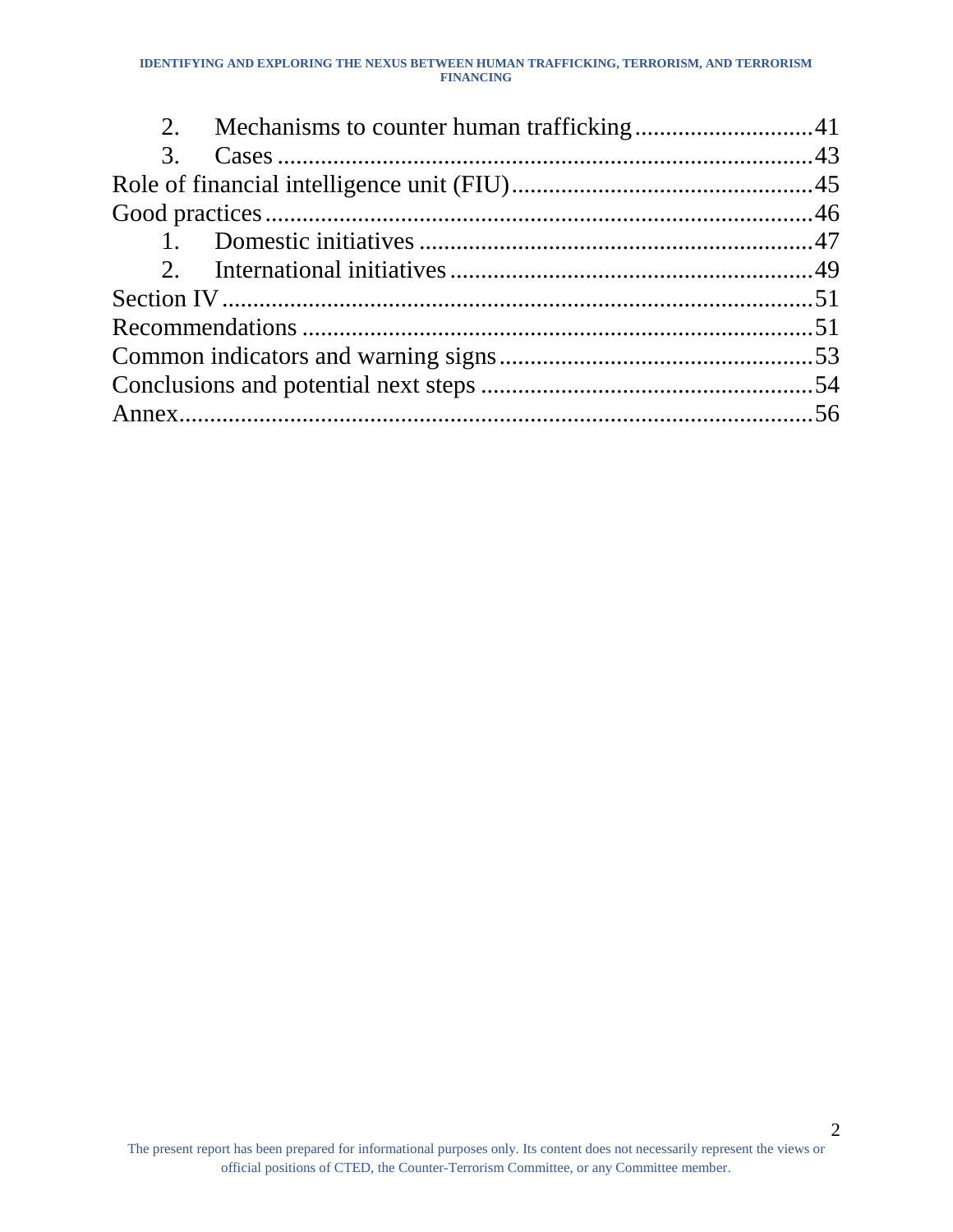# <span id="page-3-0"></span>Acknowledgements

The present report was prepared by the Counter-Terrorism Committee Executive Directorate (CTED), in collaboration with the Munk School of Global Affairs of the University of Toronto. 1 CTED is grateful to the State of Qatar and the Kingdom of the Netherlands for their generous contributions.

CTED wishes to thank the United Nations Office on Drugs and Crime (UNODC), the Office of the Special Representative of the Secretary-General on Sexual Violence in Conflict, and the Organization for Security and Cooperation in Europe  $(OSCE)^2$  for their invaluable contributions to the researching and drafting process.

CTED would also like to thank the following Member States for responding to its questionnaire: Afghanistan, Armenia, Australia, Austria, Azerbaijan, Belgium, Bolivia, Burkina Faso, Burundi, Canada, Colombia, France, Germany, Greece, Grenada, Hungary, Italy, Kazakhstan, Lebanon, Malaysia, Mali, Mexico, Montenegro, Morocco, Myanmar, Peru, Philippines, Poland, Qatar, Romania, Serbia, Slovakia, Slovenia, Somalia, Sudan, Sweden, The Netherlands, Turkey, Ukraine.

The following entities also provided CTED with information: Panel of Experts of the Security Council Committee established pursuant to resolution 2374 (2017) concerning Mali, Panel of Experts of the Security Council Committee established pursuant to resolution 2140 (2014) and United Nations Office on Drugs and Crime Field Offices in Bolivia and Columbia.

<sup>1</sup> <https://munkschool.utoronto.ca/>

<sup>&</sup>lt;sup>2</sup> Office of the OSCE Special Representative and Coordinator for Combating Trafficking in Human Beings (OSR/CTHB).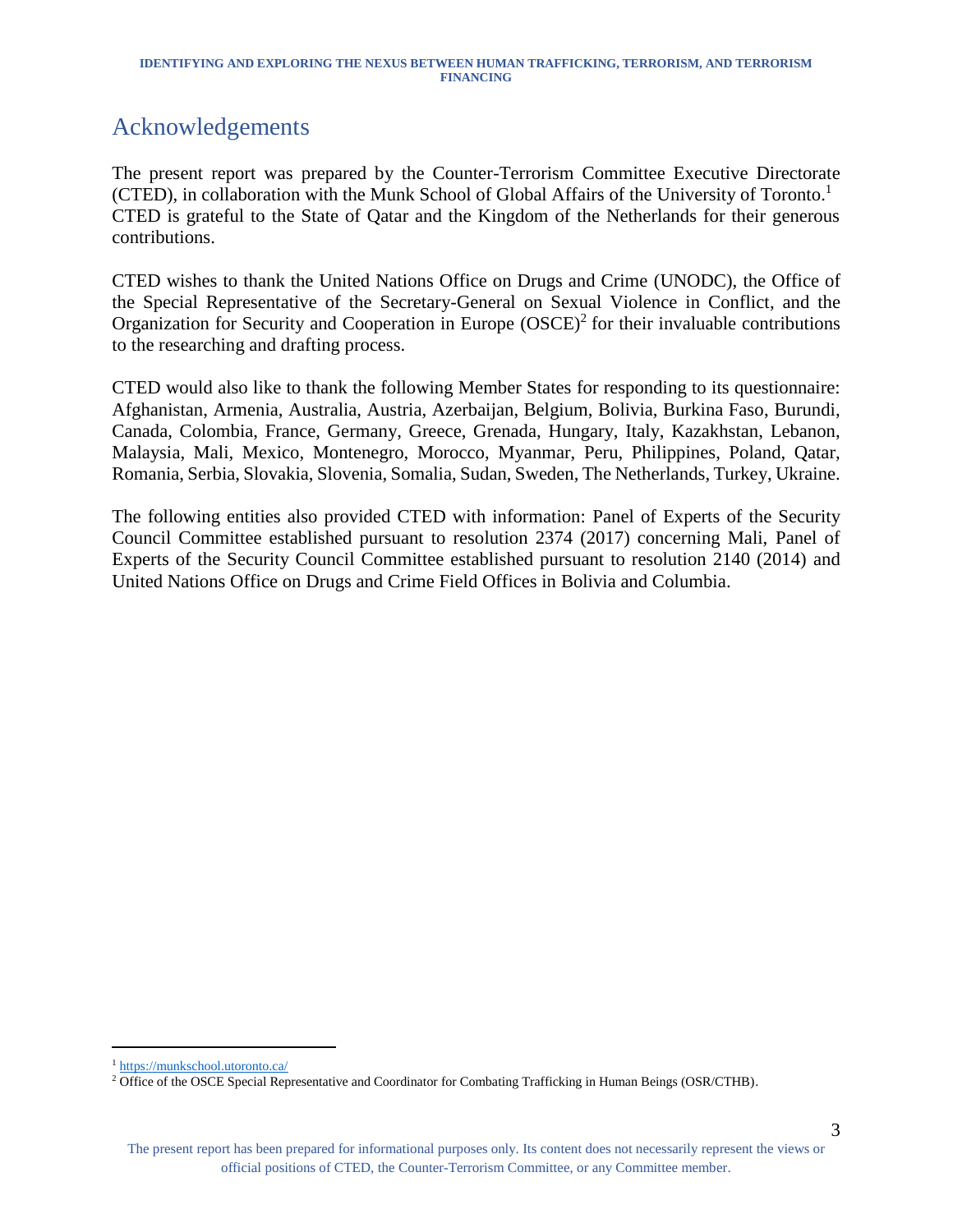### Executive summary

- Human trafficking constitutes one of the most serious human rights violations and one of the most profitable activities of organized crime. It attracts a broad range of criminal enterprises, from small local groups to international networks that deal in large numbers of trafficked victims through connections in source, transit and destination States.
- War and conflict enable human trafficking to thrive. People wishing to escape violence may turn to traffickers in the hope of finding a safe haven, but generally find themselves in an exploitative situation.
- Like other forms of illegal activities, human trafficking has become increasingly attractive to non-State armed groups, notably terrorist entities. Acts of violence associated with human trafficking have been central to the modus operandi of the Islamic State in Iraq and the Levant (ISIL, also known as Da'esh), Boko Haram, Al-Shabaab, and the Lord's Resistance Army (LRA).
- Human trafficking is not a new phenomenon. However, its use in the context of war and conflict has attracted increased attention. Acknowledging terrorists' and other non-State armed groups' use of trafficking as a weapon of war, the Security Council has in recent years adopted a presidential statement and two resolutions on this phenomenon.
- Despite the substantial military setbacks and territorial losses experienced by some terrorist entities, acts of sexual abuse and enslavement against women and girls and acts of forced recruitment and indoctrination against men and boys have continued.
- Numerous studies have demonstrated a clear nexus between human trafficking and terrorism. Nonetheless, the two phenomena continue to be treated separately.
- No Member State is immune to human trafficking or to terrorism. However, the most affected States continue to have little understanding of their vulnerability to the two phenomena and to the potential links between them.
- There remains a need to conduct further research and produce new evidence. Furthermore, efforts to sensitize Member States on the issue of human trafficking in support of terrorism should be strengthened.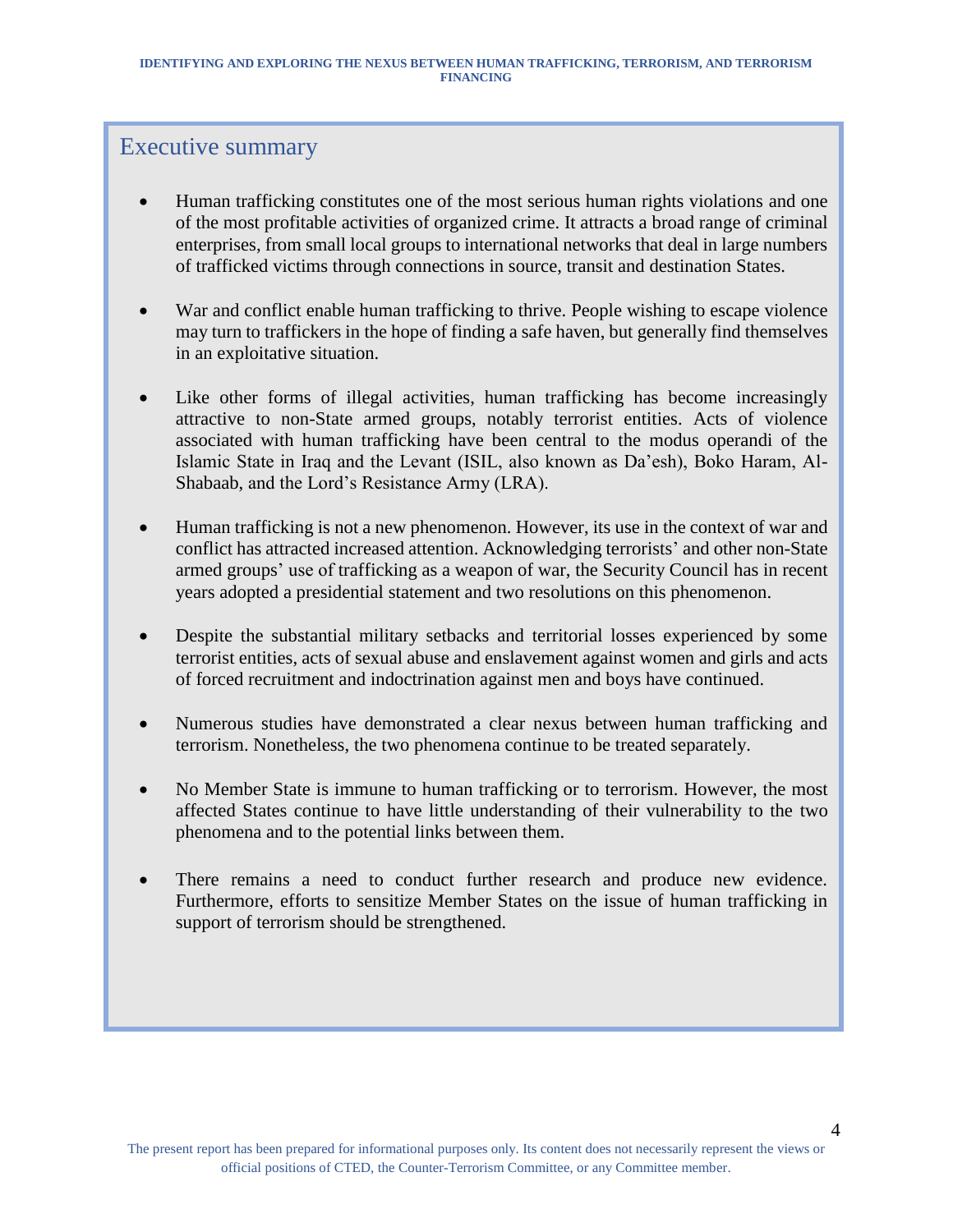# <span id="page-5-0"></span>Scope of report

The present report aims to identify and explore the nexus between human trafficking, terrorism, and terrorism financing.

It seeks to shed light on the broader nexus between human trafficking and terrorism and to determine, in particular, the extent to which terrorists have benefitted – including financially – from this form of exploitation. It also aims to analyse the various factors – notably situations of armed conflict, forced displacements, and irregular migrant flows – that may increase the vulnerability of persons (in particular, women and children) to traffickers.

The international community has only recently become aware of the strategic use of practices associated with human trafficking by terrorist groups. There is a need for further research and evidence. The present report therefore does not aim to be exhaustive, but rather to provide greater clarity and broaden understanding of the issue.

- **Section I** outlines the main differences and overlaps between migrant smuggling and human trafficking; explores the issues raised by Security Council resolutions 2331 (2016) and 2388 (2017); and examines the use of human trafficking as a terrorist tactic (including to intimidate populations, decimate communities, institutionalize sexual slavery, and incentivize recruitment).
- **Section II** identifies the nexus between human trafficking and terrorism financing, including by analysing those forms of exploitation that may be used to fund terrorist activities, and considers the misuse of information and communications technologies (ICT) in the sale, trade and trafficking of human beings.
- **Section III** considers, on the basis of the information received from Member States in response to a questionnaire prepared by CTED, the legal and operational measures put in place by States to counter human trafficking. It also highlights related gaps, trends and good practices.
- **Section IV** presents the main conclusions of CTED's research and proposes a number of recommendations for the consideration of Member States and United Nations entities involved in the fight against human trafficking and terrorism.
- **The Annex** contains the English version of CTED's questionnaire.

*The present report has been prepared for informational purposes only. Its content does not necessarily represent the views or official positions of CTED, the Counter-Terrorism Committee, or any Committee member.*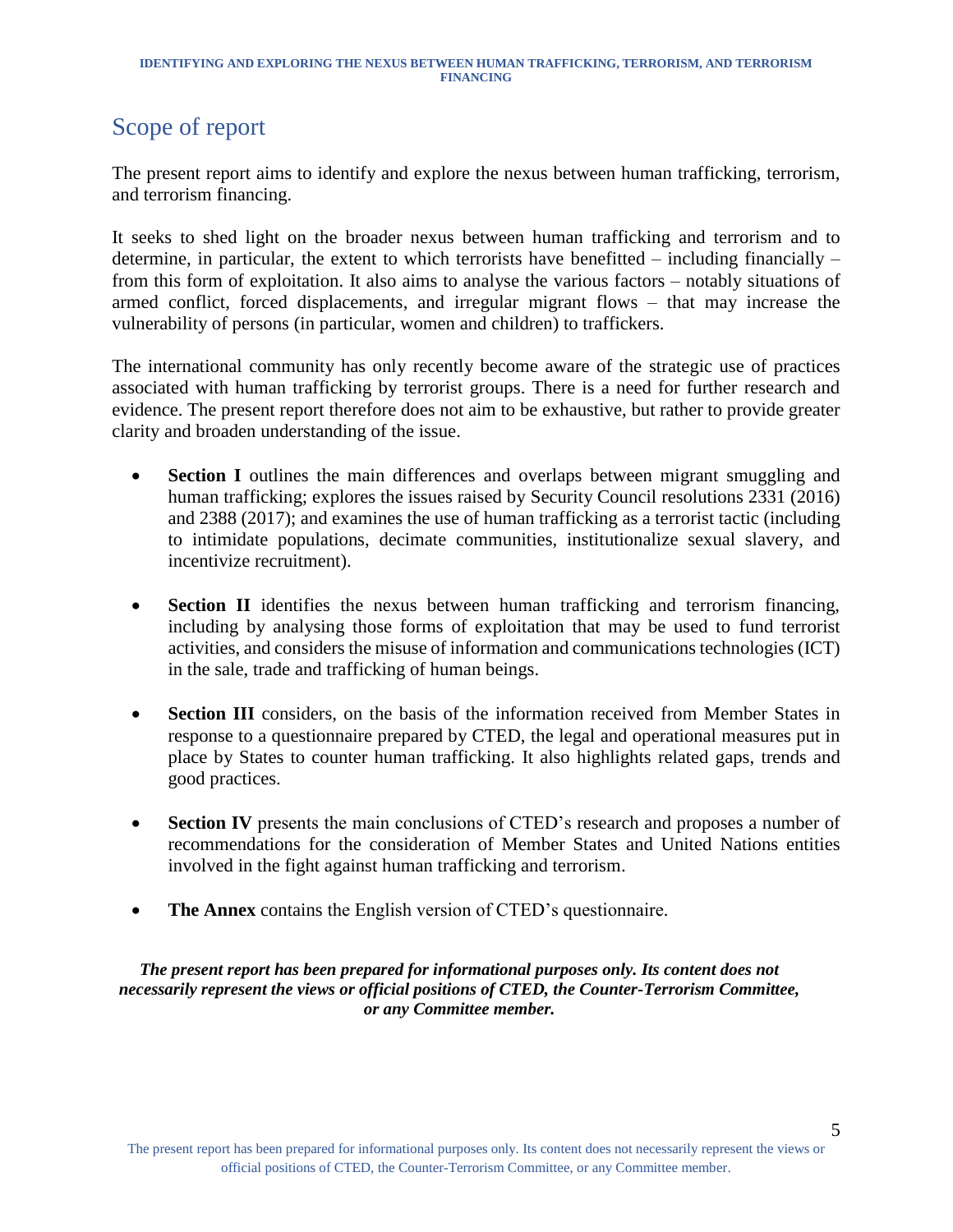# <span id="page-6-0"></span>Methodology

The present report is based, in part, on the responses to a questionnaire transmitted to all Member States of the United Nations on 13 April 2018 with a view to collecting data on human traffickingrelated activities and their potential links with terrorism and obtaining an accurate picture of their use, both as a terrorist tactic and as a means to raise funds for terrorist purposes. <sup>3</sup> Some sections of the report (notably Section I) refer to the issue of migrant smuggling, but the report's central focus is human trafficking. The references to migrant smuggling are included either to clarify the differences between the phenomena or to highlight potential overlaps. No field visits were conducted in the context of this report.

The questionnaire addressed four topics:

• **Threat**

l

- **Legal framework**
- **Operational measures**
- **Good practices**.

As of 15 November 2018, CTED had received 45 completed questionnaires. 4

The responses primarily addressed armed-conflict settings and/or areas controlled by terrorist groups.

CTED also engaged with relevant international, regional and subregional organizations involved in the fight against human trafficking; analysed research, background documents and media reports on human trafficking in conflict or post-conflict settings; and reviewed information gathered through the assessment visits conducted on behalf of the Counter-Terrorism Committee. A number of consultations further supported the final drafting and validation process.

Since March 2017, acting under the policy guidance of the Committee and in accordance with Security Council resolution 2331 (2016), CTED has included the question of the nexus between human trafficking, terrorism and terrorism financing in its dialogue with Member States,<sup>5</sup> notably within the framework of its assessment visits,<sup>6</sup> with a view to raising Member States' awareness of the issue and enhancing their response capacities.

Security Council resolution 2388 (2017) encourages Member States to increase efforts to collect, analyse and share data relating to financial flows associated with human trafficking and the extent

<sup>&</sup>lt;sup>3</sup> The English version of the CTED questionnaire is provided as annex to the present report.

<sup>4</sup> The list of Member States and entities that have responded to the CTED questionnaire is provided in the acknowledgements.

<sup>5</sup> Guided by Security Council resolutions 1373 (2001) and 1624 (2005), the Counter-Terrorism Committee works to strengthen the capacity of United Nations Member States to prevent terrorist acts, both within their borders and across regions. Established in the wake of the 11 September 2001 terrorist attacks against the United States, it is assisted by the Counter-Terrorism Committee Executive Directorate (CTED), which carries out the policy decisions of the Committee, conducts expert assessments of Member States, and facilitates the delivery of counter-terrorism technical assistance.

<sup>&</sup>lt;sup>6</sup> It should be noted that, thus far, only one visited Member State has been able to identify elements pertaining to the nexus between human trafficking, terrorism and terrorism financing.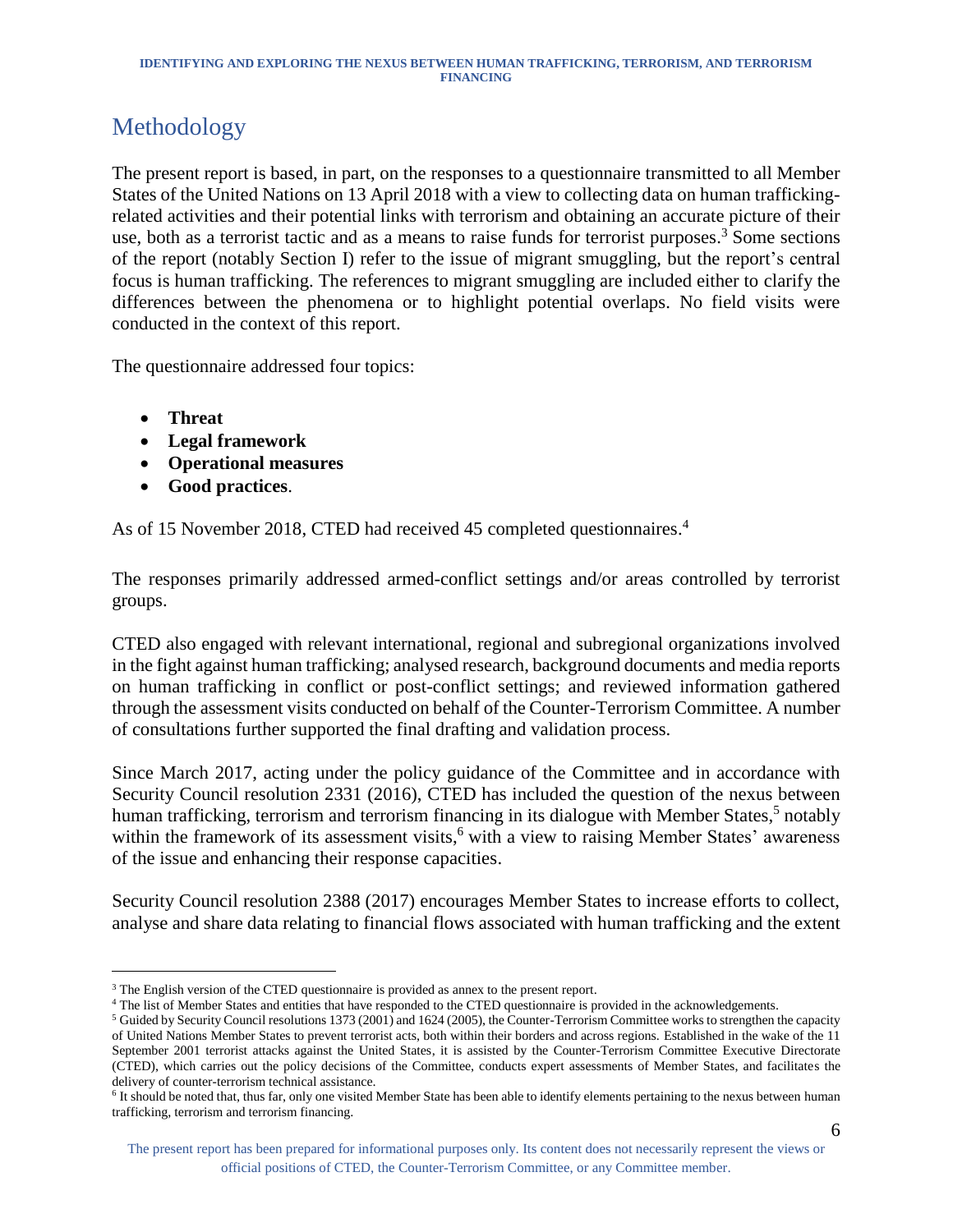and nature of terrorism-financing activities through this crime and to provide CTED with relevant information pertaining to the links between the two phenomena.

CTED has presented the main requirements of resolutions 2331 (2016) and 2388 (2017) at several forums, including meetings of the Financial Action Task Force (FATF) and of FATF-Style regional bodies (FSRBs) (notably, the Inter-Governmental Action Group against Money Laundering in West Africa (GIABA), the Asia/Pacific Group on Money Laundering (APG) and the Eurasian Group on Money Laundering (EAG)).

It has also engaged with representatives of the financial sector, academia, and non-profit organizations involved in the fight against human trafficking.

In January 2018, CTED became a member of the Inter-Agency Coordination Group against Trafficking in Persons (ICAT),  $^7$  a policy forum established by the General Assembly of the United Nations to strengthen coordination among United Nations agencies and other relevant international organizations to facilitate a holistic and comprehensive approach to preventing and combating trafficking in persons.

CTED also briefed Member States, United Nations entities, intergovernmental organizations, and specialized agencies on the preliminary findings of its research at the Counter-Terrorism Committee's open briefing on the nexus between international terrorism and transnational organized crime, held at United Nations Headquarters, New York, on 8 October 2018.<sup>8</sup>

# <span id="page-7-0"></span>Challenges

The present report explores the broader nexus between human trafficking and terrorism, focusing on human trafficking as a means to, *inter alia,* raise funds for terrorist purposes.

Numerous studies have addressed the direct or indirect involvement of organized crime syndicates in human-trafficking networks and the laundering of the proceeds.

l <sup>7</sup> The functions of the ICAT are to provide a platform for exchange of information, experiences and good practices on anti-trafficking activities; to support the activities of the United Nations and other international organizations with the aim of ensuring full and comprehensive implementation of all international instruments and standards of relevance to the prevention and combating of trafficking in persons and to the protection of, and support for, victims of trafficking; to work towards a comprehensive, coordinated and holistic approach to human trafficking, which is gender and age-sensitive and grounded in a human rights based-approach; and to promote effective and efficient use of existing resources, using, to the extent possible, mechanisms already in place at the regional and national level. As of August 2018, ICAT was composed of 22 organizations: CTED, United Nations Department of Political Affairs (DPA); United Nations Department of Peacekeeping Operations; International Civil Aviation Organization (ICAO); International Centre for Migration Policy Development (ICMPD); International Criminal Police Organization (INTERPOL); International Labour Organization (ILO); International Organization for Migration (IOM); Office of the High Commissioner for Human Rights (OHCHR); Office on Genocide Prevention and the Responsibility to Protect; Organization for Security and Cooperation in Europe (OSCE),United Nations Joint Programme on HIV/AIDS (UNAIDS); United Nations Development Program (UNDP); United Nations Educational, Scientific and Cultural Organization (UNESCO); United Nations Population Fund (UNFPA); United Nations High Commissioner for Refugees (UNHCR); United Nations Children's Fund (UNICEF); United Nations Interregional Crime and Justice Research Institute (UNICRI); United Nations Office on Drugs and Crime (UNODC); Office of the Special Representative of the Secretary-General on Sexual Violence in Conflict; United Nations Entity for Gender Equality and the Empowerment of Women (UN-Women); and World Bank. The Council of Europe has maintained its status as ICAT partner. For more information, visit[: http://icat.network/.](http://icat.network/) 

<sup>&</sup>lt;sup>8</sup> See also[: https://www.un.org/sc/ctc/news/event/open-briefing-counter-terrorism-committee-terrorcrimenexus/.](https://www.un.org/sc/ctc/news/event/open-briefing-counter-terrorism-committee-terrorcrimenexus/)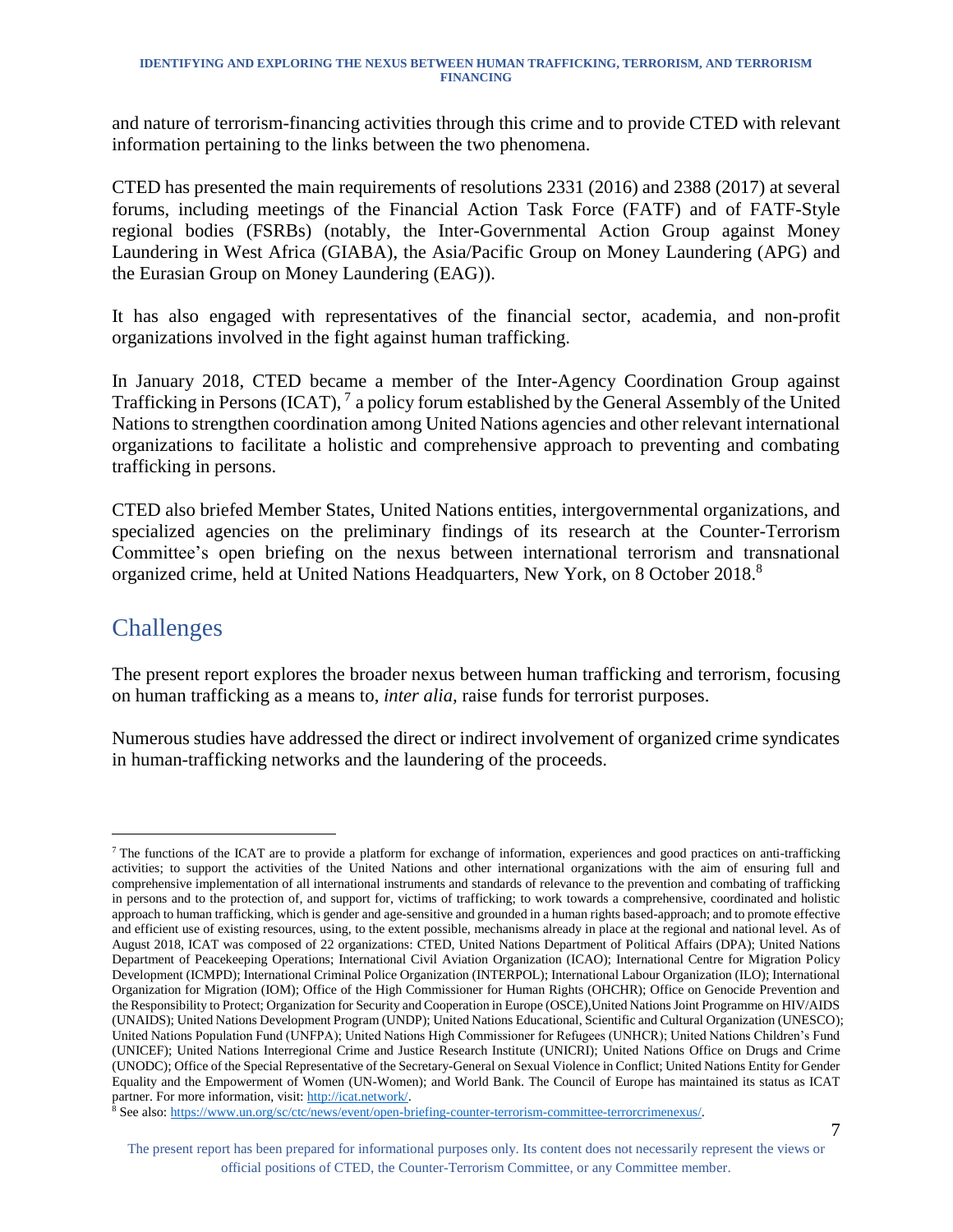The APG/FATF joint typology report on *Financial flows from human trafficking*<sup>9</sup> aims to provide tangible indicators and best practices for Governments to strengthen their ability to detect the proceeds of human trafficking-related activities. It also seeks to identify recent developments in the nature and scope of financial flows associated with human trafficking, including proceeds helping to sustain terrorist organizations and activities. However, given the current absence of specific law-enforcement case studies<sup>10</sup> on the use of such exploitation for terrorism-financing purposes, information on the human trafficking/terrorism financing nexus is limited, and the linkage between the two phenomena is referred to as "potential".

The broader human trafficking/terrorism nexus — notably the use of sexual and gender-based violence as a strategy to destroy communities, advance ideology and incentivize recruitment has also been well documented.<sup>11</sup>

In its twenty-second report,  $12$  the Analytical and Sanctions Monitoring Team of the Security Council Committee established pursuant to resolutions 1267 (1999), 1989 (2011) and 2253 (2015) concerning ISIL (Da'esh), Al-Qaida, and associated individuals, groups, undertakings and entities (mandated by resolution 2388 (2017) to explore with Member States the question of human trafficking and perpetration of sexual violence in armed conflict by ISIL and Al-Qaida) states that "the issue may have affected some of the women and children who left the conflict zone and are now detained". With specific regard to the potential human trafficking/terrorism financing nexus, the Monitoring team reports that consulted States have assessed that "sexual exploitation has never been a significant source of income for ISIL, but lack information on other aspects of the issue".

There are a number of reasons why it is difficult to identify cases demonstrating that human trafficking has contributed to the financing of terrorist activity:

• **Overlaps**: in many cases, it is difficult to establish whether a person has been the victim of human trafficking, migrant smuggling, or kidnapping for ransom. Even though each crime has its own legal definition, the differences between them are often blurred. Furthermore, one crime may evolve and turn into another. This may occur if, for instance, a person is abducted, abused as sexual slave, and then sold back to the family through the payment of a ransom, or when migrants who have begun their journeys by willingly placing

l <sup>9</sup> [http://www.fatf-gafi.org/media/fatf/content/images/Human-Trafficking-2018.pdf.](http://www.fatf-gafi.org/media/fatf/content/images/Human-Trafficking-2018.pdf)

<sup>&</sup>lt;sup>10</sup> According to the FATF typology report, the reasons may be: "(i) authorities, appropriately, prioritize victim safety above evidence or intelligence-gathering; their focus is thus not on gathering evidence to secure a terrorism-financing conviction; (ii) evidence and intelligence collection in a given geography which is controlled, or partially controlled, by terrorist groups is very challenging, even after the conclusion of a conflict. The admissibility of such information to court proceeds would also be challenging; (iii) seeking a conviction for or specific intelligence on the financing of terrorist activities from the proceeds of human trafficking is simply a lower priority for national authorities combatting terrorist groups than other outcomes which would range from kinetic action to victim extraction; (iv) prosecutors may opt to pursue other charges – and not terrorism finance-related charges – because the evidence is more readily available and the penalties are similar".

<sup>&</sup>lt;sup>11</sup> For instance, in the United Nations Human Rights Council report, *They came to destroy: ISIS Crimes Against the Yazidi*, June 2016; in the report of the Office of the United Nations High Commissioner for Human Rights and the United Nations Assistance Mission for Iraq, *A Call for Accountability and Protection: Yezidi Survivors of Atrocities Committed by ISIL,* August 2016; in the Secretary-General reports on conflict-related sexual violence; in the reports of the Secretary-General on the threat posed by ISIL (Da'esh) to international peace and security and the range of United Nations efforts in support of Member States in countering the threat; and in the reports of the Secretary-General pursuant to Security Council resolutions 2331 (2016) and 2388 (2017).

<sup>12</sup> https://www.un.org/sc/ctc/news/document/s-2018-705-twenty-second-report-analytical-support-sanctions-monitoring-team-submittedpursuant-resolution-2368-2017-concerning-isil-daesh-al-qaida-associated/.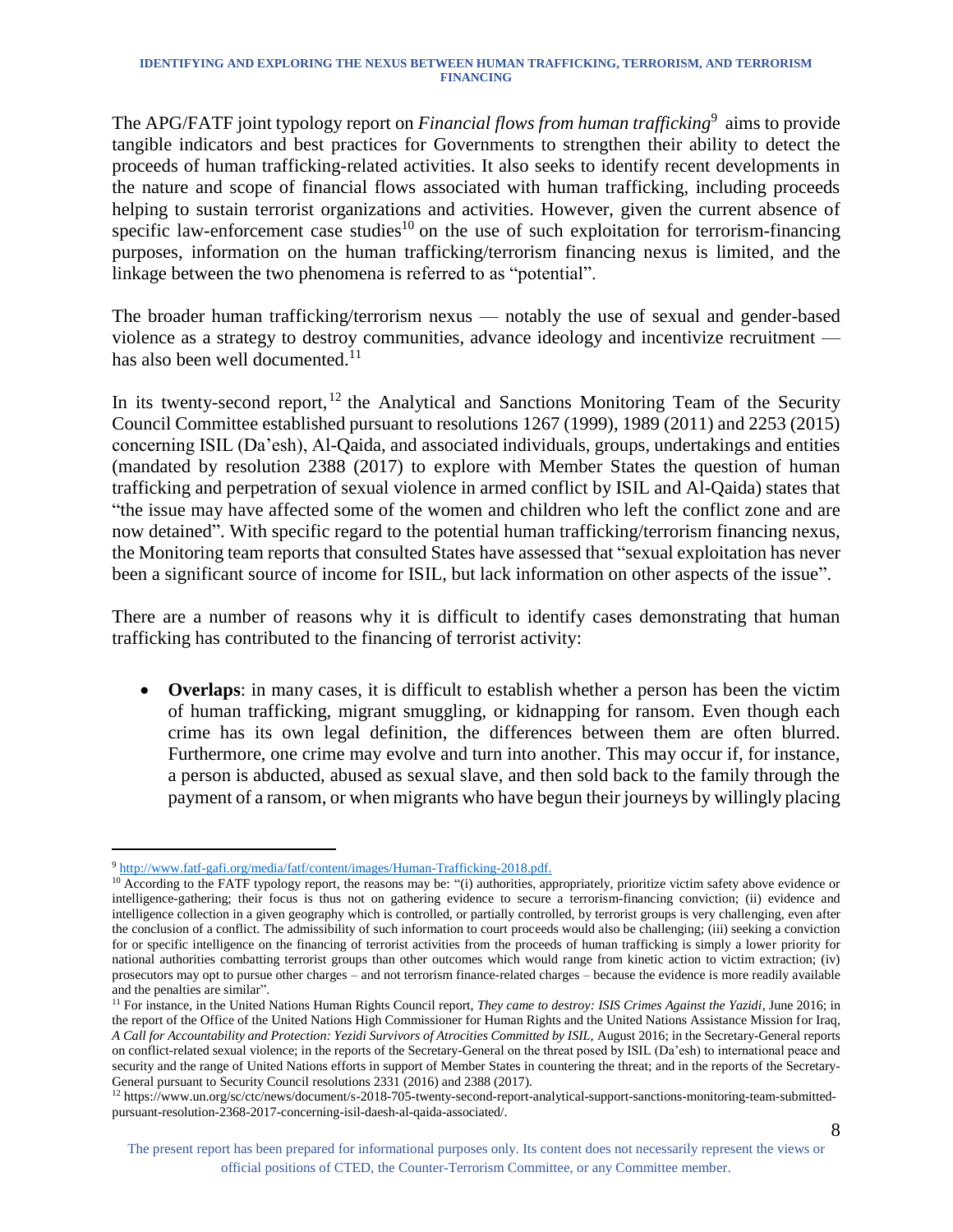themselves in the hands of smugglers become victims of human trafficking along the way<sup>13</sup> because of a debt bondage.

- **Lack of relevant/substantive information**: the responses obtained by CTED through the dissemination of its questionnaire demonstrate that, whereas some Member States have been able to collect some data on the use of human trafficking as a terrorist tactic, most lack information about financial aspects.
- **Difficulty in collecting evidence**: as trafficking activities associated with terrorism are mainly concentrated in territories that were (or still partially are) controlled by terrorist groups, gathering evidence can be challenging. Another problem relates to the possibility of using information retrieved from the battlefield or in (post-)conflict situations (particularly by the military) in court. The main challenge for law-enforcement officials and prosecutors is to determine how to ensure that such information meets the legal threshold to be permissible as evidence in criminal proceedings.
- **Impunity**: armed conflict situations or other contexts in which terrorist groups operate are characterized by a state of impunity caused by erosion of the rule of law and breakdown of order. 14
- **Lack of capacity/expertise/awareness**: some Member States have identified concrete instances of human trafficking which may be related to terrorism financing. However, those cases are based mainly on "verbal narratives" and have not yet been investigated, owing to limited expertise or lack of resources. Some States appear not to be fully aware of their vulnerability to terrorism or human trafficking.
- **Identifying financial patterns**: because the sale of Yazidi women by the Islamic State in Iraq and the Levant (ISIL, also known as Da'esh) and other instances of human trafficking that may be associated with terrorism financing involve cash transactions, it is difficult to "follow the money" in order to identify financial patterns.
- **Not a significant source of revenue**: as human trafficking does not represent a key source of revenue for terrorist groups (in comparison to natural resources, extortion and taxation), Governments tend to undermine its "potential" use as an opportunistic profit source.

# <span id="page-9-0"></span>Introduction

"Human trafficking is both illegal and big business".<sup>15</sup> According to ILO,<sup>16</sup> human trafficking generates annual profits of around \$150 billion. As noted by the 2018 Global Slavery Index<sup>17</sup>, 89 million people have experienced some form of enslavement over the past five years. However, because human trafficking is both covert and illegal, it is difficult to gather accurate data. In some rural communities, practices<sup>18</sup> that might be perceived as human trafficking are deeply rooted in

l <sup>13</sup> IOM, Global Compact Thematic Paper, *Combating Trafficking in Persons and Contemporary Forms of Slavery*, p. 3.

<sup>14</sup> UNODC, *Global Report on Trafficking in Persons, 2016*, p. 64.

<sup>15</sup> United Nations University, *25 Keys to Unlock the Financial Chains of Human Trafficking and Modern Slavery*, Workshop Report, July 2017, p. 6.

<sup>&</sup>lt;sup>16</sup> This estimate is the result of the aggregation of regional profit figures for three forms of forced labour: forced labour exploitation outside of domestic work, forced domestic work and forced sexual exploitation. It does not take into account the profits generated by the 2012 ILO estimate of 2.2 million victims of forced labour imposed by State authorities, nor does it account for the proceeds generated from human trafficking for the purposes of the removal of organs.

<sup>&</sup>lt;sup>17</sup> The index is developed by the Walk Free Foundation. For further information, please visit: https://www.globalslaveryindex.org/.

<sup>&</sup>lt;sup>18</sup> For instance, the "wahaya practice" – notably widespread in West Africa – involves the purchase of one or more girls, usually of slave descent, under the guise of a fifth wife. However, girls subject to this practice are not officially married to their master and therefore have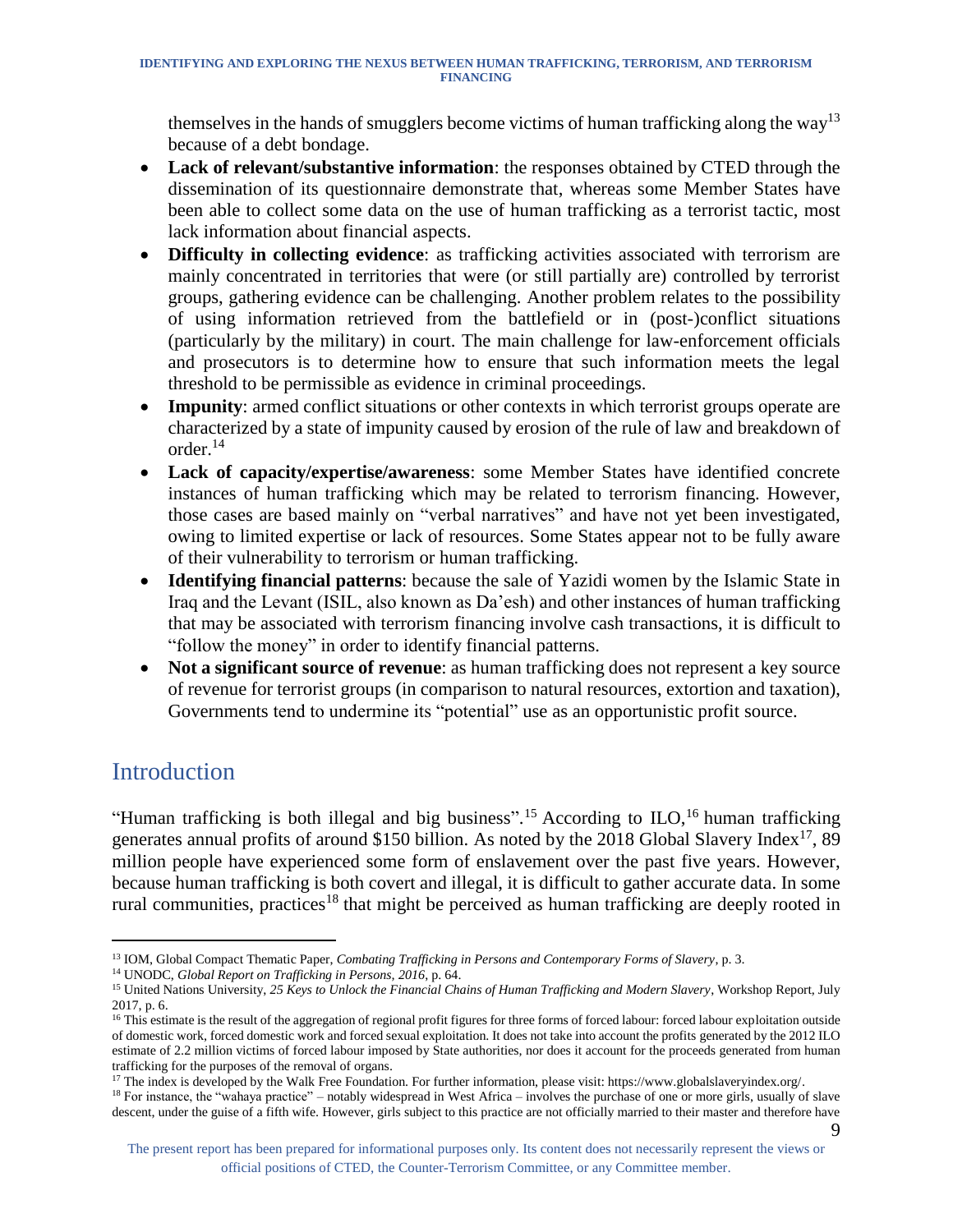the social structure and widely accepted as local customs. Many victims therefore remain undetected. Women and children continue to be most vulnerable to trafficking.

The overall number of victims has dramatically increased in tandem with the unprecedented rise in irregular<sup>19</sup> migration and forced displacements, notably in the context of armed conflict, prosecution or human rights violations. War, lack of economic opportunity, discrimination and gender-based violence further expose vulnerable people to abuse, particularly in situations where erosion of the rule of law allows traffickers to operate with impunity. A growing body of evidence has highlighted the scale and scope of exploitation, including human trafficking, experienced by migrants during their journeys.

Over recent years, this practice has also played an increasing role in the operations of terrorist organizations, particularly ISIL. Acts of sexual and gender-based violence associated with human trafficking have been used as part of the strategic objectives and ideology of terrorist groups and as a way to raise funds to support their activities. The potential for terrorist entities to use such methods to secure ransom payments is also a major concern.

Security Council resolutions 2331 (2016)<sup>20</sup> and 2388 (2017)<sup>21</sup> condemn, in the strongest terms, the sale of, or trade in, persons seized by ISIL, as well as violations and abuses conducted by Boko Haram, Al-Shabaab, the Lord's Resistance Army (LRA) and other such groups for the purposes of sexual slavery, exploitation and forced labour. They also request CTED to include in its country assessments information regarding Member States efforts to address the issue of trafficking in persons where it is committed for the purposes of supporting terrorism, including financially.

The links between human trafficking and terrorism have been demonstrated notably in the sale of Yazidi women on the open market and the use of children as suicide bombers and beggars. However, the covert nature of human trafficking, the difficulty of collecting evidence, the lack of expertise required to conduct proper investigations, and the sensitivity of the issue also undermine efforts to ascertain its scale. Therefore, the broader human trafficking/terrorism nexus continues to be underexplored.

none of the legal rights and protection to which legal wives would have recourse. "Wahaya" are essentially slaves used for domestic labour and sexual gratification.

<sup>&</sup>lt;sup>19</sup> In this report, the term *irregular* denotes movement that does not follow, or fall within, legally recognized modes of entering States.

<sup>20</sup> [http://unscr.com/en/resolutions/doc/2331.](http://unscr.com/en/resolutions/doc/2331)

<sup>&</sup>lt;sup>21</sup> [http://unscr.com/en/resolutions/doc/2388.](http://unscr.com/en/resolutions/doc/2388)

The present report has been prepared for informational purposes only. Its content does not necessarily represent the views or official positions of CTED, the Counter-Terrorism Committee, or any Committee member.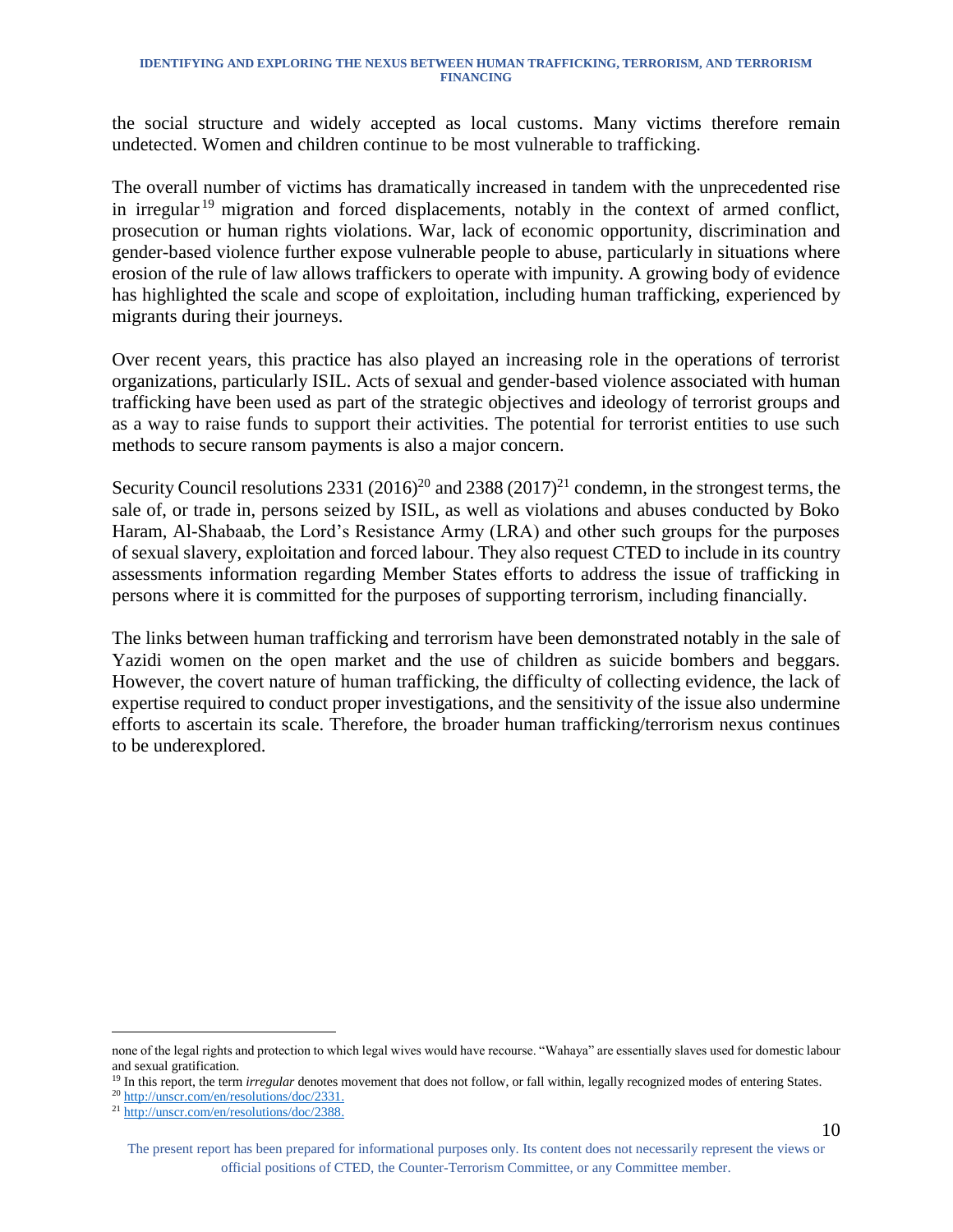# <span id="page-11-0"></span>**Section I**

# <span id="page-11-1"></span>Human trafficking and migrant smuggling

1. Over recent years, the issues of human trafficking and migrant smuggling have attracted increasing momentum. Target 8.7 of the 2030 Sustainable Development Goals, adopted by Member States in 2015, requires States to "Take immediate and effective measures to eradicate forced labour, end modern slavery and human trafficking and secure the prohibition and elimination of the worst forms of child labour, including recruitment and use of child soldiers, and by 2025 end child labour in all its forms".<sup>22</sup>

2. The increased attention of the international community has helped strengthen understanding of the issues. However, that understanding continues to be undermined by definitional difficulties, lack of knowledge, and the blurring of distinctions.

### <span id="page-11-2"></span>**1. Legal definition**

3. Human trafficking and migrant smuggling are two different crimes. Article 3 (a) of the Protocol to Prevent, Suppress and Punish Trafficking in Persons, Especially Women and Children,<sup>23</sup> supplementing the United Nations Convention against Transnational Organized Crime, states that "Trafficking in persons shall mean the recruitment, transportation, transfer, harbouring or receipt of persons, by means of the threat or use of force or other forms of coercion, of abduction, of fraud, of deception, of the abuse of power or of a position of vulnerability or of the giving or receiving of payments or benefits to achieve the consent of a person having control over another person, for the purpose of exploitation. Exploitation shall include, at a minimum, the exploitation of the prostitution of others or other forms of sexual exploitation, forced labour or services, slavery or practices similar to slavery, servitude or the removal of organs".

- 4. The main elements of human trafficking are thus the following:
	- **Act**: recruitment; transport; transfer; harbouring; receipt of persons
	- **Means**: threat or use of force; coercion; abduction; fraud; deception; abuse of power or vulnerability; giving or receiving of payments or benefits
	- **Purpose**: exploitation.

5. Article 3 (a) of the Protocol Against the Smuggling of Migrants by Land, Sea and Air<sup>24</sup> defines migrant smuggling as "the procurement, in order to obtain, directly or indirectly, a financial

l <sup>22</sup> [https://www.un.org/sustainabledevelopment/economic-growth/.](https://www.un.org/sustainabledevelopment/economic-growth/) 

<sup>&</sup>lt;sup>23</sup> The Protocol was adopted by resolution A/RES/55/25 of 15 November 2000 at the fifty-fifth session of the General Assembly of the United Nations. It entered into force on 25 November 2000. Currently, 173 Member States are party to the Protocol. See also: [https://www.unodc.org/unodc/en/organized-crime/intro/UNTOC.html.](https://www.unodc.org/unodc/en/organized-crime/intro/UNTOC.html) 

<sup>&</sup>lt;sup>24</sup> The Protocol was also adopted on 15 November 2000 and entered into force on 28 January 2004. Currently, 146 jurisdictions are party to the Protocol. See also: [https://treaties.un.org/doc/Treaties/2000/11/20001115%2011-21%20AM/Ch\\_XVIII\\_12\\_bp.pdf.](https://treaties.un.org/doc/Treaties/2000/11/20001115%2011-21%20AM/Ch_XVIII_12_bp.pdf)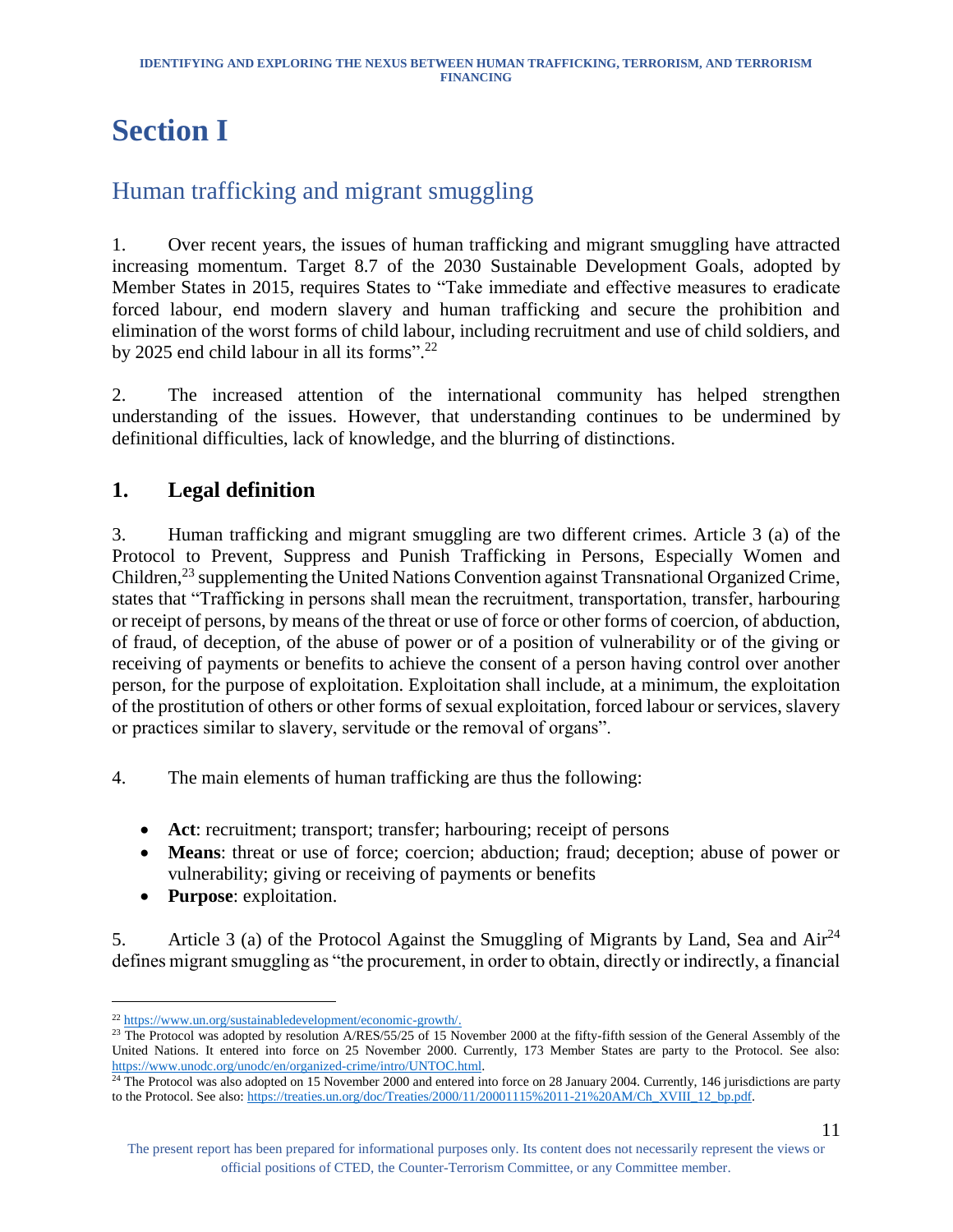or other material benefit, of the illegal entry of a person into a State Party of which the person is not a national or a permanent resident".

#### <span id="page-12-0"></span>**2. Differences and overlaps between the two phenomena**

6. Although, in some circumstances, it is difficult to establish whether a person has been the victim of human trafficking or migrant smuggling, the main differences between the two crimes can be identified in the following elements:

- **Consent**: trafficking victims have not consented or have consented under coercion<sup>25</sup>
- **Transnationality**: smuggling is always transnational (since it consists of the illegal entry of a person into a third State), but human trafficking need not be
- **Cycle of exploitation**: whereas smuggling ends when the migrant reaches his/her destination, trafficking is an endless cycle of abuse, which stops only when the victim no longer constitutes a source of profit for his/her trafficker(s)
- **Effect**/**impact**: since smuggling represents an act aimed at facilitating the illegal entry of an individual into a third country, it mainly affects the sovereignty of States over their borders. Trafficking is conducted for the purpose of exploitation (which can assume different forms and manifestations) and is mainly a crime against a person (i.e., the trafficked victim).<sup>26</sup>

7. However, both traffickers and smugglers engage in these activities because they produce a "benefit". Whereas in the case of smuggling, the benefit is mainly financial, in the case of trafficking, it is more diversified. Human traffickers regard people as commodities (i.e., items that can be exploited and traded for a variety of purposes).

8. Another aspect that hampers efforts to distinguish between the two phenomena is the fact that one crime can easily evolve and turn into the other. The rise of irregular migration flows has further increased vulnerable people's exposure to different forms of exploitation, including trafficking. With trafficking, migrants often hand over their lives to someone who promises a safe passage into a desired destination, but later find themselves sexually exploited or in forced labour.<sup>27</sup>The clear linkage between the two phenomena is also evidenced by the fact that around 60 per cent of identified human trafficking victims are foreigners in the country of detection. Many prove to be international migrants who have moved from one country to another.<sup>28</sup>

9. Furthermore, most studies focus on the distinction between the two phenomena, based on the assumption that, once the migrant has paid the required sum, he or she is no longer tied to the smuggler. However, the facts tend to demonstrate the opposite. Migrant smuggling can be a stepping stone to human trafficking, notably in cases where the person cannot pay the smuggler or is caught up in economic exploitation or forced crime.<sup>29</sup>

l

The present report has been prepared for informational purposes only. Its content does not necessarily represent the views or official positions of CTED, the Counter-Terrorism Committee, or any Committee member.

<sup>&</sup>lt;sup>25</sup> It should be noted that, in the context of child victims, the element of consent is always irrelevant.

<sup>26</sup> UNODC, *Global Study on Smuggling of Migrants, 2018*, p. 19.

<sup>27</sup> UNODC, *Global Report on Trafficking in Persons, 2016,* p. 62.

<sup>28</sup> *Ibidem.*

<sup>29</sup> CARITAS, Research Action, *Trafficking in Human Beings in Conflict and Post-Conflict Situation, 2015*, p. 6.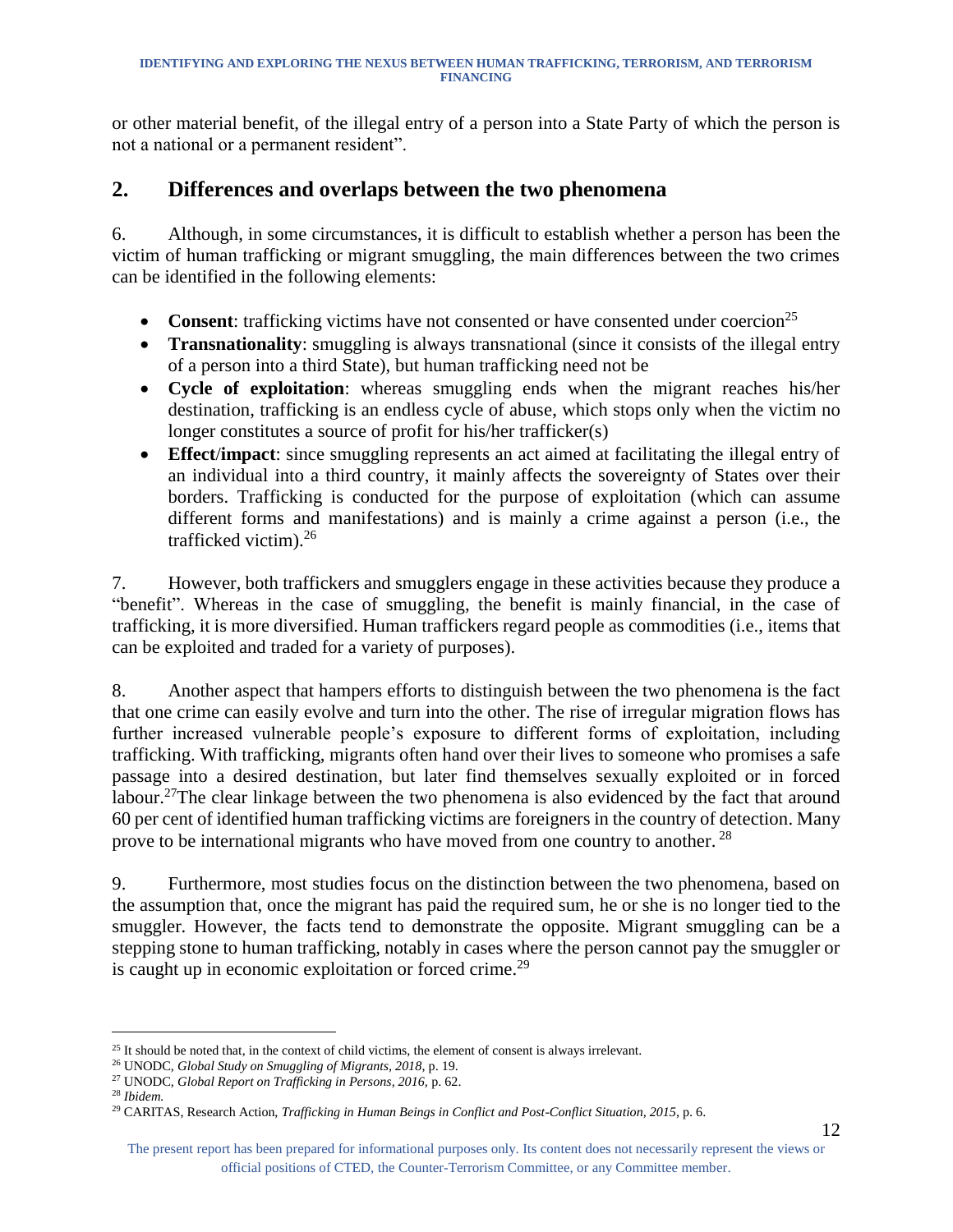### **Example 1**

Faith was approached by a woman who promised her a job at a Nigerian restaurant in Italy. She thought this was her chance to begin a new life. When Faith arrived in Italy, however, she was informed that she had to pay back more than \$50,000 in debt before she could leave. Her traffickers forced her into prostitution, telling her that they would kill her if she did not comply. Faith felt like she was always in danger and was even stabbed several times. She managed to escape and now works to help other women trapped in sex trafficking in Italy.

Source: *US State Department, Trafficking in Persons Report, 2018*, p. 8.

### **Example 2**

On 27 March 2017, Kenyan Police arrested Ali Hussein Ali (alias "The Trusted One"), a terrorist linked to ISIL, whom they described as a key link in terrorism financing, as well as human smuggling and trafficking.

According to the police, he played a key role in the *Magafe* network in facilitating the travel of recruits from Kenya to Somalia to join ISIL in Libya, as well as the safe passage to Europe of irregular migrants via Libya. Ali facilitated the transfer of money linked to an ISIL network and traversed several States, including Libya, Somalia, South Sudan and Sudan. The money was transferred through various States before reaching Libya, in order to conceal the transaction trail.

Ali was born in Mogadishu and entered Kenya in 2010 as a tourist, before moving to South Africa, Sudan and, finally, Tripoli, where he joined ISIL. He returned to Kenya in November 2016, becoming a key agent for the terrorist organization and the *Magafe* human smuggling/trafficking network in Libya.

At the time of his arrest, Ali was demanding \$639,000 from his "boss". The money was a "facilitation commission" that he was to be paid after safely delivering recruits and irregular migrants to their destinations. Ali and his accomplices housed recruits and irregular migrants in lodges within Eastleigh, Malindi, and other areas before facilitating their travel to Libya, the Syrian Arab Republic, and Europe.

Upon their arrival in Libya, the recruits and irregular migrants were detained by criminal gangs (notably *Magafe*) and would only be released upon payment of ransom of between \$2500 and \$7000. The money was transferred to Mogadishu through *Hawalas* located in Kenya. The ransom was channelled to ISIL in Libya. Recruits and irregular migrants captured in Libya had been requesting assistance from their family members back in Kenya. The funds sent to *Magafe* were intended to secure their release.

ISIL recruits would have taken advantage of the situation to extort their family members by making false claims of capture in order to finance their activities.

Source: *National Police Service, Republic of Kenya*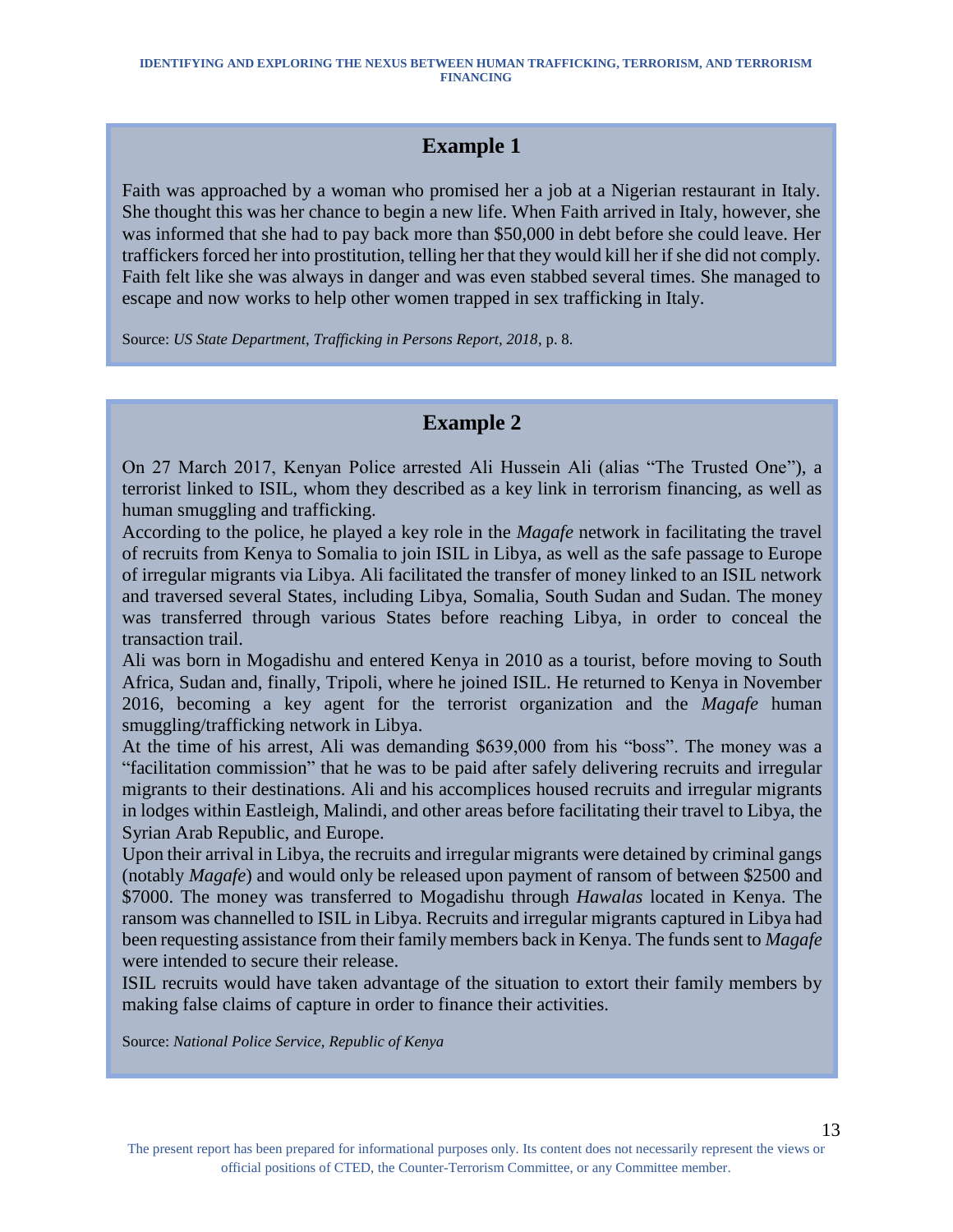# <span id="page-14-0"></span>Factors that may increase vulnerability to trafficking

10. Vulnerability to trafficking should be broadly understood as the relationship between "push" factors, the conditions in the hosting and transit States, people's access to entitlements, and their capacity to make migratory decisions. Women and girls, and those fleeing war and persecution, are most vulnerable to trafficking. All migrants make choices, but within divergent ranges of options for mobility, which can change over time on a migratory journey. A worst-case risk scenario is an already marginalized person, who is pushed into a weak State where trafficking gangs operate, who has no access to resources or international protection.

11. Vulnerability is dictated not simply by exposure to risk, but by proximity to entitlements in social and political structures.<sup>30</sup> For example, when war is looming, those with the most entitlements can choose to migrate early as an anticipatory decision, with a specific destination in mind. They can procure travel documents through bribes or pay reliable smugglers for a full journey from country of origin to destination. Many migrants make the choice to move on a "proactive" basis (i.e., as a result of poor life chances), rather than on a "reactive" basis (i.e., the result of conflict or direct persecution), or, what Betts calls "survival migration".<sup>31</sup>

12. People with migratory potential who enjoy higher status will be less likely to be trafficked, but can suffer from more risk over time as they move away from certain privileges. People with fewer entitlements experience the same "push" factors, but have narrower choices. They make decisions later, in a more ad hoc fashion, and their journeys are longer and involve several waypoints. Traditionally marginalized groups, including women, minors, the poor, people with lower education, or ethnic minorities, are more vulnerable to trafficking.

13. In contexts that combine strong "push" factors with narrow regular migration channels, traffickers can trick or coerce migrants into abusive contexts or offer to facilitate movement for later payment, resulting in situations of forced labour or prostitution.<sup>32</sup> For example, people fleeing acute crises like civil conflict often have to move quickly and without a plan. The absence of international protection, or safe channels for migration, can render them more vulnerable to trafficking. To take a prominent example: Syrian refugees who have fled the ongoing violence in their country appear to be particularly vulnerable to trafficking in neighbouring States, where NGOs report a significant amount of indentured labour and among both adults and children, child marriages, and forced "temporary marriages" amounting to forced prostitution.<sup>33</sup> Recent research shows that Syrian men and women are vulnerable to different forms of trafficking. While women and girls are open to more sexual abuse, men travelling alone are more vulnerable to forced labour.

14. People escaping war and persecution are the most vulnerable to human trafficking. They are forced to make decisions within a short time frame and often flee to weak States with pre-

l <sup>30</sup>Amartya Sen, *Poverty and Famines: An Essay on Entitlement and Deprivation*, 1981, Oxford, Clarendon Press.

<sup>&</sup>lt;sup>31</sup> Alexander Betts, Survival Migration: Failed Governance and the Crisis of Displacement, 2013, Ithaca, NY, Cornell University Press. <sup>32</sup> Gabriella Sanchez, Human Smuggling and Border Crossings, 2014, Routledge.

<sup>&</sup>lt;sup>33</sup> United Nations Population Fund, New Study Finds Child Marriage Rising Among Most Vulnerable Syrian Refugees, 2017. Available at[: https://www.unfpa.org/news/new-study-finds-child-marriage-rising-among-most-vulnerable-syrian-refugees.](https://www.unfpa.org/news/new-study-finds-child-marriage-rising-among-most-vulnerable-syrian-refugees)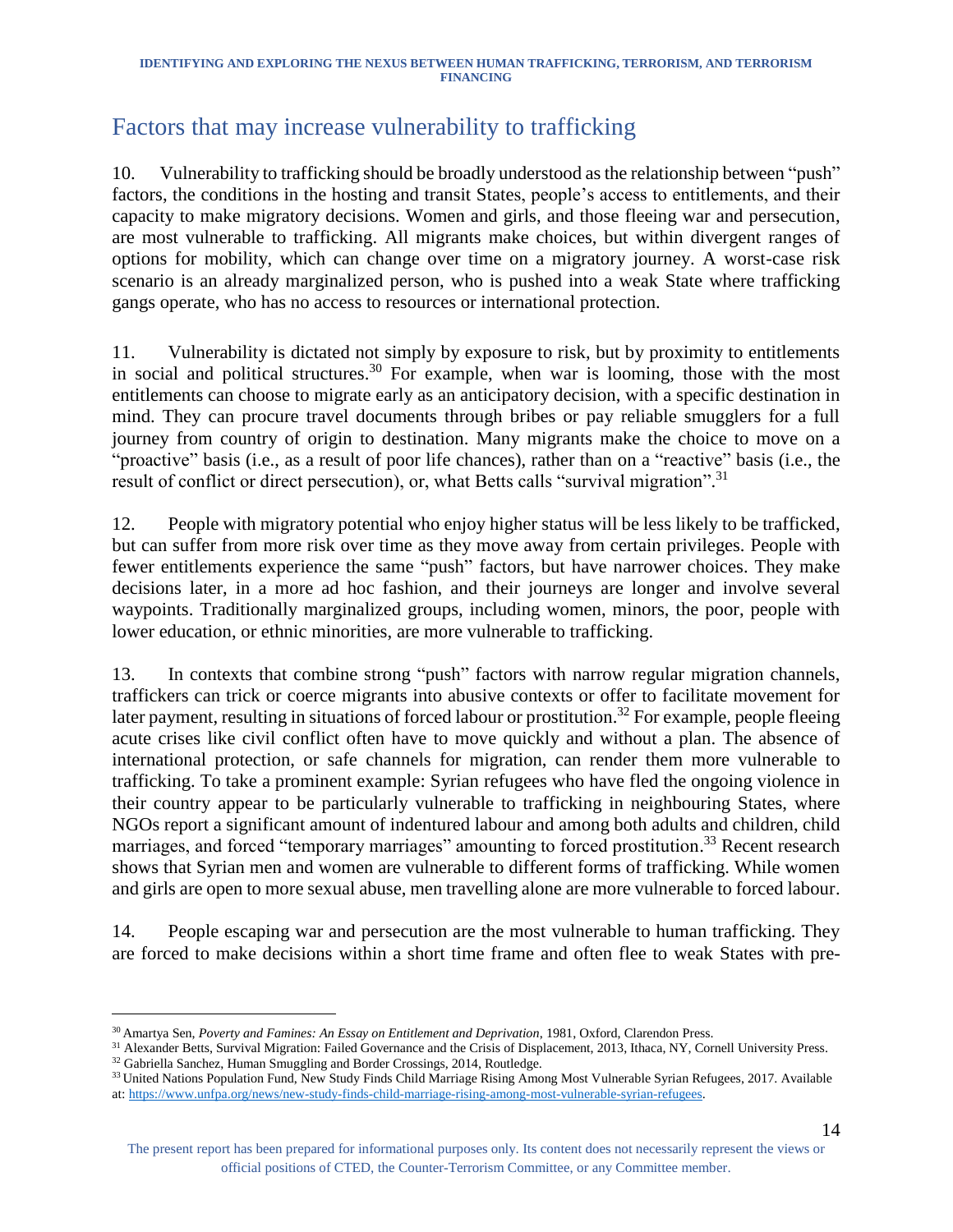existing displacement crises – a particularly worrisome trend given that most displaced people are hosted in the world's least developed States.

15. Within irregular migratory contexts, relying on smugglers means that interactions are often isolated to clandestine markets that are characterized by the desire to avoid protection regimes and law enforcement. In the context of high levels of corruption and collusion between State authorities and criminal networks, where migrant rights may be ignored and traffickers may act with impunity. This is illustrated by the current situation in Libya, where the large number of irregular migrants either try to avoid State authorities or are trafficked by security services.<sup>34</sup>

16. In crisis scenarios (e.g., violent conflict, failing States, or natural disasters), migrants face pressure to move in situations where they are effectively trapped. Migrants thus have an even narrower range of choices in contexts in which they are highly vulnerable because of subordinate social position, lack of legal status, exacerbated protection gaps, lack of consular assistance, and arbitrary detention. Women, unaccompanied minors, the poor, and the undocumented face even greater vulnerability. In crisis-affected States, the issue of trafficking may be ignored, leading to more room for abusive situations.<sup>35</sup> In the European context and elsewhere, "crisis" situations can cause refugees and asylum seekers, particularly unaccompanied minors, to be more vulnerable to trafficking, particularly for sex work and forced labour.<sup>36</sup>

# <span id="page-15-0"></span>Human trafficking and conflict

17. The connection between human trafficking and conflict is not new. However, over the last five years, it appears to have grown significantly. Situations of armed conflict render people more vulnerable to trafficking by exacerbating instability, insecurity and economic desperation, eroding the rule of law and forcing individuals to flee for their safety.<sup>37</sup> These factors also allow armed groups to engage in trafficking activities, notably to forcibly recruit new combatants, perpetrate sexual violence, or generate revenues. "Human trafficking in conflict thus encompasses a wide range of illicit conduct, including enslavement, child recruitment, sex slavery, organ trafficking, forced labour and fraudulent recruitment into an armed group resulting in illegal domestic servitude or military service".<sup>38</sup>

18. In Libya, patterns of sexual violence against migrants, refugees and asylum seekers, perpetrated by smugglers, traffickers and hybrid criminal-terrorist networks, have been well documented. On 7 June 2018, the Security Council Committee established pursuant to resolution 1970 (2011) added six leaders of criminal networks – responsible for human trafficking and people

<sup>35</sup> IOM, "Addressing the Situation of Migrants in Countries in Crisis," Global Compact Thematic Paper, 2017, available at: [https://www.iom.int/sites/default/files/our\\_work/ODG/GCM/IOM-Thematic-Paper-Migrants-in-Countries-in-Crisis.pdf.](https://www.iom.int/sites/default/files/our_work/ODG/GCM/IOM-Thematic-Paper-Migrants-in-Countries-in-Crisis.pdf)

<sup>36</sup> European Commission, *Report on the Progress Made in the Fight Against Trafficking in Human Beings. Brussels*, 2016. [https://ec.europa.eu/home-affairs/sites/homeaffairs/files/what-we-do/policies/organized-crime-and-human-trafficking/trafficking-in](https://ec.europa.eu/home-affairs/sites/homeaffairs/files/what-we-do/policies/organized-crime-and-human-trafficking/trafficking-in-human-beings/docs/commission_report_on_the_progress_made_in_the_fight_against_trafficking_in_human_beings_2016_en.pdf)[human-beings/docs/commission\\_report\\_on\\_the\\_progress\\_made\\_in\\_the\\_fight\\_against\\_trafficking\\_in\\_human\\_beings\\_2016\\_en.pdf.](https://ec.europa.eu/home-affairs/sites/homeaffairs/files/what-we-do/policies/organized-crime-and-human-trafficking/trafficking-in-human-beings/docs/commission_report_on_the_progress_made_in_the_fight_against_trafficking_in_human_beings_2016_en.pdf)

<sup>37</sup> U.S. State Department, *Trafficking in Persons Report, 2016*, p. 32.

l <sup>34</sup> United Nations Security Council "Final Report on the Panel of Experts on Libya Established Pursuant to Resolution 1973 (2011) (S/ 2018/812)" [https://undocs.org/S/2018/812.](https://undocs.org/S/2018/812) 

<sup>&</sup>lt;sup>38</sup> United Nations University, *Fighting human trafficking in conflict, 10 Ideas for Action by the United Nations Security Council, 2016, p.* 2.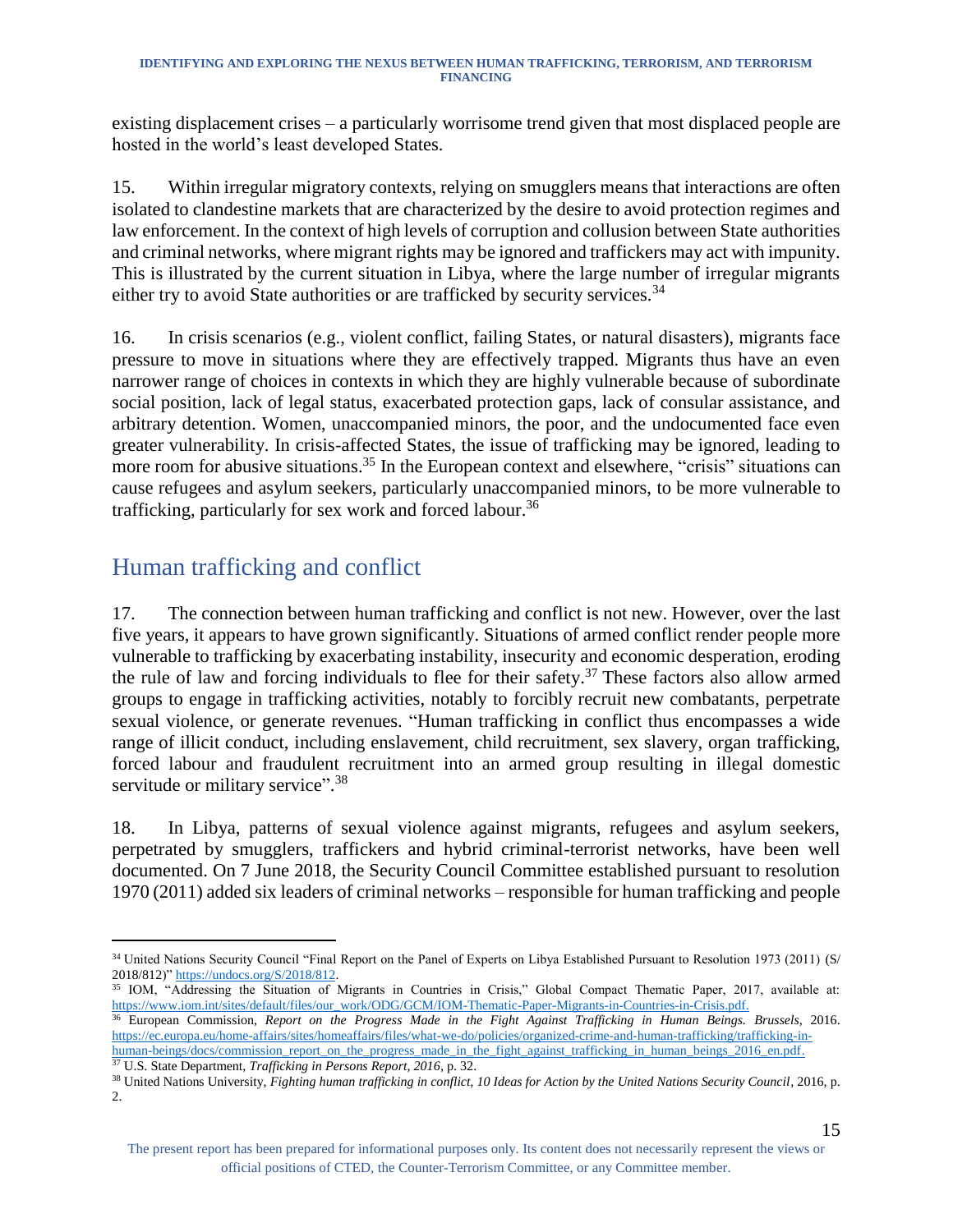smuggling in Libya – to its Sanctions List. In the narrative summary of the reasons for listing Ahmad al-Dabbashi,<sup>39</sup> it is explained that his clan and militia "cultivate relationships with terrorist and violent extremist groups". The summary also states that they "have longstanding links with ISIL and its affiliates" and that "several ISIL operatives have been in their ranks".

19. Moreover, human trafficking has become an opportunistic tactic to spread terror, control populations, and impede the restoration of peace and the possibility to conduct a normal life. The 2018 Report of the Secretary-General on Conflict-Related Sexual Violence<sup>40</sup> underscores the use of sexual assault both by State actors and non-State armed groups as a weapon of war and a source of profit. "Combatants raid, pillage, abduct, extort, ransom, trade and traffic to supplement their personal micro-economies, while women suffer structural discrimination at the macroeconomic level, which reduces their resilience to financial and security shocks".<sup>41</sup> Women who have been victims of sexual violence face trauma, stigma, social marginalization, poor health and unwanted pregnancy. 42

20. Children and minors who have been forcibly recruited and trained to combat alongside armed groups face detention for alleged affiliation. These alarming trends are common to a range of otherwise diverse conflicts, including in the Central African Republic, the Democratic Republic of the Congo, Iraq, Mali, Myanmar, Nigeria, Somalia and South Sudan. <sup>43</sup> However, despite efforts to better ascertain the gravity of the issue, human trafficking in conflict – as well as in other crisis situations – remains largely overlooked and omitted from formulations of humanitarian and emergency response policies.<sup>44</sup>

# <span id="page-16-0"></span>Security Council resolutions 2331 (2016) and 2388 (2017)

21. The Security Council held its first-ever meeting on human trafficking in the context of armed conflict in December 2015. During the debate, organized by the United States Presidency, the Council deplored all acts of trafficking perpetrated by ISIL, Boko Haram, the Lord's Resistance Army (LRA) and other armed or terrorist groups, underscoring that such abuse in the context of armed conflict might constitute a war crime. On that occasion, Ms. Nadia Murad Basee Taha, UNODC Goodwill Ambassador for the Dignity of Survivors of Human Trafficking and winner of the 2018 Nobel Peace Prize,<sup>45</sup> addressed the Council to share her own experiences as a sexual slave of ISIL. Furthermore, in its presidential statement PRST/2015/25, of 16 December 2015, <sup>46</sup> the Council called upon Member States to reinforce their political commitment and improve the implementation of applicable legal obligations to criminalize, prevent and otherwise combat human trafficking, while enhancing efforts to detect and disrupt it.

l <sup>39</sup> https://www.un.org/sc/suborg/en/sanctions/1970/materials/summaries/individual/ahmad-oumar-al-dabbashi.

<sup>40</sup> [http://undocs.org/S/2018/250.](http://undocs.org/S/2018/250)

<sup>41</sup> Report of the Secretary-General on Conflict-Related Sexual Violence, 2018, p. 7.

<sup>42</sup> *Ibidem.*

<sup>43</sup> *Ibidem.*

<sup>44</sup> U.S. State Department, *Trafficking in Persons Report, 2016*, p. 32.

<sup>45</sup> Dr. Denis Mukwege –gynaecologist, human rights activist and founder of the Panzi Hospital and Foundation in the Democratic Republic of the Congo– also received the 2018 Nobel Peace Prize for "his efforts to end the use of sexual violence as a weapon of war and armed conflict".

<sup>46</sup> [https://undocs.org/S/PRST/2015/25.](https://undocs.org/S/PRST/2015/25)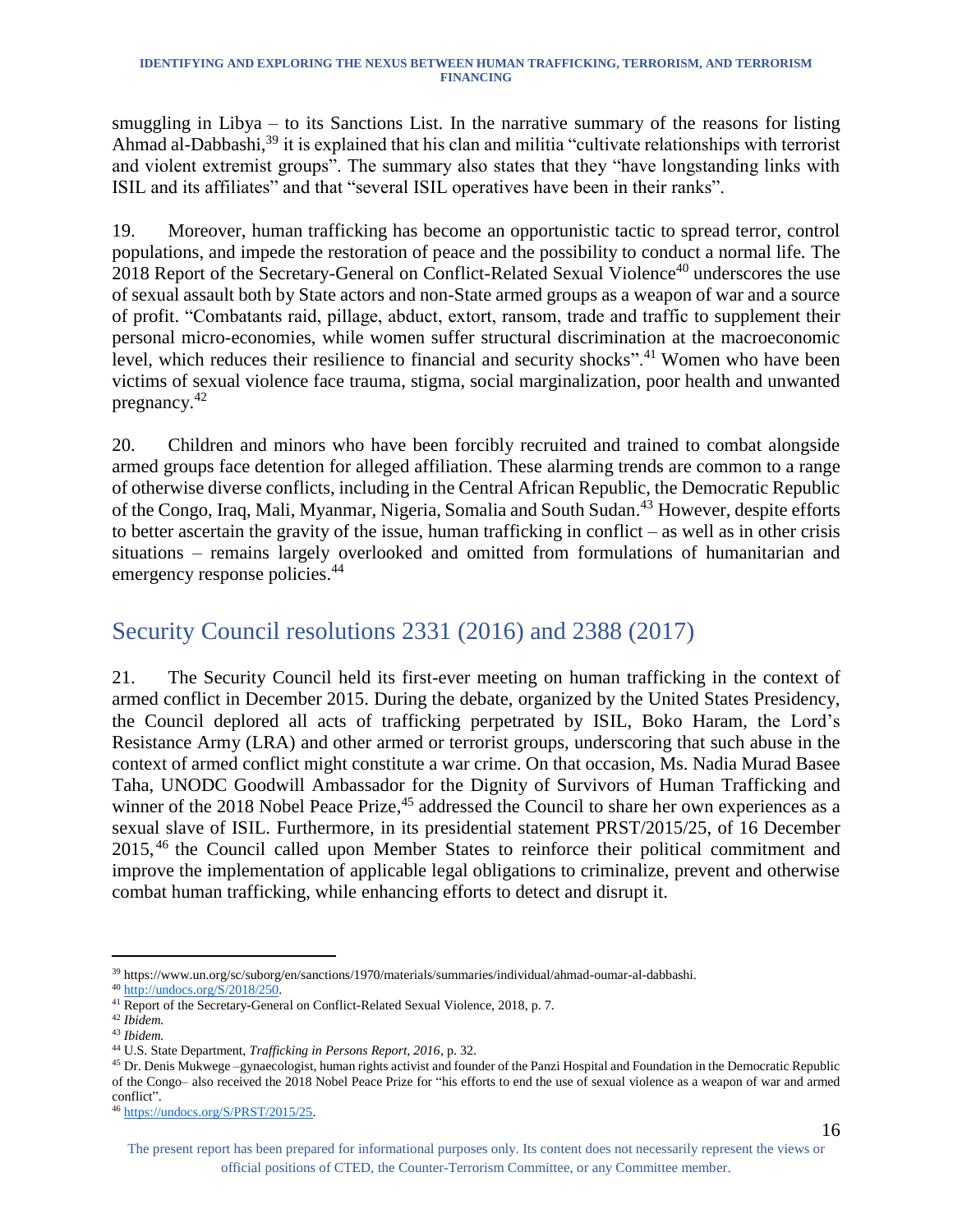22. The Security Council's attention to, and action against acts of human trafficking in areas affected by armed conflicts were further enhanced through the adoption of its resolutions 2331 (2016) and 2388 (2017). In resolution 2331 (2016), the Council notes the possibility that this practice is used as a tactic of terrorism, as well as an instrument to raise funds for terrorism. Acknowledging that terrorist groups might benefit from resources generated through human trafficking, the resolution encourages FATF to conduct an analysis of financial flows associated with trafficking in persons that finances terrorism as part of its ongoing work. It also calls upon Member States to develop the expertise of their financial intelligence units (FIUs) to analyse cases of trafficking in persons associated with terrorism financing and to consider reinforcing legal and regulatory measures to help identify and detect suspicious financial activity related to such abuse.

23. By its adoption of resolution 2388 (2017), the Council reaffirms its condemnation, in the strongest terms, of all instances of trafficking in persons, especially women and children, who made up the vast majority of all trafficking victims in areas affected by armed conflict and underscores the importance of collecting and preserving evidence relating to such acts so as to ensure that those responsible could be held accountable. It also stresses that trafficking undermines the rule of law and contributes to other forms of transnational organized crime that could exacerbate conflict and foster insecurity and instability.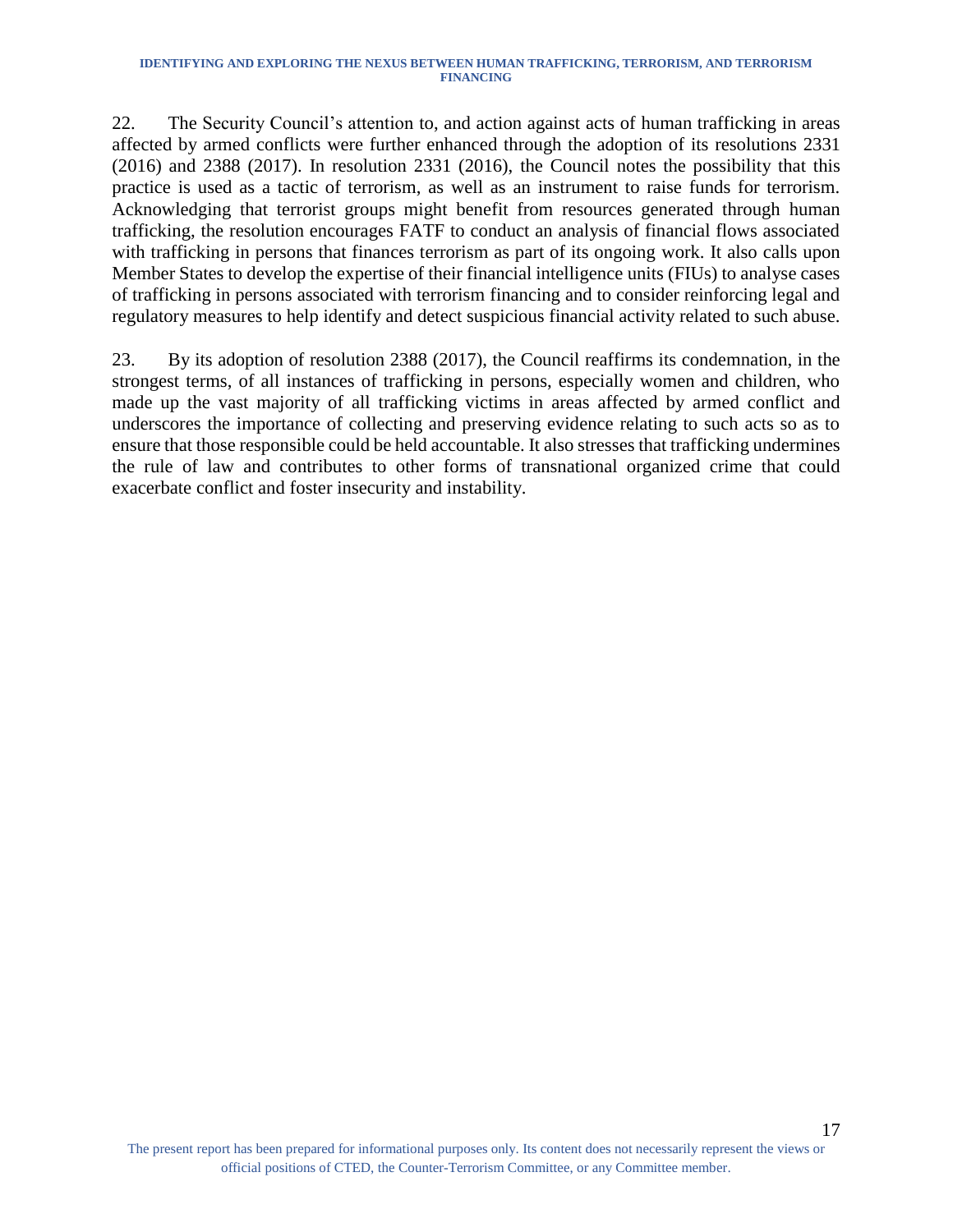# Other Security Council resolutions dealing with human trafficking and terrorism

**Security Council resolution 2195 (2014):** "expressing concern that terrorists benefit from transnational organized crime in some regions, including from the trafficking of arms, persons, drugs  $[\dots]$ "

**Security Council resolution 2199 (2014):** "condemning in the strongest terms abductions of women and children, expressing outrage at their exploitation and abuse, including rape, sexual abuse, forced marriage, committed by ISIL, ANF, and other individuals, groups, undertakings and entities associated with Al-Qaida, and encouraging all state and non-state actors with evidence to bring it to the attention of the Council, along with any information that human trafficking may support the perpetrators financially"

**Security Council resolution 2242 (2015):** "expressing deep concern that acts of sexual and gender-based violence are known to be part of the strategic objectives and ideology of certain terrorist groups, used as a tactic of terrorism, and an instrument to increase their power through supporting financing, recruitment, and the destruction of communities"

**Security Council resolution 2253 (2015):** "condemning in the strongest terms abductions of women and children by ISIL, ANF, and associated individuals, groups, undertakings, and entities […] expressing outrage at their exploitation and abuse, including rape, sexual violence, forced marriage, and enslavement by these entities, encouraging all State and non-state actors with evidence to bring it to the attention of the Council, along with any information that such human trafficking may support the perpetrators financially [...] and noting that any person or entity who transfers funds to ISIL directly or indirectly in connection with such exploitation and abuse would be eligible for listing by the Committee"

**Security Council resolution 2368 (2017):** "reaffirms its intention to consider targeted sanctions for individuals and entities associated with ISIL or Al-Qaida involved in trafficking in persons in areas affected by armed conflict and in sexual violence in conflict, and encourages all Member States to consider submitting to the Committee listing requests in this regard"

**Security Council resolution 2379 (2017):** "condemning the commission of acts by ISIL involving murder, kidnapping, hostage-taking, suicide bombings, enslavement, sale into or otherwise forced marriage, trafficking in persons, rape, sexual slavery and other forms of sexual violence, recruitment and use of children […]"

**Security Council resolution 2427 (2018):** "remains gravely concerned by the human rights abuses and violations of international humanitarian law committed by all non-state armed groups, including those who commit acts of terrorism, including abuses and violations such as mass abductions and sexual and gender-based violence, particularly targeting girls, which can cause displacement and affect access to education and healthcare services, and emphasizing the importance of accountability for such abuses and violations".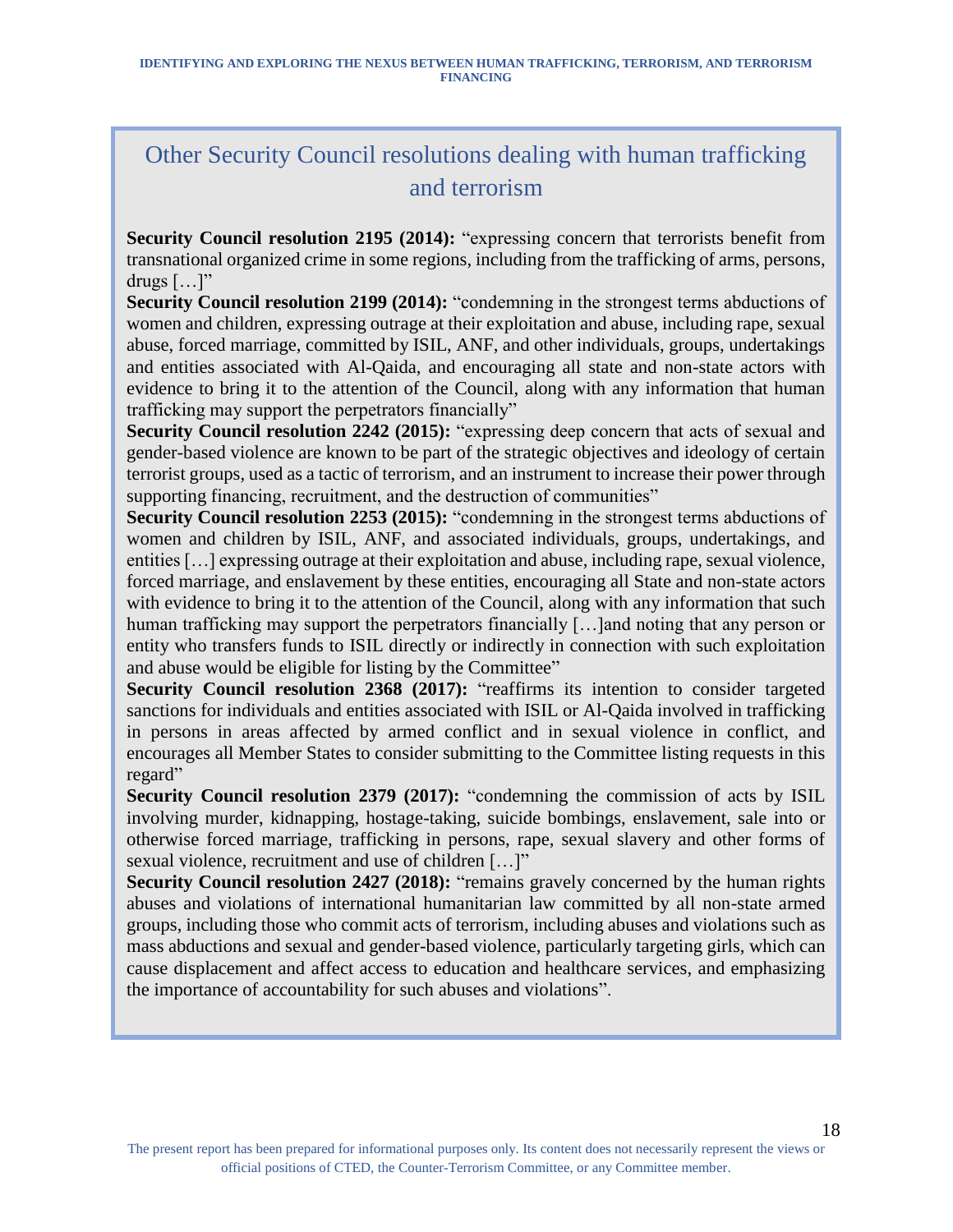# <span id="page-19-0"></span>Armed groups as traffickers

l

24. Armed, terrorist and insurgent groups often occupy the same spaces and engage in the same tactics. The Central Mediterranean irregular migration route is the most-travelled to Europe. Smuggling and trafficking routes from West, Central, and East Africa, which transit through the Sahel, and into North African States with Mediterranean coastlines, overlap significantly with territory controlled by terrorist and armed groups. In these contexts, terrorist entities have been able to take advantage of porous borders and lack of governance to earn profits from human smuggling and trafficking.

25. The Sahel is the de facto geographical, cultural, and historical division between Sub-Saharan and North Africa. It includes parts of 15 States. Its central sections, particularly in Chad, Mali, Niger and Sudan, include long-established smuggling and trafficking routes across the Sahel, on an East-West axis, as well as for goods and people travelling between Sub-Saharan Africa and North Africa. Most illicit profits are earned through trafficking in drugs, weapons, pharmaceuticals, cash, cigarettes, and other contraband.<sup>47</sup>

26. In this context, several prominent terrorist networks are intertwined with actors involved in smuggling and trafficking. For example, the notorious leader of Al-Mourabitoun, before pledging allegiance to Al-Qaida and later ISIL, was known as the "King of Marlboros" or "Mr. Marlboro" because of his prolific cigarette smuggling through the region.

27. In Libya, armed groups benefit from the proceeds of human trafficking. Most migrants entering Libya do so voluntarily, using smugglers. They enter the country either from West Africa, via its southern borders, or from the Middle East and East Africa, via its borders with Egypt and Sudan. Armed groups have long operated smuggling routes into and out of Libya, but the fracturing of the State after 2011 led to the proliferation of militias, the emergence of protection economies, and the opportunity to accumulate wealth through illicit trade. Following the fragmentation of the State, various groups profited hugely from smuggling weapons out of the country to peripheral States in the Sahel and West Africa and began to participate in the smuggling of people into Libya.

28. The Panel of Experts established pursuant to resolution 1973 (2011) has shown that armed groups in both eastern and western Libya profit from human smuggling and trafficking, which overlaps with weapons, petroleum, and gold trafficking.<sup>48</sup> Throughout eastern, western, southern, and coastal Libya, armed members of security services are either connected with smuggling rings or actively complicit in smuggling, detention, and selling people for forced labour, which amounts to trafficking. The Special Deterrent Forces, the Libyan Coastguard, and the Directorate for Countering Illegal Migration (all affiliated with the Tripoli-based Government and supported by the European Union) earn profits by selling migrants to traffickers and smugglers. In the most

<sup>47</sup> FATF-GIABA-GABAC, *Terrorist Financing in West and Central Africa*. Financial Action Task Force, Paris, 2016. [http://www.fatf](http://www.fatf-gafi.org/media/fatf/documents/reports/Terrorist-Financing-West-Central-Africa.pdf)[gafi.org/media/fatf/documents/reports/Terrorist-Financing-West-Central-Africa.pdf.](http://www.fatf-gafi.org/media/fatf/documents/reports/Terrorist-Financing-West-Central-Africa.pdf).

<sup>48</sup> United Nations Security Council "Final Report on the Panel of Experts on Libya Established Pursuant to Resolution 1973 (2011) (S/ 2017/466)" [https://undocs.org/S/2017/466.](https://undocs.org/S/2017/466)

The present report has been prepared for informational purposes only. Its content does not necessarily represent the views or official positions of CTED, the Counter-Terrorism Committee, or any Committee member.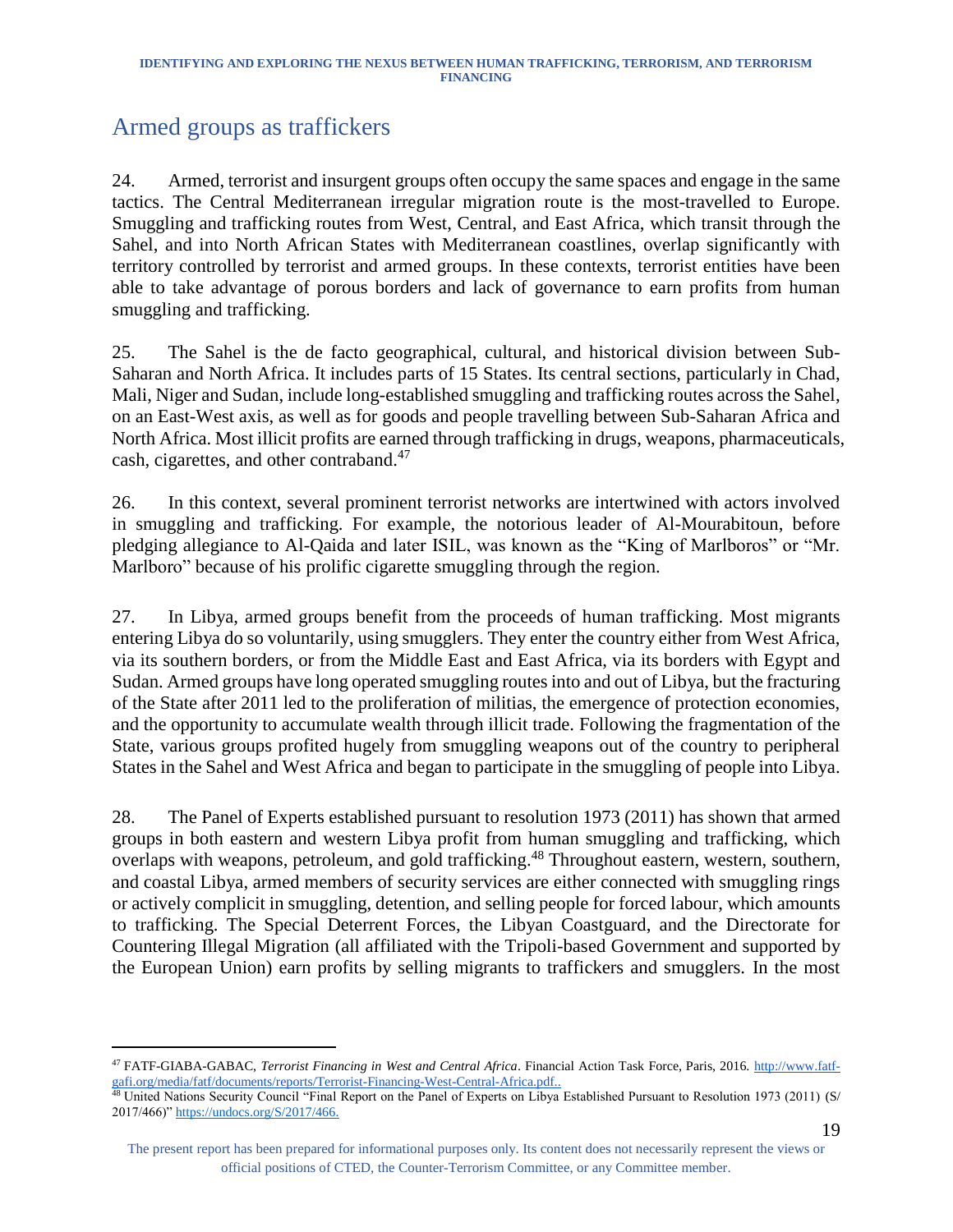notorious case, the Libyan coastguard and militant groups on the coast, at Zawiya, have opened private detention centres for extorting migrants and selling them to other groups.<sup>49</sup>

29. Migrants entering Libya, particularly through its southern borders, from the Sahel, are often reported to be detained and forced to work in order to secure release or onward travel. Sexual and physical abuse are common. One way to earn profits from trafficking is extortion from family members in countries of origin or the diaspora.<sup>50</sup> A survey of the International Organization for Migration  $(IOM)^{51}$  – conducted to measure human trafficking and exploitation prevalence among migrants and refugees – found that 71 per cent of 2,783 migrants and refugees travelling through the Central Mediterranean route interviewed from June-September 2016 had answered "yes" to having experienced one of six proxy indicators<sup>52</sup> for potential human trafficking or exploitative practices.

30. Sub-Saharan migrants are particularly vulnerable to trafficking by armed groups. Migrants coming from member States of the Economic Community of West African States (ECOWAS) encounter traffickers in Niger, who offer passage in return for later payment. These arrangements often result in debt bondage, violent detention with the aim of extortion, forced labour in construction or on farms, forced prostitution, and other forms of trafficking. Forced prostitution and trafficking of women from Nigeria is a well-documented phenomenon. In addition, Nigerian traffickers often recruit victims in Nigeria and then "sell" them to traffickers in Libya. Evidence for the nexus is strongest along these routes, since migration routes are controlled by militant groups who operate in the largely anarchic areas of the Sahel.

31. Armed groups earn significant profits from trafficking and represent a challenge to State authority. However, there is little evidence that they engage directly in transnational terrorist activities. The absence of evidence does not amount to evidence to the contrary, but more research is needed to establish the connection between the proceeds of trafficking and terrorist activity. However, the proliferation of weapons being trafficked from Libya both to, and by, terrorist groups is the cause of severe instability throughout the Sahel. Terrorist groups (including Al-Qaida and ISIL affiliates) tax migration and trafficking routes, but more often than not the routes are taxed by local and regional armed groups, with little evidence that they support, or are affiliated with, terrorist groups.

32. The profits and prestige of smuggling and trafficking groups may suffer from the connections between irregular migration and terrorist organizations. For example, in the coastal town of Sabratha (where ISIL took root in Libya), smugglers saw the group as a threat to their business model. Wealthy smugglers reportedly bankrolled the fight against ISIL in 2015. Evidence

[https://www.ohchr.org/EN/NewsEvents/Pages/DisplayNews.aspx?NewsID=22393&LangID=E.](https://www.ohchr.org/EN/NewsEvents/Pages/DisplayNews.aspx?NewsID=22393&LangID=E)

l <sup>49</sup> Office of the United Nations High Commissioner for Human Rights, 2017. *UN Human Rights Chief: Suffering of Migrants in Libya Outrage to Conscience of Humanity*, Geneva. Available at:

<sup>50</sup> Global Initiative Against Transnational Organized Crime, *Libya: A Growing Hub for Criminal Economies and Terrorist Financing in Trans-Sahara*, May 2015. Available at: [http://globalinitiative.net/wp-content/uploads/2015/05/TGIATOC-Libya\\_-a-growing-hub-for-](http://globalinitiative.net/wp-content/uploads/2015/05/TGIATOC-Libya_-a-growing-hub-for-Criminal-Economies-and-Terrorist-Financing-in-the-Trans-Sahara-web.pdf)[Criminal-Economies-and-Terrorist-Financing-in-the-Trans-Sahara-web.pdf.](http://globalinitiative.net/wp-content/uploads/2015/05/TGIATOC-Libya_-a-growing-hub-for-Criminal-Economies-and-Terrorist-Financing-in-the-Trans-Sahara-web.pdf)

<sup>51</sup> IOM, *Mediterranean Human Trafficking and Exploitation Prevalence Survey*, December 2016, Geneva. Available at: [www.iom.int/news/mediterranean-human-trafficking-and-exploitation-prevalence-survey-iom.](http://www.iom.int/news/mediterranean-human-trafficking-and-exploitation-prevalence-survey-iom)

 $52$  Five survey indicator- questions refer to the experiences of individual and family travelling with the respondents, and a sixth question refers to a situation witnessed by the respondent (that could also include individual experience, or the experience of a family member). For more information, please visit[: http://dtmodk.iom.int/docs/Flow%20Monitoring%20Survey%20Form.pdf.](http://dtmodk.iom.int/docs/Flow%20Monitoring%20Survey%20Form.pdf)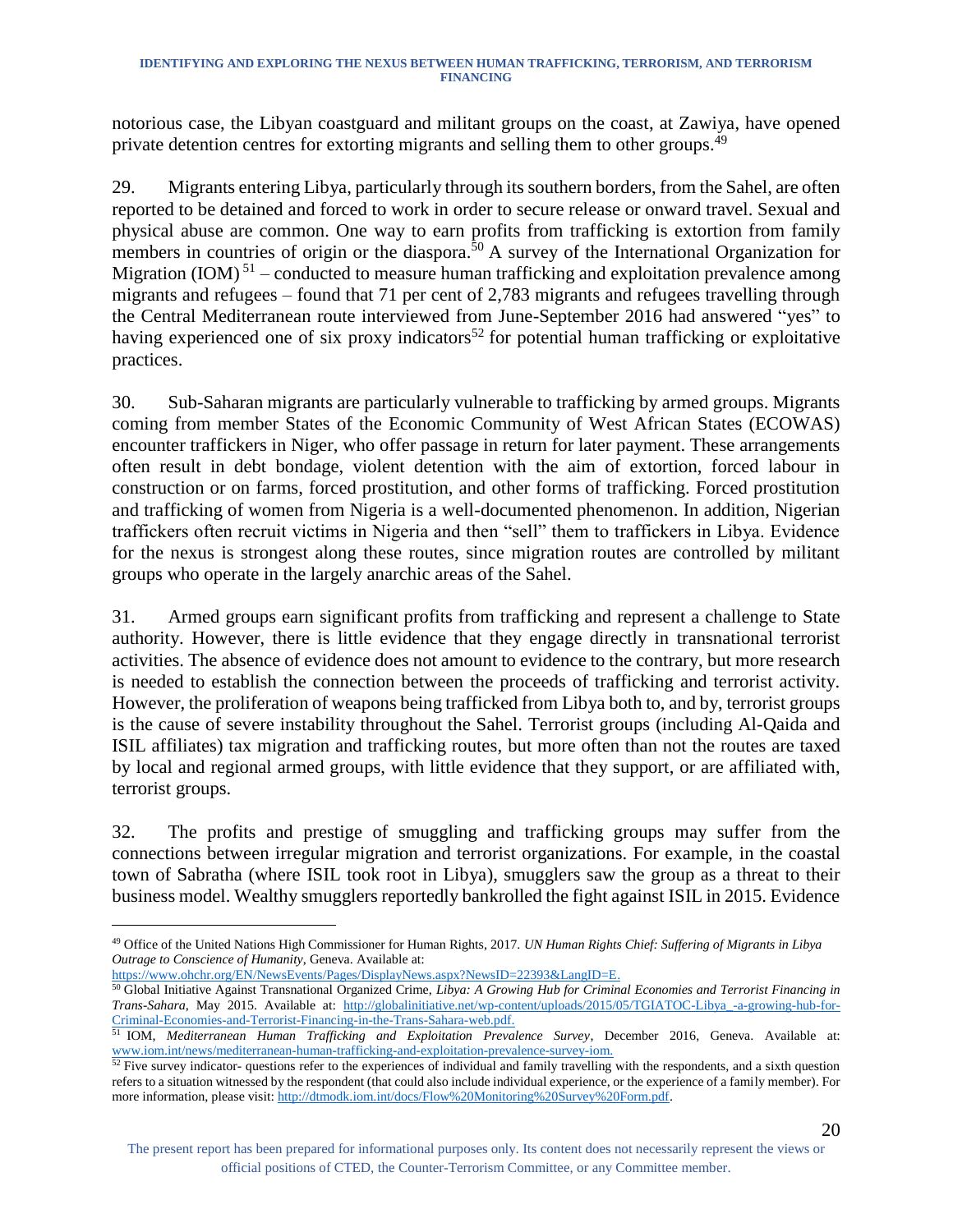suggests that ISIL was unable to earn profits from taking a direct role in either smuggling or trafficking.<sup>53</sup> Violent confrontation between smugglers, militias, and terrorist groups makes specific routes less attractive.

33. The engagement of armed groups in human smuggling and trafficking activities has also been reported by the Panel of Experts established pursuant to resolution 2374 (2017) concerning Mali. According to the Panel, "The two categories overlap, as some smugglers exploit migrants' vulnerability by forcing them into labour and sexual exploitation. Armed groups profit from migrant smuggling through the levying of security fees and illicit taxes, but armed group members are also directly involved as transporters and organizers, so-called *passeurs*, who arrange transport, deal with State officials and security forces and provide shelter in so-called *foyers* and *garages*". 54 Mahamadou Ag Rhissa, also known as Mohamed Talhandak, controls migrant passages in Talhandak and has held women captive and facilitated their sexual exploitation, releasing them only after payments of  $150,000-175,000$  CFA francs (\$300-\$350).<sup>55</sup> Ag Rhissa is member of HCUA<sup>56</sup>, and on 1 October 2017 Operation Barkhane forces raided two of his houses in the Kidal area on suspicion of having relations with terrorist networks. Ag Rhissa was briefly arrested. However, in November, Ag Rhissa allegedly participated in a terrorist armed group meeting in the Mali-Algeria border area. 57

### <span id="page-21-0"></span>Human trafficking as a terrorist tactic

34. Terrorists' systematic use of acts of violence associated with human trafficking clearly demonstrates that such practices are a highly effective means to achieve strategic objectives. Military setback and loss of control over significant parts of territory have not deterred certain terrorist groups from using abduction, rape, sexual slavery, enslavement and other such acts to subjugate populations and advance their ideologies. Victims of violence and forced recruitment are frequently labelled as "affiliates", rather than receiving assistance. Their vulnerability – mainly caused by the rejection from society – may leave them even more susceptible to recruitment, radicalization and trafficking.<sup>58</sup> These factors and their impact generate a vicious cycle that may lead to other violence and, consequently, to forced displacement or destruction of communities. The following sections will explore the nexus between human trafficking and terrorism, including through the analysis of examples.

### <span id="page-21-1"></span>**1. To intimidate populations and decimate communities**

35. The strategic use of human trafficking-related activities to pursue ethnic cleansing campaigns targeting persons belonging to minorities is particularly evident in the crimes perpetrated by ISIL against the Yazidi community.

<sup>53</sup> Micallef, Mark. 2017. "The Human Conveyor Belt: Trends in Human Trafficking & Smuggling in Post-Revolution Libya," The Global Initiative Against Transnational Organized Crime, p. 15.

<sup>&</sup>lt;sup>54</sup> Final report of the Panel in accordance with paragraph 11 (c) of Council resolution 2374 (2017), p. 34.

<sup>55</sup> *Ibidem*

<sup>56</sup> *Haut Conseil pour l'unité de l'Azawad*.

<sup>&</sup>lt;sup>57</sup> Information provided by the Panel on Experts on Mali in its final report, on the basis of a confidential report dated 28 June 2018.

<sup>58</sup> Report of the Secretary-General on Conflict-Related Sexual Violence, 2018, p. 6.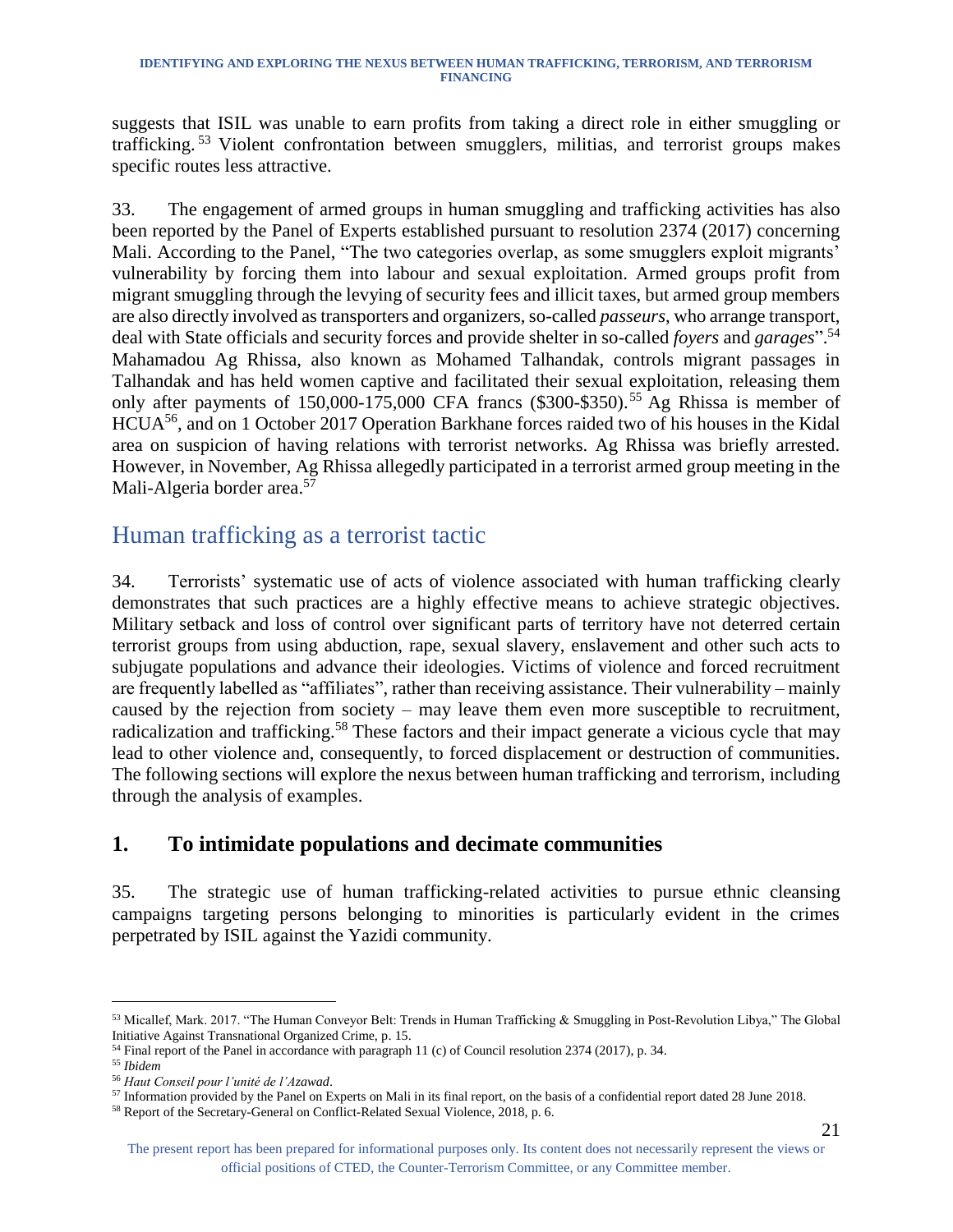#### **"Their aim was to eliminate all Yazidi existence under the pretext that according to them — we were infidels".<sup>59</sup>**

36. Even before the August 2014 attack on Mount Sinjar (Nineveh Governorate, Iraq), the Yazidi constituted one of the world's most endangered religious minorities. This predominantly Kurdish-speaking population used once inhabited a wide area stretching across eastern Turkey, northern Syrian Arab Republic, northern Iraq, and western Iran.<sup>60</sup> Since ancient times, they have been targeted because of their non-Abrahamic religion and erroneously known as "devilworshippers". In fact, their belief incorporates elements of the three "religions of the Book" (Judaism, Christianity, and Islam), as well as traces of lesser-known religions, founded upon a substratum that may derive from Iranian religions.<sup>61</sup>

37. Targeted killings of Yazidi date back to the period of the Ottoman Empire and began to increase in frequency in 2007 when bus hijackings and vehicle bombings conducted by suspected Al-Qaida militants left hundreds dead or injured.<sup>62</sup> However, at no point in history have the acts of violence against them have been more heinous and systematic than during the persecution campaign initiated by ISIL on 3 August 2014.<sup>63</sup>

38. On that day, ISIL invaded hundreds of towns and villages, forcing most of the population (c. 400,000 people) to flee to neighbouring Kurdistan and other areas of Iraq. An estimated 40,000- 50,000 people fled to the top of Mount Sinjar. Thousands of Yazidi were also killed or taken as captives to Mosul and the Syrian Arab Republic. These acts of violence represented a clear attempt to persecute, subjugate and destroy an entire community, notably because:

- 1. **The Yazidi were targeted by ISIL, regardless of their age or sex**: both executions and kidnappings were systematic and targeted children and adults indiscriminately. These findings have been confirmed by the discovery of several mass graves $64$  containing the remains of hundreds of Yazidi men, women, and children in the Sinjar area (which has been taken back from ISIL). 65
- 2. **The Yazidi were forced to convert and to abandon all their traditions and customs (**i.e., to repudiate their cultural identity).
- 3. **ISIL fighters destroyed or looted** Yazidi temples and shrines.
- 4. **Families in captivity were separated and forcibly transferred** to temporary holding sites in ISIL-controlled territory.

<sup>63</sup> *Ibidem.*

l <sup>59</sup> Nadia Murad Basee Taha, UNODC Goodwill Ambassador for the Dignity of Survivors of Human Trafficking, Security Council debate on trafficking in persons, held on 16 December 2015.

<sup>60</sup> [http://religion.oxfordre.com/view/10.1093/acrefore/9780199340378.001.0001/acrefore-9780199340378-e-254.](http://religion.oxfordre.com/view/10.1093/acrefore/9780199340378.001.0001/acrefore-9780199340378-e-254)

<sup>61</sup> *Ibidem*

<sup>62</sup> *Nadia's Initiative, In the Aftermath of Genocide, Report on the Status of Sinjar*, 2018, p. 6.

<sup>&</sup>lt;sup>64</sup> Sixty-eight mass graves and dozens of individual burial sites have been discovered in Sinjar. According to the first report of the Special Adviser and Head of the United Nations Investigative Team to Promote Accountability for Crimes Committed by Da'esh/Islamic State in Iraq and the Levant, "To date, more than 200 mass graves containing the remains of thousands of men, women and children have been discovered in areas formerly controlled by ISIL. These large-scale crime scenes are sites of harrowing human loss, profound suffering and shocking cruelty".

<sup>65</sup> A report from the Yazda Documentation Project on *Mass Graves of Yazidi killed by the Islamic Organization or Local Affiliates on or after August 3, 2014* of January 2016.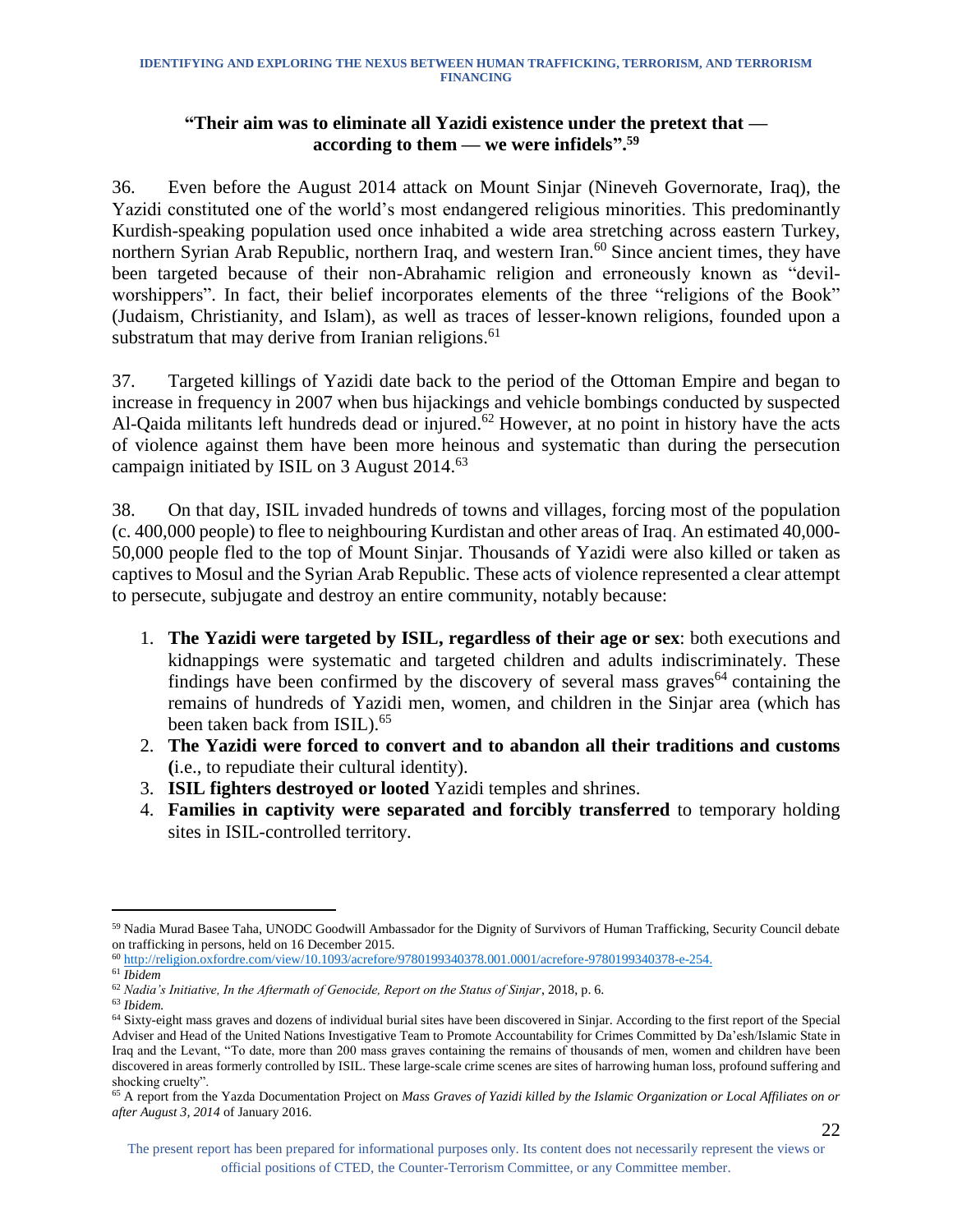- 5. **Rape, sexual slavery and other forms of enslavement were used to psychologically and physically debilitate women and girls** and to ensure that they could never again lead a normal life.
- 6. **ISIL fighters regularly traded and purchased unmarried women and girls in open slave markets**. They also held online slave auctions, using an encrypted application which circulated photographs of the captives, as well as details of their age, marital status, current location and price.
- 7. **Boys were forcibly indoctrinated, recruited, given new names, trained in military camps, and used as human shields.** Only those who had not reached puberty were allowed to remain with their mothers. 66

39. The Yazidi were not the only minority to be targeted by ISIL. Shia Turkmen, Shia Shabak and Christian communities were also considered to be *kuffar* (i.e., "infidel unbelievers") and therefore persecuted. Initially, Christians (viewed by ISIL as "People of the Book") were ostensibly given the option of paying *jizya* (a form of protection tax), as an alternative to death, for the "privilege" of living under the rule of the so-called caliphate.<sup>67</sup> Such claims, however, were apparently mere propaganda, since all Christians were also forced to convert.<sup>68</sup> All these facts demonstrate that ISIL acted freely and implemented a thorough and systematic plan to commit the crime of genocide,  $69$  in addition to war crimes and crimes against humanity.<sup>70</sup>

40. On 3 June 2018, the Department of Yazidi Affairs in the Ministry of Awqaf and Religious Affairs of the Kurdistan Regional Government evaluated the toll of atrocities perpetrated by ISIL in accordance with the following statistics:

- **Number of people displaced following ISIL invasion: 360,000**
- **Number of orphans created by the invasion: 2,745**
- **Number of abductees: 6,417 (3,548 females and 2,869 males)**
- **Number of those who emigrated: 100,000**
- **Numbers of survivors: 3,300 (1,150 women, 337 men, 946 female children and 867 male children).**
- **Number of those remaining in the grip of ISIL: 3,117 (1,452 females and 1,665 males).**

41. The last figure is particularly worrying. More than 3,000 individuals remain missing. They may be dead or they may continue to be subject to ISIL atrocities. Act of sexual abuse and enslavement against girls and women, as well as acts of forced recruitment and indoctrination against men and boys, have therefore not yet ceased.<sup>71</sup>

l <sup>66</sup> United Nations Human Rights Council report, *They came to destroy: ISIS Crimes Against the Yazidi*, June 2016, p. 7.

<sup>67</sup> [https://www.gatestoneinstitute.org/12138/christian-yazidi-captivity.](https://www.gatestoneinstitute.org/12138/christian-yazidi-captivity)

<sup>68</sup> *Ibidem.*

 $69$  "The campaign of violence against the Yazidi community has been declared genocide by multiple country Governments and the United Nations. In 2016, the UN Independent International Commission of Inquiry determined that ISIS' violence against the Yazidi constitutes a case of genocide, as defined by the 1948 Convention on the Prevention and Punishment of the Crime of Genocide. In the same year, the U.S. Government officially asserted the same judgment, concurring with the European parliament and Council of Europe's reviews". *Nadia's Initiative, In the Aftermath of Genocide, Report on the Status of Sinjar,* 2018, p. 9.

<sup>70</sup> Yazda, a Global Yazidi Organization, *Working against the clock: Documenting Mass Graves of Yazidi Killed by the Islamic State*, 2018, pp. 14-15.

<sup>71</sup> [https://www.al-monitor.com/pulse/originals/2018/08/yazidis-genocide-iraq-minorities.html.](https://www.al-monitor.com/pulse/originals/2018/08/yazidis-genocide-iraq-minorities.html)

UNAMI/OHCHR, *Unearthing Atrocities: Mass Graves in territory formerly controlled by ISIL*, 2018, p. 4.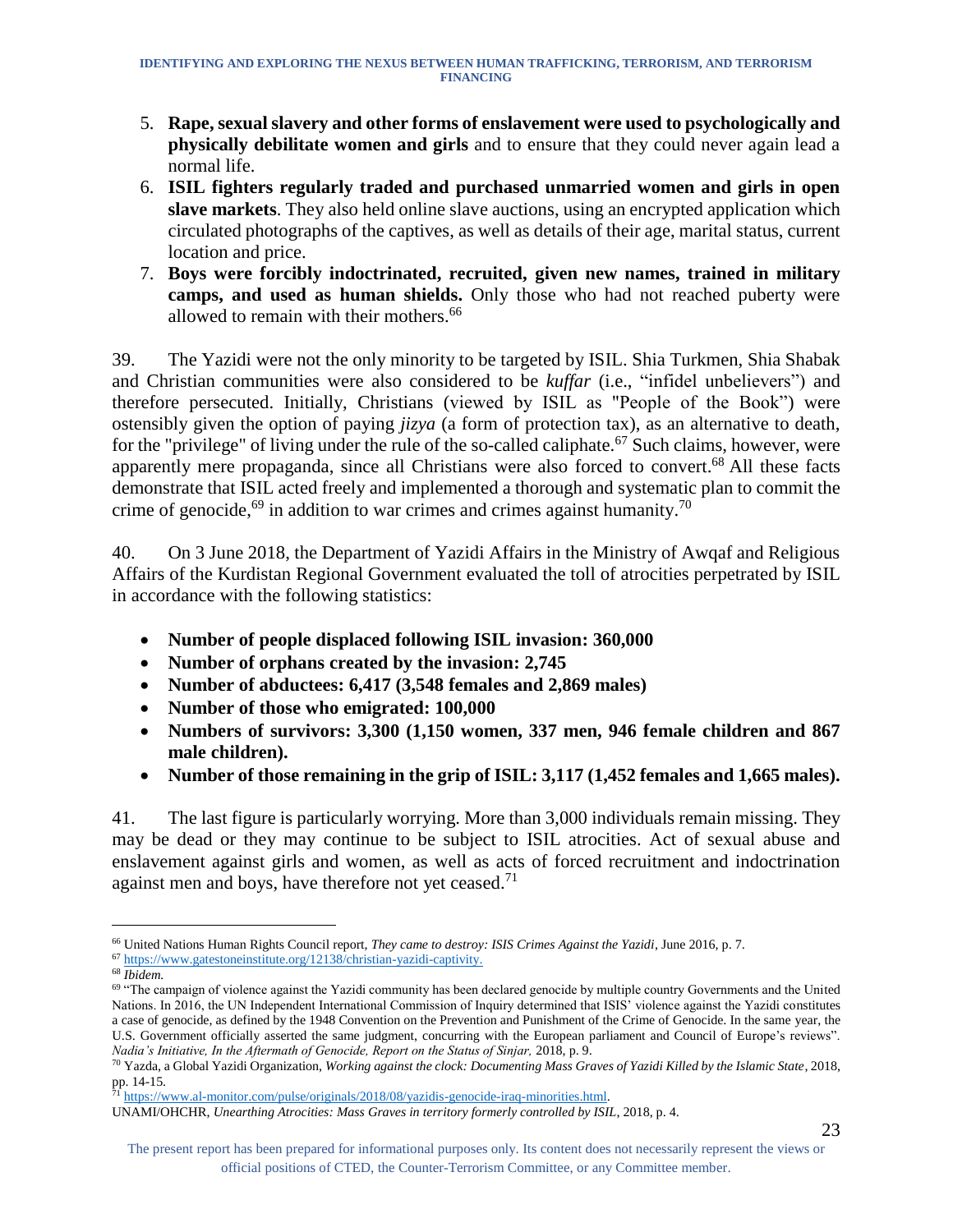#### <span id="page-24-0"></span>**2. To institutionalize sexual violence and slavery**

42. The systematic use of rape, sexual violence, enslavement and other such practices as a tactic to spread terror, advance ideology, decimate communities and exert control on population – notably women – is particularly evident in the modus operandi of ISIL, Boko Haram and Al-Shabaab. Despite attempts to legitimize and institutionalize these acts of violence, including through theological or ideological justifications, it is clear that such practices have been conducted for opportunistic reasons. Slaves have been mainly exploited as:

- A recruitment tool to attract new fighters (e.g., through forced marriages) or to be directly deployed in military operations (as human shields, informants, bombmakers, executioners/suicide bombers)
- Merchandise to be sold and re-sold
- A means to secure ransom payment
- Instruments to perform servitude roles.

43. In December 2014, the ISIL Research and Fatwa Department issued a 27-point pamphlet offering guidelines on how to capture, forcibly hold, and sexually abuse female slaves. The document aimed to provide ideological motivations to justify sexual slavery and enslavement. ISIL also addressed slavery in the ninth issue of *Dabiq*<sup>72</sup> – one of its official magazines – and provided justifications for sexual violence against Yazidi women in an article entitled "The revival of slavery before the hour<sup>"73</sup> (fourth issue of *Dabiq*). The most significative points of the guidelines are summarized in the table below. 74

<sup>72</sup> Umm Sumayyah al-Muhajirah, "Slave-Girls or Prostitutes?" Dabiq No. 9, 44-49.

<sup>73</sup> [https://clarionproject.org/isis-points-sharia-law-justify-slavery-women/.](https://clarionproject.org/isis-points-sharia-law-justify-slavery-women/)

<sup>74</sup> Nikita Malik, The Henry Jackson Society, *Trafficking Terror: How Modern Slavery and Sexual Violence Fund Terrorism*, 2017, p. 24; Jawad Al-Tamimi, A., *The Archivist: Unseen Islamic State Fatwas on Jihad and Sabaya,* Pundicity, 25 September 2015, available at: [www.aymennjawad.org/17879/thearchivist-unseen-islamic-state-fatwas-on.](http://www.aymennjawad.org/17879/thearchivist-unseen-islamic-state-fatwas-on) 

The present report has been prepared for informational purposes only. Its content does not necessarily represent the views or official positions of CTED, the Counter-Terrorism Committee, or any Committee member.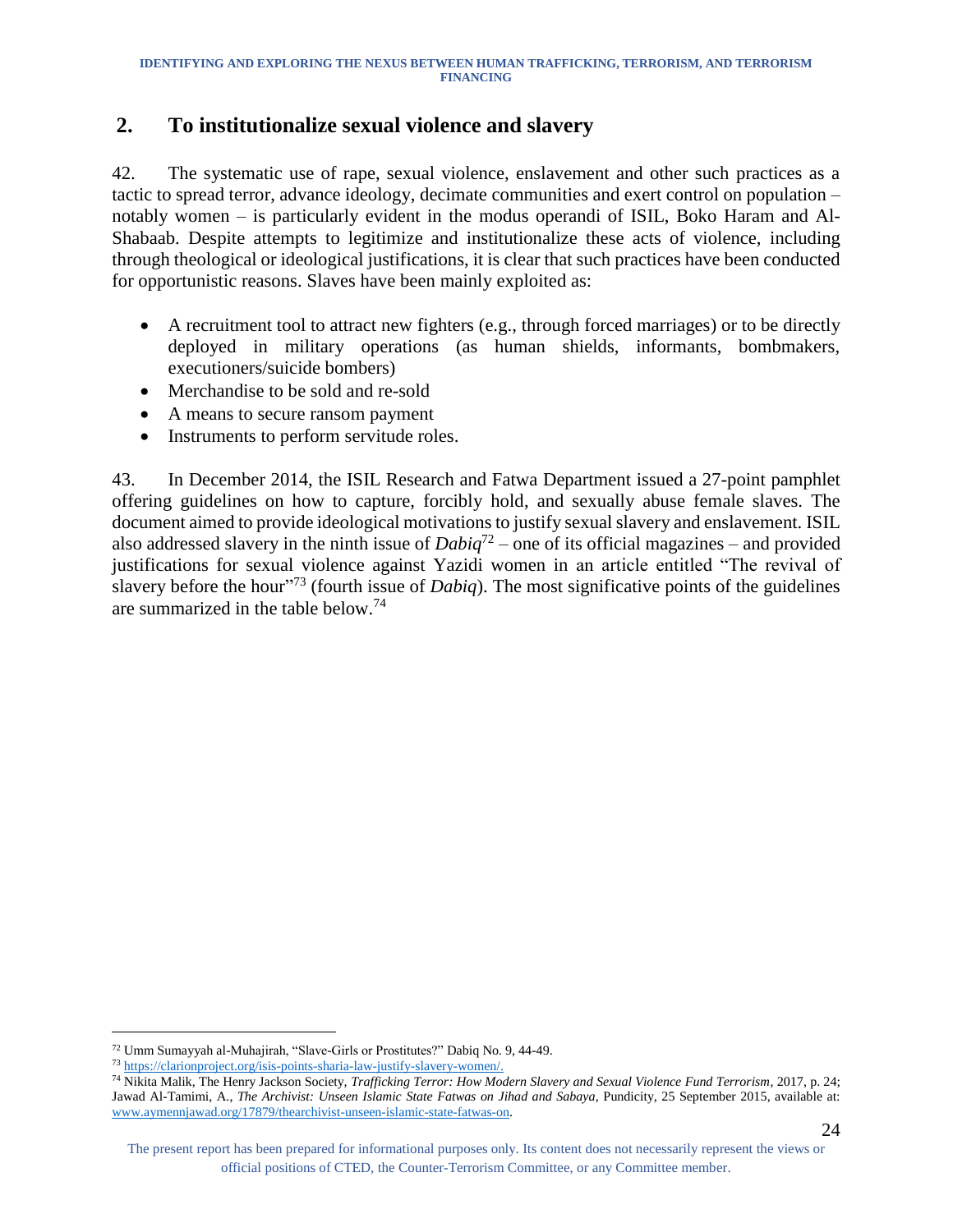| Al-sabi is the name given to a<br>woman who has been<br>captured as the spoils of war.                                                                                                                            | If slaves are impregnated and<br>give birth, they cannot be<br>sold.                                                                                                                                            | Slaves can be beaten for<br>disciplinary purposes, but not<br>for gratification or torture,<br>and never in the face.                                                    |
|-------------------------------------------------------------------------------------------------------------------------------------------------------------------------------------------------------------------|-----------------------------------------------------------------------------------------------------------------------------------------------------------------------------------------------------------------|--------------------------------------------------------------------------------------------------------------------------------------------------------------------------|
| All kuffar women can be<br>captured, although some<br>scholars argue that apostates<br>should not be captured.                                                                                                    | After a man's death, female<br>captives become part of his<br>estate. If she has children<br>from a fighter, intercourse is<br>prohibited.                                                                      | Sexual intercourse is<br>permitted only if a man owns<br>a slave exclusively; in cases<br>of dual ownership of captives<br>all shares must be bought by<br>one man only. |
| Sexual intercourse with a<br>female captive is permitted<br>and can take place<br>immediately after capture,<br>except for when the woman is<br>not a virgin, in which case her<br>uterus must be purified first. | A man cannot have<br>intercourse with the female<br>slave of his wife and a man<br>cannot kiss the slave of other<br>man. Masters cannot have<br>intercourse with a woman<br>who is married to someone<br>else. | Fighters cannot marry slaves<br>unless they are at risk of<br>committing the sin of<br>fornication.                                                                      |
| Since slaves are property,<br>they can be bought, sold, or<br>given as a gift.                                                                                                                                    | It is permitted to have<br>intercourse with a slave who<br>has not reached puberty if she<br>is fit for it; if not, she can be<br>enjoyed without intercourse.                                                  | It is a sin for slaves to run<br>away from their captors and<br>punishment shall be decided<br>to deter other slaves from<br>leaving.                                    |
| Mothers and children should<br>not be bought or sold<br>separately, unless the child is<br>mature.                                                                                                                | Sisters can be taken together,<br>but whoever has intercourse<br>with one of them cannot have<br>intercourse with the other.                                                                                    | Al-azl (refraining from<br>ejaculating inside a woman)<br>can be used during<br>intercourse with a female<br>slave, with or without her<br>consent.                      |

44. In the aftermath of the attack on Mount Sinjar, ISIL fighters executed Yazidi women around aged 60 years (and older) and separated young girls from their families. Unmarried women and girls aged 9 years (and above) were considered the most "valuable". They were forcibly transferred to various locations in ISIL-controlled territory in order to be sold to individual fighters directly from the holding sites or in slave markets. It should be recalled that, once the sale had been finalized, the fighter automatically acquired the right of ownership of the slave (i.e., the entitlement to fully dispose of her as an object). Most slaves were subjected to brutal sexual violence, including gang rape, and were beaten or verbally abused daily. The fighter-owner could also exert full control over the slave's reproduction: most of the women were forced to take birthcontrol measures. Some, however, were subjugated to forced insemination or pregnancy in order to build and secure "the next generation of jihadists".<sup>75</sup>

45. Yazidi women and girls were not the only victims of these atrocities. Christians, *Shabaks*, Sunni Muslims and, to a certain extent, women compelled to follow their husbands to the conflict

<sup>25</sup> <sup>75</sup> Nikita Malik, The Henry Jackson Society, *Trafficking Terror: How Modern Slavery and Sexual Violence Fund Terrorism,* 2017, p. 29.

The present report has been prepared for informational purposes only. Its content does not necessarily represent the views or official positions of CTED, the Counter-Terrorism Committee, or any Committee member.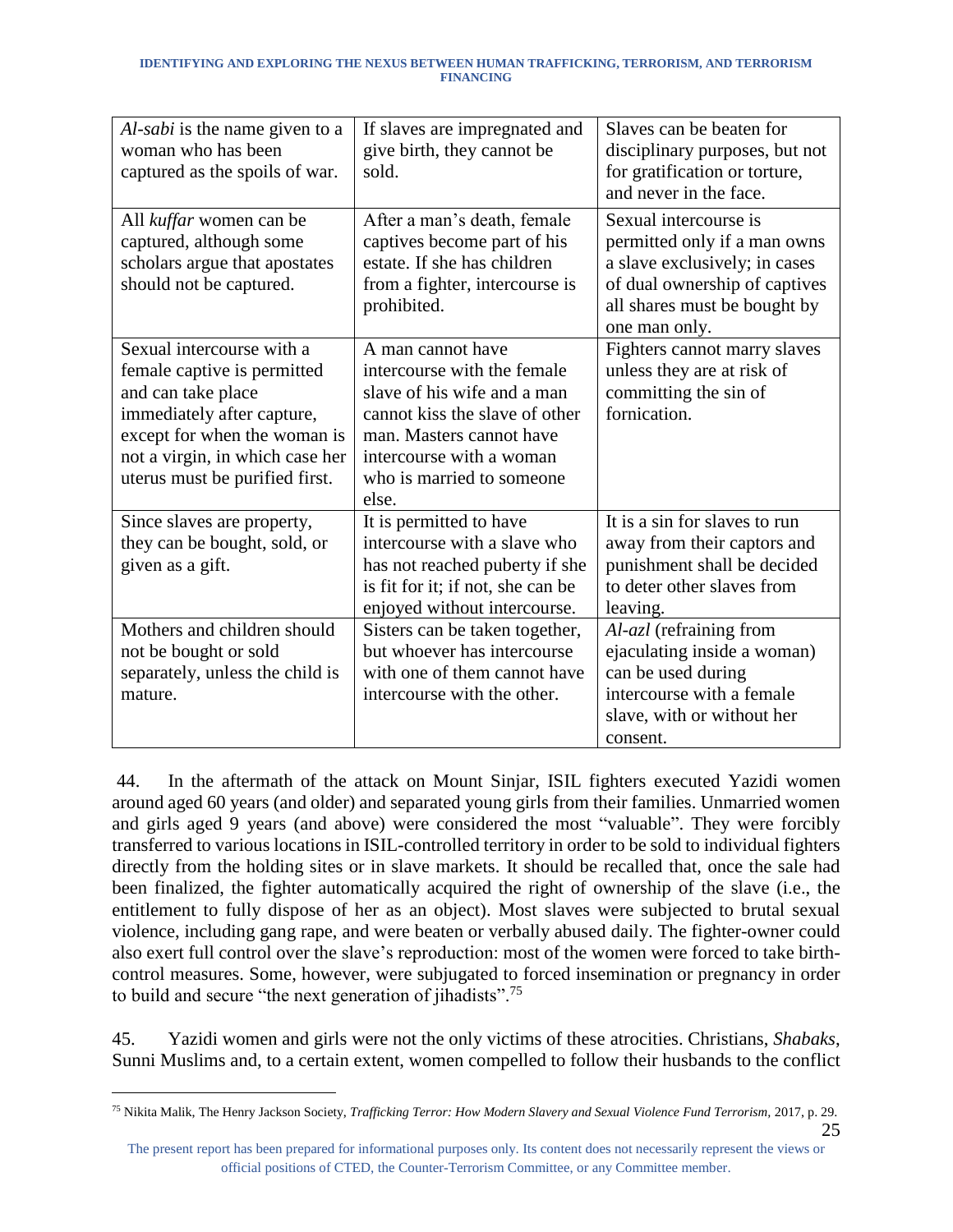zones were also raped, traded, forced to marry ISIL fighters or to deliver as many babies as possible for the so-called caliphate. A case  $^{76}$  involving nine women from the Commonwealth of Independent States (CIS) who were forcibly taken to Iraq by their husbands and who delivered 45 children in total within a short period of time is a clear example of this trend.

46. The acts of sexual violence may still be occurring. In the period from January to December 2017, the United Nations verified nine cases of sexual violence in Iraq affecting seven girls and two boys. Those cases included forced marriage of girls to ISIL fighters and the abduction of boys. One 16-year-old boy was held by an armed actor suspected of ISIL affiliation, who severely beat his genitals and threatened him with other forms of sexual assault. One 14-year-old boy was raped for three consecutive nights in an ISIL training camp.<sup>77</sup> In the Syrian Arab Republic, seven of the eight cases of sexual violence verified by the United Nations were attributed to ISIL. Accounts were received of ISIL fighters demanding to marry girls living in areas under their control.<sup>78</sup>

47. In Libya, groups known to have pledged allegiance to ISIL have been implicated in abductions and sexual abuse.<sup>79</sup> It has been reported that, in 2015 and 2016, ISIL in Libya abducted and took into captivity 540 migrants and refugees, including at least 63 women forced into sexual slavery for ISIL fighters.<sup>80</sup>

48. Acts of sexual violence, slavery, and domestic servitude have also been at the core of Boko Haram's modus operandi. Boko Haram has abducted hundreds of girls in Borno, Yobe and Adamawa states and subjected them to domestic servitude, forced labour, and sexual slavery through forced marriages to its militants. Boko Haram's abduction threats began in 2012. In a video released in January of that year, Abubakar Shekau, the group's leader, threatened "to kidnap the wives of government officials in response to the Government's imprisonment of the wives of Boko Haram members". In September 2012, in another video, Shekau taunted viewers: "Since you are now holding our women … just wait and see what will happen to your own women … to your own wives according to Sharia law." Systematic episodes of abduction are ongoing. Women rescued from Boko Haram have reported a slave hierarchy, where women who refuse to marry the militants become the slaves of the enslaved wives.<sup>81</sup>

49. In the case of Boko Haram, acts of abduction and violence against women and girls were mainly perpetrated as a response to the Nigerian Government's actions, for the purpose of creating the next generation of fighters and to advance ideology, including through forced conversions. Christians and students have been the main targets.

l <sup>76</sup> Example identified by the Office of the OSCE Special Representative and Coordinator for Combating Trafficking in Human Beings (OSR/CTHB). The oldest woman was 38 years old and the youngest 19. All women were forced to marry multiple times and had 2-3 children in each marriage. According to family members, 6 women lived in prisons in Baghdad or were kept as hostages with their children in camps in Peshmerga. The women informed their relatives that they were forced to misinform their family members of living conditions. They were threatened that their children would be taken away and they would be forced to fight. Passports of all women and family members were confiscated and they were informed that they would be given new passports of "ISIL State". Two women mentioned that they had witnessed the burning of their documents.

<sup>77</sup> Report of the Secretary-General on Conflict-Related Sexual Violence, 2018, p. 19.

<sup>78</sup> *Ibidem.* 

<sup>79</sup> *Ibidem.*

<sup>80</sup> U.S. State Department, *Trafficking in Persons Report, 2018*, p. 463.

<sup>81</sup> [https://www.wsj.com/articles/boko-haram-and-the-lost-girls-of-nigeria-1431113437.](https://www.wsj.com/articles/boko-haram-and-the-lost-girls-of-nigeria-1431113437)

The present report has been prepared for informational purposes only. Its content does not necessarily represent the views or official positions of CTED, the Counter-Terrorism Committee, or any Committee member.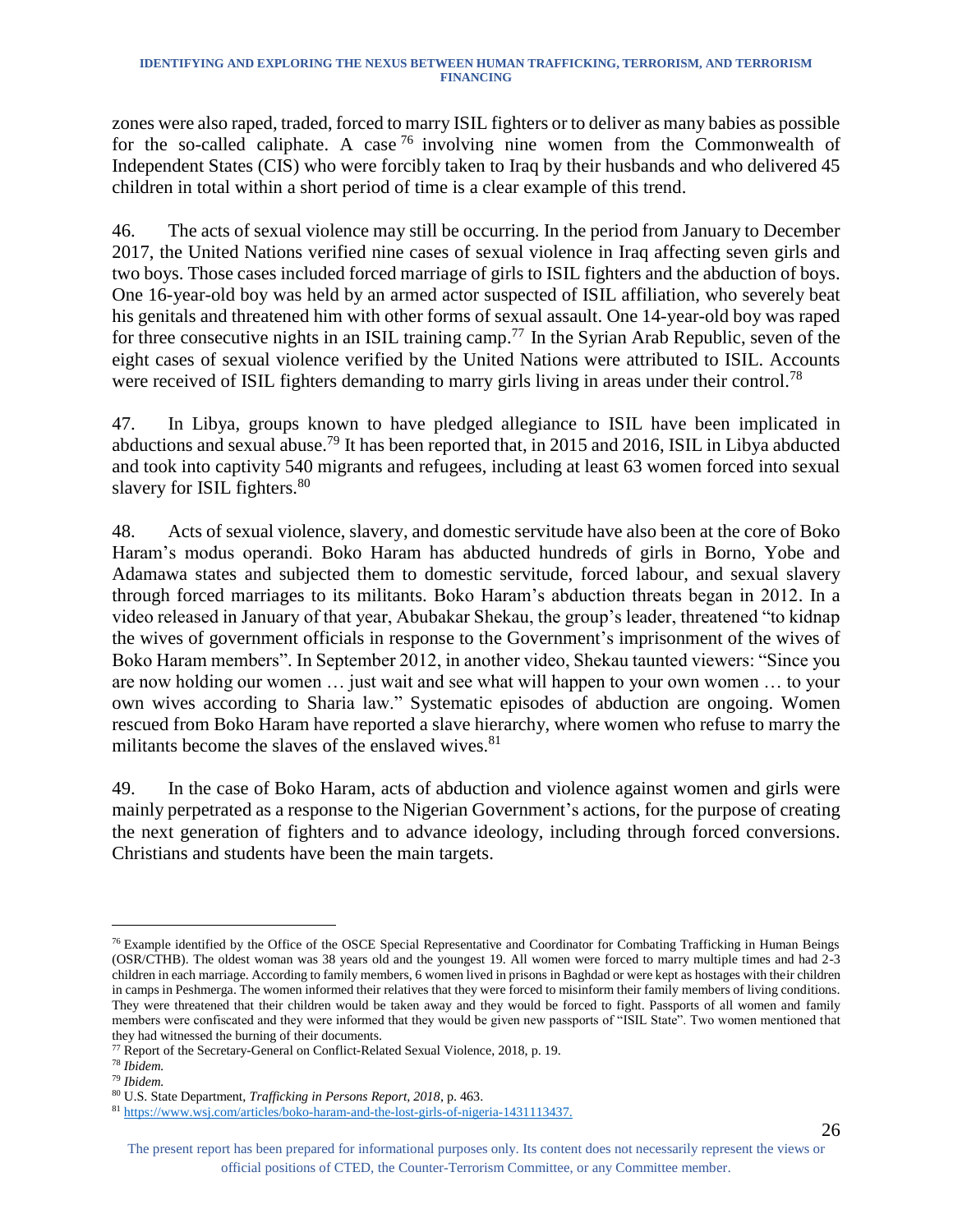50. Over recent years, the United Nations has observed an increase in reported incidents of sexual violence conducted by Boko Haram in north-eastern Nigeria. In 2016, the number of verified cases was 644; in 2017, 997.<sup>82</sup> Those cases included rape, sexual slavery and forced marriage, perpetrated by Boko Haram insurgents.<sup>83</sup>

51. Al-Shabaab has also been involved in acts of sexual violence and slavery. Women who escaped from the terrorist group's camps reported having been victims of gang rape and forced to use drugs, <sup>84</sup> as well as to cook and clean. According to a Kenyan Anti-Terror Police Unit investigator, women have been mainly recruited or abducted "to provide sex to fighters so that the fighters do not think about going back home". Displaced women and girls from marginalized groups and very poor areas have been the main targets.

52. The United Nations has received reports of women and girls' having been trafficked by Al-Shabaab from the coastal regions of Kenya to Somalia, where they were forced into sexual slavery after having been deceived by false promises of work abroad. Some of those women were reportedly held as sex slaves, while others were forced to become the "wives" of insurgents.<sup>85</sup>

### **Example 3**

A woman from the Commonwealth of Independent States (CIS) was forced to follow her husband to Turkey with her minor son. Subsequently, she was transferred with her family to Tal Afar City in Iraq. She maintained contact with her sisters via WhatsApp until August 2017. Her initial calls indicated good living conditions. However, she then began to reveal that the family was being threatened and had been deceived. Her husband had been deceived by assurances of trade deals in Iraq. Upon their arrival, their passports were confiscated and they were kept in special apartments allocated for the family. The woman was allowed to leave the apartment only under supervision. For the first few months, her husband lived with the family, but then left to conduct business in another city.

After six months, she was informed that her husband had been killed. Three months after the death of her husband, she was forced to remarry another man. In 2016, she gave birth to a daughter, who was registered as an Iraqi citizen. Her second husband was also killed, in August 2017. The woman was forced to marry and to become pregnant to increase the number of ISIL fighters. Her children were called "the soldiers of freedom". Since September 2017, there has been no news of the family.

Source: *Office of the OSCE Special Representative and Co-ordinator for Combating Trafficking in Human Beings (OSR/CTHB)* 

<sup>82</sup> Data pertaining to 2018 are still being analyzed.

<sup>83</sup> Report of the Secretary-General on Conflict-Related Sexual Violence, 2018, p. 29.

<sup>84</sup> Especially *bugizi*, a combination of heroin, marijuana and Rohypnol.

<sup>85</sup> Report of the Secretary-General on Conflict-Related Sexual Violence, 2018, p. 19.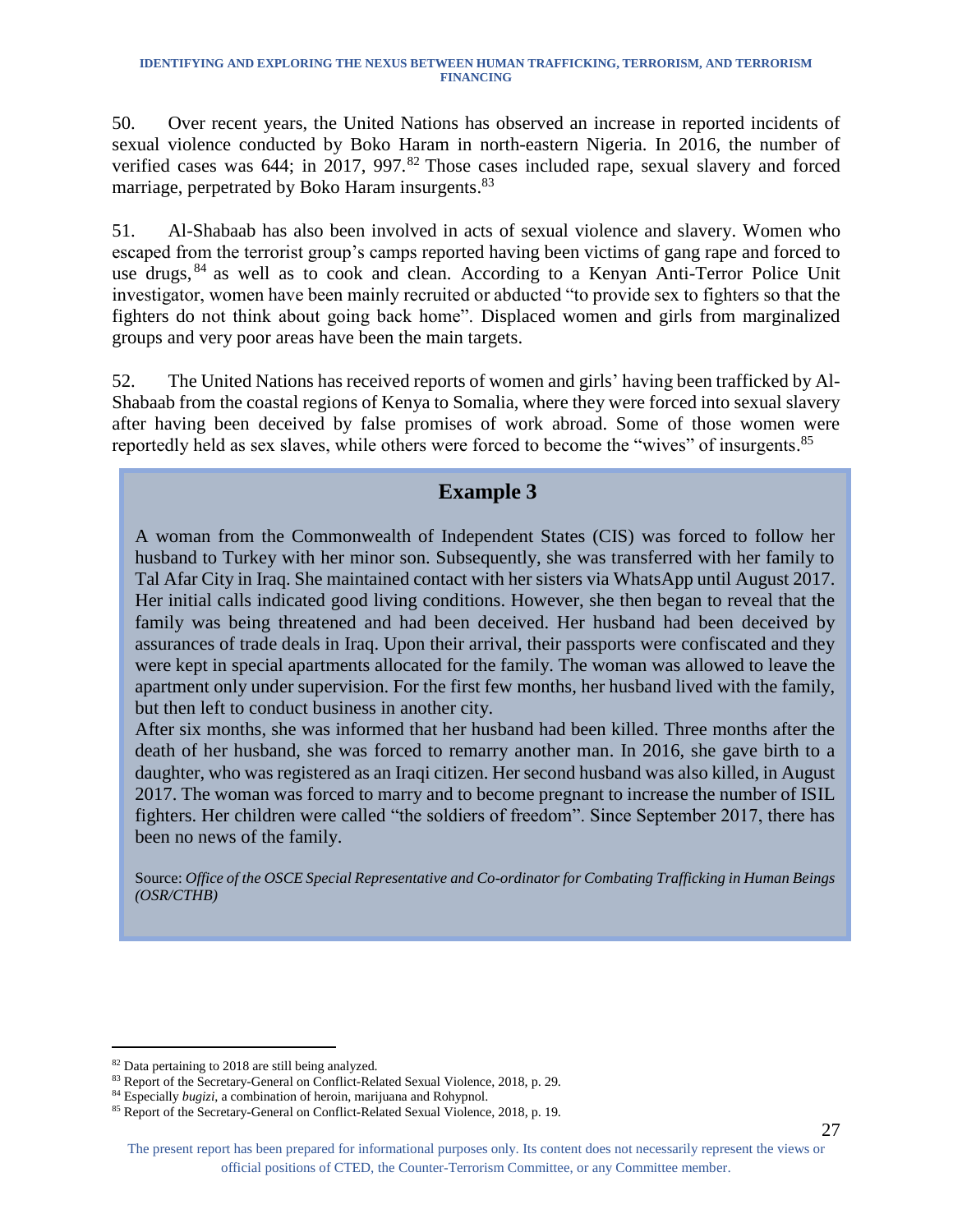#### <span id="page-28-0"></span>**3. As a driver for recruitment**

53. Terrorists and terrorist groups have used trafficking both as a tool to forcibly recruit new fighters and as a means to incentivize and attract individuals who are willing to sacrifice their lives for the "cause". In the first instance, the link between trafficking and recruitment for terrorist purposes is immediate and direct. The fighter is the victim of trafficking: he or she has been forcibly recruited, indoctrinated, and trained to fight alongside terrorists. In the second example, the link is indirect, since trafficked victims are generally used to attract new recruits. This approach is illustrated in an ISIL propaganda campaign aimed at luring male fighters to Iraq and the Syrian Arab Republic by offering them women and girls as property. Muslim women are described as "wives" who will populate a new "caliphate". "Infidel unbelievers" (notably, Yazidi and Christians) are described as spoils of war and sex slaves.<sup>86</sup> Recruits usually came from deeply conservative societies in which causal sex is taboo and dating is forbidden.<sup>87</sup>

54. Acts of forced recruitment for terrorist purposes have been perpetrated regardless of age, sex, health and religious background and are reportedly ongoing. Children and minors have been – and continue to be – most vulnerable to this form of exploitation.

55. In the aftermath of the August 2014 attack on Mount Sinjar, ISIL fighters systematically separated Yazidi boys aged seven years and above from their mothers and forcibly transferred them to training centres or military camps in Mosul, Tel Afar, and Baaj, in Iraq, and in Raqqah City, Tabqa, Tel Abyad, and Suluk, in the Syrian Arab Republic.<sup>88</sup> Boys were registered, given new Islamic names and treated as ISIL recruits.<sup>89</sup> During indoctrination and training sessions, Yazidi and Sunni Arab boys were forced to watch propaganda videos of armed battles, beheadings, and suicide missions, perform acts of violence, and memorize Quranic verses.<sup>90</sup> The main objectives of this strategy were to increase recruitment and destroy the personal, cultural and religious identity of children in order to forcibly transform them into ISIL fighters.

56. Despite its military and strategic setbacks in Iraq and the Syrian Arab Republic, ISIL continues to abduct, forcibly recruit, and use children in combat and support roles, including as human shields, informants, bombmakers, executioners, and suicide bombers. Some are as young as eight years old and some are mentally disabled.<sup>91</sup> In January 2017, ISIL abducted 400 Yazidi children and trained them for combat roles, including as suicide bombers. In the same month, ISIL abducted 150 children from Tal Afar and forcibly recruited them into a training camp.<sup>92</sup>

57. Boko Haram and one of its factions, the Islamic State West Africa Province (ISWAP),<sup>93</sup> have continued to forcibly recruit, abduct, and use child soldiers as young as twelve as cooks, spies,

l <sup>86</sup> United Nations University, *Fighting human trafficking in conflict, 10 Ideas for Action by the United Nations Security Council, 2016*, p. 7.

<sup>87</sup> [https://www.thetimes.co.uk/article/isis-uses-koran-to-justify-rape-5dcvxzb925s.](https://www.thetimes.co.uk/article/isis-uses-koran-to-justify-rape-5dcvxzb925s)

<sup>88</sup> United Nations Human Rights Council report, *They came to destroy: ISIS Crimes Against the Yazidi*, June 2016, p. 19.

<sup>89</sup> *Ibidem.*

<sup>90</sup> *Ibidem.*

<sup>91</sup> U.S. State Department, *Trafficking in Persons Report, 2018*, pp. 233-234.

<sup>92</sup> *Ibidem.*

<sup>93</sup> In 2015, Boko Haram pledged allegiance to ISIL and renamed itself as the Islamic State's West Africa Province. The group subsequently split into two factions: the Islamic State West Africa Province (ISWAP) and Jamatul Ahlis Sunna lidawatti wal Jihad (JAS). Both factions are still widely referred to as Boko Haram.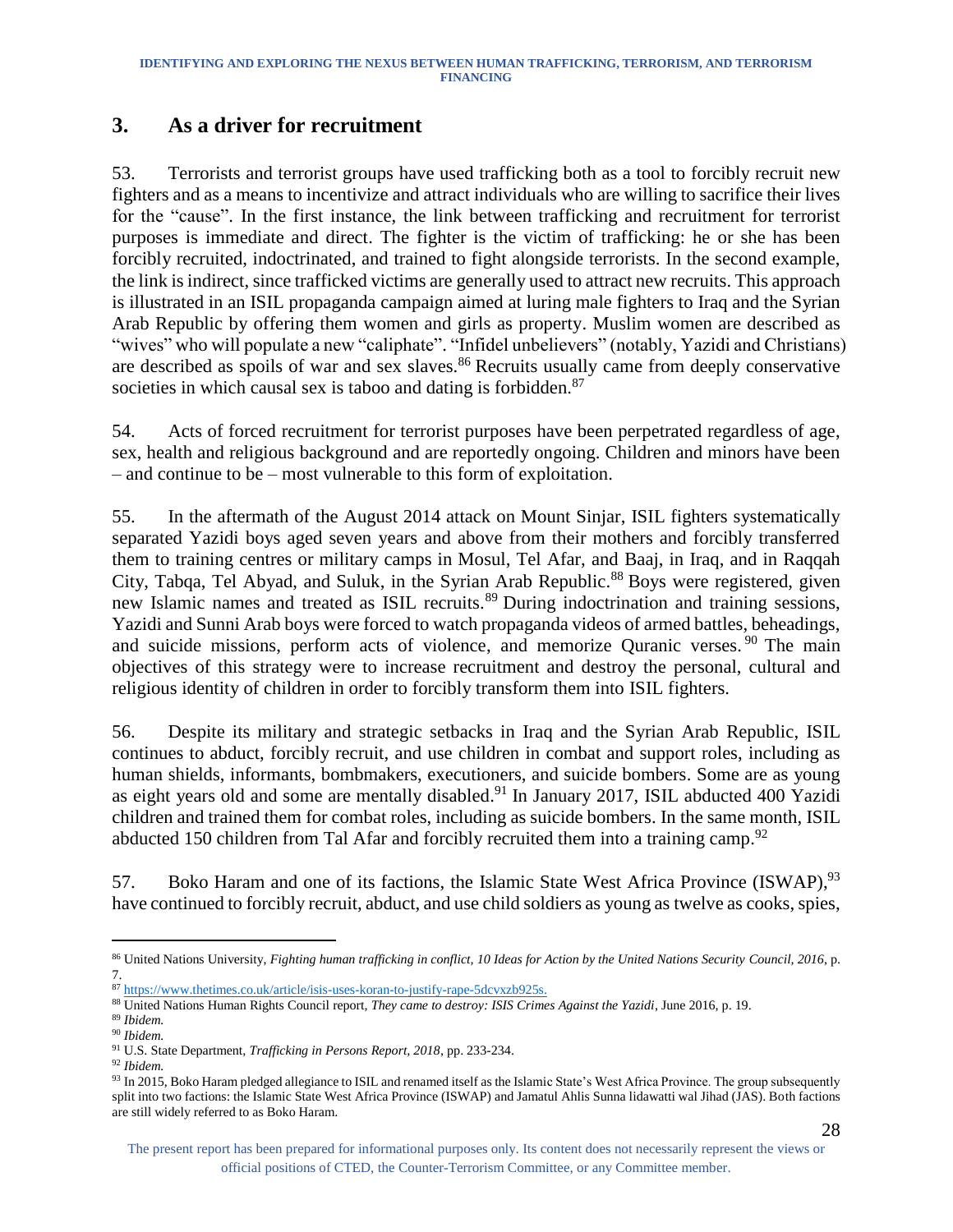messengers, bodyguards, armed combatants and, increasingly, as suicide bombers in attacks in Nigeria, Cameroon, and Chad.<sup>94</sup> In 2017, Boko Haram used at least 158 children (boys and girls) as human bombers. This was significantly more than the 19 used in all of 2016.<sup>95</sup>

58. According to United Nations officials, Al-Shabaab recruited and used more than 2,100 children in Somalia in 2017. The children were forced to participate in conflict situations, including by planting explosives, carrying out attacks, and playing support roles, such as carrying ammunition, water, and food; removing wounded and deceased militants; gathering intelligence; and serving as guards. <sup>96</sup> Al-Shabaab also continued to raid schools, madrassas, and mosques, for recruitment purposes. In rural areas of Galmudug state and elsewhere, terrorists forced students as young as seven to enrol in Al-Shabaab-run madrassas, whose curriculums included military training and indoctrination.<sup>97</sup>

59. The Lord Resistance's Army (LRA)<sup>98</sup> has continued to abduct boys and girls for use as cooks, porters, concubines, and combatants. Regional military operations have curtailed the group's activities, but the group remains a threat. In 2016, abductions for recruitment by the LRA increased slightly. Sixteen Burundian child soldiers and one Rwandan child soldier, some recruited from refugee camps, were stopped by government officials while reportedly transiting through the Democratic Republic of the Congo to fight with armed groups in Burundi.

<sup>94</sup> U.S. State Department, *Trafficking in Persons Report, 2018*, p. 332.

<sup>95</sup> *Ibidem.*

<sup>96</sup> *Ibidem.* 

<sup>97</sup> *Ibidem.*

<sup>98</sup> The Lord Resistance's Army is an armed group, designated pursuant to Security Council resolution 2127 (2013). It is mentioned in Council resolutions 2331 (2016) and 2388 (2017), because of its abduction and trafficking activities. See also: [https://scsanctions.un.org/fop/fop?xml=htdocs/resources/xml/en/consolidated.xml&xslt=htdocs/resources/xsl/en/car.xsl.](https://scsanctions.un.org/fop/fop?xml=htdocs/resources/xml/en/consolidated.xml&xslt=htdocs/resources/xsl/en/car.xsl)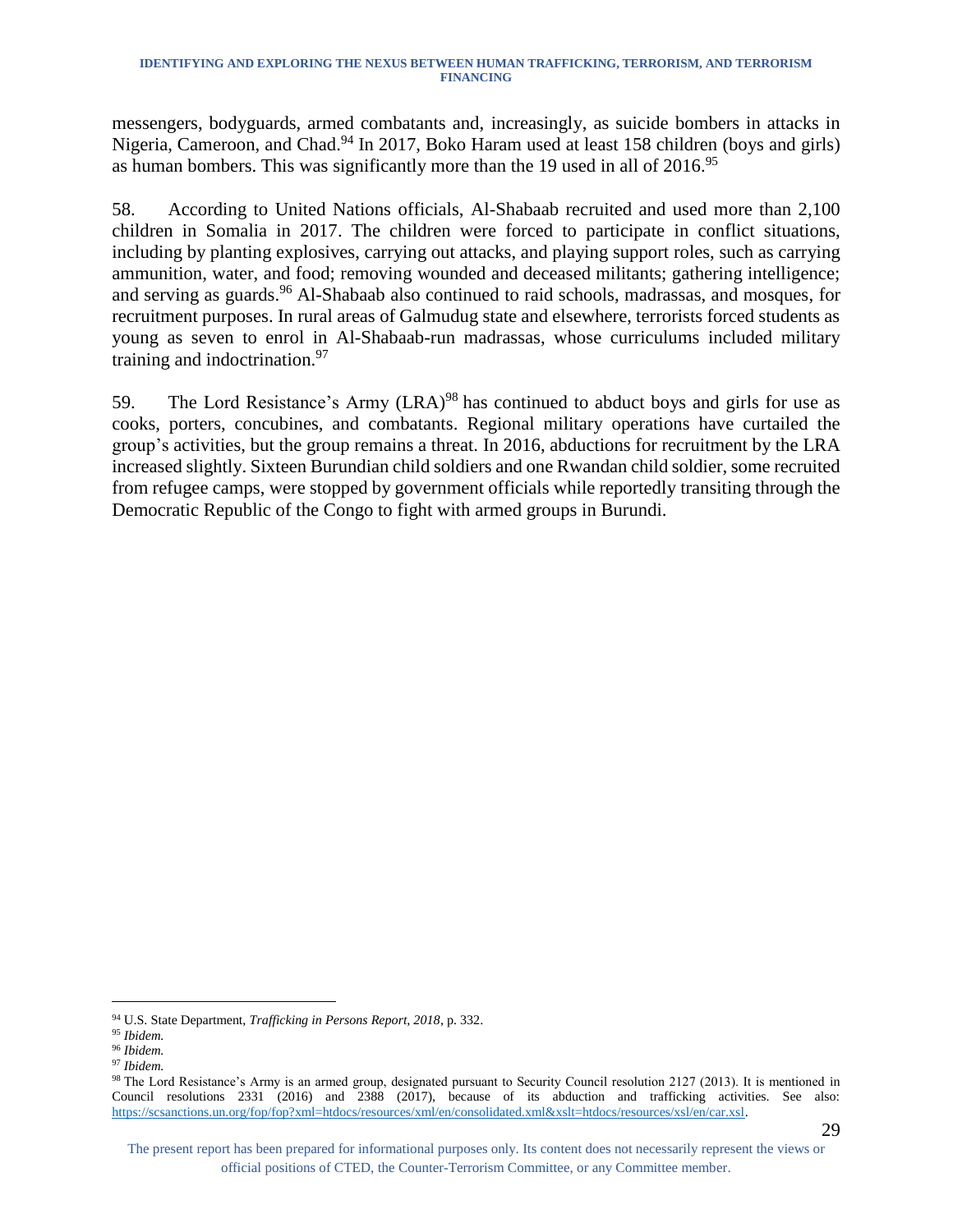# <span id="page-30-0"></span>**Section II**

# <span id="page-30-1"></span>Human trafficking and terrorism financing

#### *"Armed, terrorist and transnational criminal groups directly profit from trafficking, with victims being either abducted or deceived by false promises of lucrative job offers, their dreams of finding safety and opportunity becoming nightmares of sexual slavery and forced prostitution".<sup>99</sup>*

60. Human trafficking activities not only constitute a key element in the terrorist strategy to subjugate and control vulnerable populations, advance ideology, and bolster recruitment, but can also represent an opportunistic source of profit. Security Council resolutions 2331 (2016) and 2388 (2017) note that human trafficking has been used, inter alia, as an instrument to increase terrorist finances, but in many cases the nexus between the two phenomena has been difficult to identify and prove. This may be because of limited information, the absence of law enforcement cases, or the absence of a direct link.

#### <span id="page-30-2"></span>**1. Acts of sexual and gender-based violence as an instrument to increase terrorist finances**

#### *"Drug trafficking generates greater dollar revenues, but trafficked women are far more profitable. Unlike a drug, a human female does not have to be grown, cultivated, distilled, or packaged. Unlike a drug, a human female can be used by the customer again and again".<sup>100</sup>*

61. The systematic sale of Yazidi women by ISIL fighters represents the most significant known instance of the use of sexual slavery to generate revenue (i.e., of the "human trafficking/terrorism financing nexus").

62. As previously reported, following the August 2014 attack on Mount Sinjar, ISIL forcibly transferred captive women and girls to holding sites in Iraq and the Syrian Arab Republic. Eighty percent of the slaves were made available to the fighters for individual purchase. The remainder were held as collective property of ISIL and distributed in groups to military bases throughout Iraq and the Syrian Arab Republic.<sup>101</sup> In some instances, ISIL allowed its fighters to buy a group of Yazidi females in order to take them into rural areas without slave markets and sell them individually at a higher price. 102

63. ISIL's slave trade was well organized and involved significant logistical investment: a network of warehouses in which to hold the victims; viewing rooms in which the victims were inspected and purchased; and a dedicated fleet of buses, used to transport them. In the Syrian Arab

<sup>99</sup> Report of the Secretary-General on Conflict-Related Sexual Violence, 2018, p. 7.

<sup>100</sup> Kara, Siddartah. *Sex Trafficking: Inside the Business of Modern Slavery*. New York: Columbia University Press, 2009, p. 12.

<sup>101</sup> United Nations Human Rights Council, *They came to destroy: ISIS Crimes Against the Yazidi*, June 2016, p. 12.

<sup>102</sup> *Ibidem.*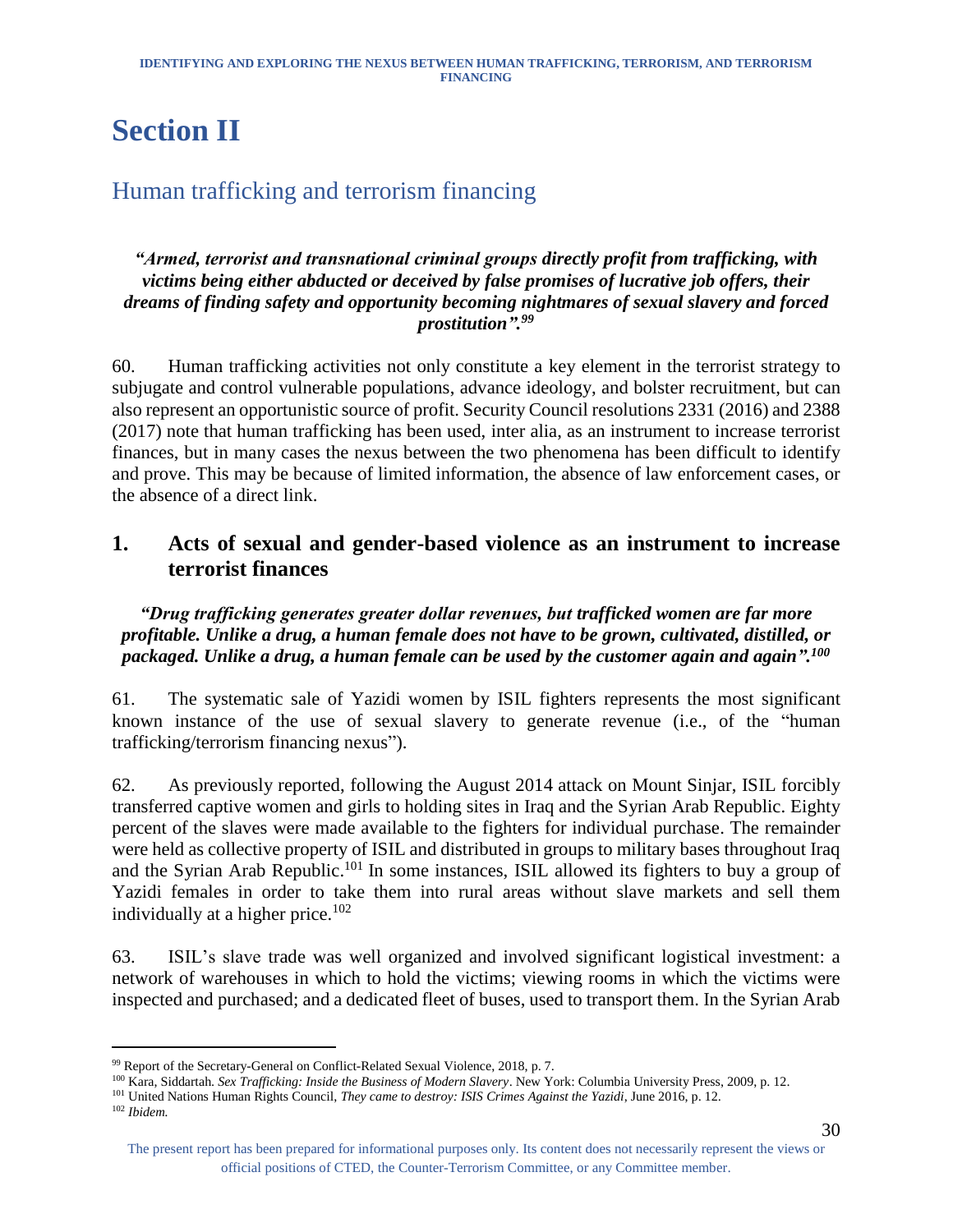Republic, the bureaucracy of the Yazidi slave market was organized by a central body called the "Committee for the Buying and Selling of Slaves".<sup>103</sup> Where this Committee authorized the opening of a slave market in a particular town, it devolved some of its functions to a local committee and commander. 104

64. According to an ISIL document<sup>105</sup> – released online and considered to be authentic – fighters were required to pre-register if they wished to attend a slave market in Homs. In most cases, the sale was finalized through a bidding process. The offer was submitted in a sealed envelope at the time of purchase and the fighter who had won the bid was obliged to buy the slave.<sup>106</sup>

65. Women and girls were exposed, both at the slave markets and at the holding sites, as chattel. Interested buyers could check their hair or teeth and ask them to walk through the room, as if parading on a catwalk.<sup>107</sup> Their price was based on marital status, age, number of children and perceived beauty, and could range between \$200 and \$1,500.<sup>108</sup> According to the 2015 FATF report on ISIL financing, <sup>109</sup> the price paid for ISIL slaves was much lower, amounting, on average, to \$13. Other sources<sup>110</sup> report the following prices:

- $\bullet$  0-9 years old: \$172
- 10-20 years old: \$129
- 20-30 years old: \$86
- 30-40 years old: \$75.

66. In some cases, slaves were donated for free, as a gift. $^{111}$ 

67. This data – mainly based on anecdotal evidence – demonstrates that activities relating to human trafficking do not represent a significant source of revenue for terrorists, notably in comparison with other, more lucrative, funding streams, such as natural resources, taxation and extortion. They remain, however, an attractive source of financing whose "potential" may increase following ISIL's territory losses. According to the report of the Secretary-General on Conflict-Related Sexual Violence, "as ISIL militants retreat into the Syrian Arab Republic, there is a heightened risk of the sale, trade and trafficking of women and children who remain under their control".

68. Moreover, as noted by the Office of the Special Representative on Sexual Violence in Conflict, the selling of slaves has a significant impact, not on the financial situation of ISIL itself, but on the economic situations of individual fighters, each of whom has access to slaves who can

<sup>110</sup> [http://www.coedat.nato.int/publication/tec2017presentations/12-Colonel%20Janos%20BESENYO/12-](http://www.coedat.nato.int/publication/tec2017presentations/12-Colonel%20Janos%20BESENYO/12-Colonel%20Janos%20BESENYO.pdf)

[Colonel%20Janos%20BESENYO.pdf.](http://www.coedat.nato.int/publication/tec2017presentations/12-Colonel%20Janos%20BESENYO/12-Colonel%20Janos%20BESENYO.pdf)

l <sup>103</sup> United Nations Human Rights Council, *They came to destroy: ISIS Crimes Against the Yazidi*, June 2016, p. 13. <sup>104</sup> *Ibidem.*

<sup>105</sup> Jawad Al-Tamimi, A., *Archive of Islamic State Administrative Documents*, Pundicity, 11 January 2016, available at: [http://www.aymennjawad.org/2016/01/archive-of-islamic-state-administrative-documents-1.](http://www.aymennjawad.org/2016/01/archive-of-islamic-state-administrative-documents-1) <sup>106</sup> *Ibidem.* 

<sup>107</sup> United Nations Human Rights Council, *They came to destroy: ISIS Crimes Against the Yazidi*, June 2016, p. 13. <sup>108</sup> *Ibidem.* 

<sup>109</sup> [http://www.fatf-gafi.org/media/fatf/documents/reports/Financing-of-the-terrorist-organisation-ISIL.pdf.](http://www.fatf-gafi.org/media/fatf/documents/reports/Financing-of-the-terrorist-organisation-ISIL.pdf)

<sup>111</sup> United Nations Human Rights Council, *They came to destroy: ISIS Crimes Against the Yazidi*, June 2016, p. 13.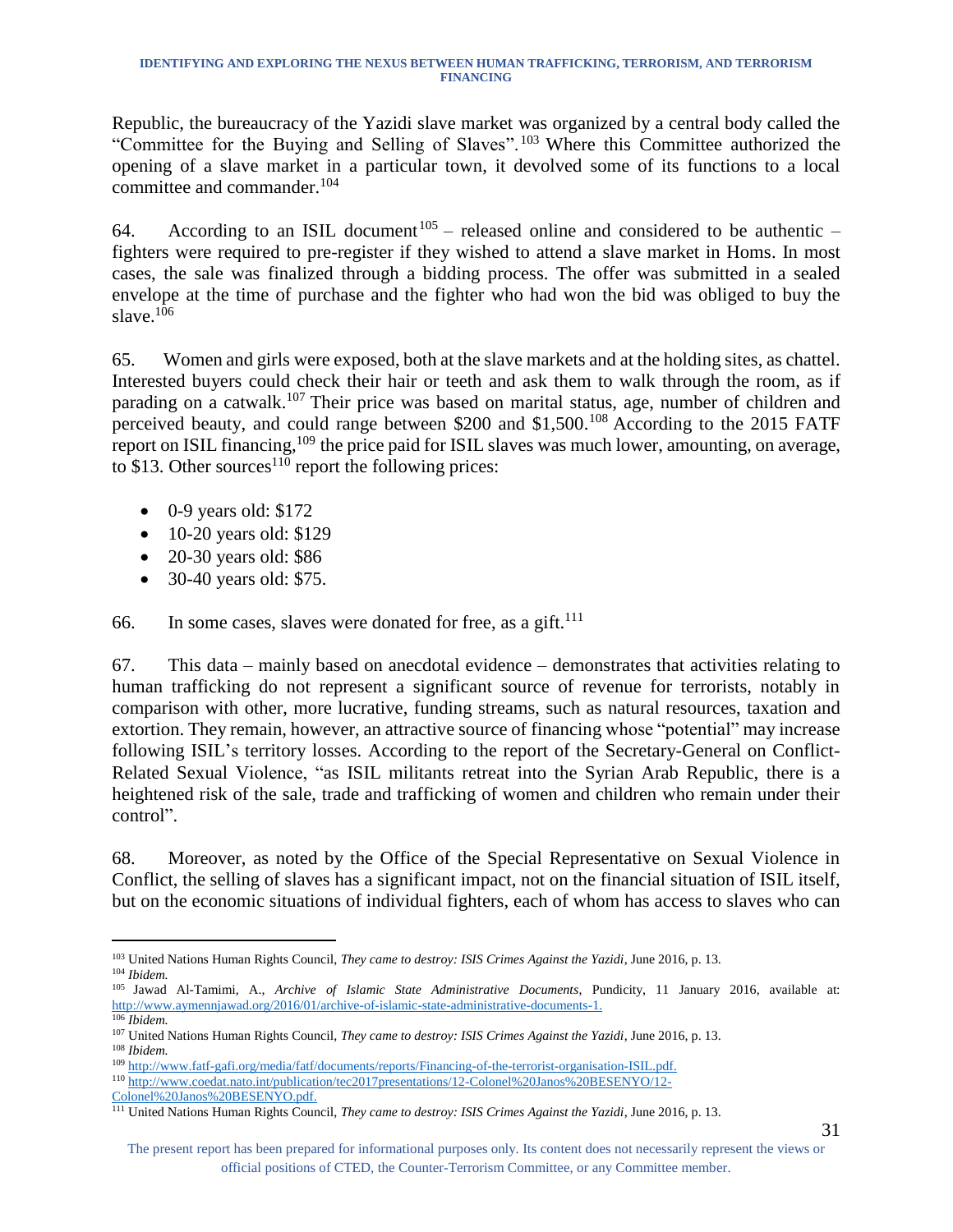be sold several times over, at higher prices. This is not the case for the more lucrative funding sources.

69. It should be noted that fighters could benefit from slaves in other ways, including by "employing" them in their homes. Many interviewees recount having been forced to act as the domestic servant of fighters and their families. <sup>112</sup> One 13-year-old Yazidi girl, who was held for 11 months in ISIL-controlled territory and sold multiple times, recounts having been sexually enslaved and forced to cook, clean and wash the clothes of her fighter-owner and his family.<sup>113</sup> This demonstrates that ISIL has treated its slaves as "reusable commodities". Unlike drugs or oil, which are single-use goods, enslaved victims may be exploited many times and for several purposes.

70. In determining whether the ISIL slave trade can constitute terrorism financing, it should be recalled that the slave markets were intended to be internal only. The resale of Yazidi to nonmembers was forbidden and punishable by death. ISIL justified this rule by declaring that slaves were considered the spoils of war (i.e., rewards for fighters). However, the rule was in fact established to prevent Yazidi (and other captives) from being sold back to their families. Moreover — as will be discussed in the section on "Kidnapping for ransom, terrorism and human trafficking" — the rule was regularly violated. ISIL fighters could earn more money by selling the slaves back to their families, since the price of each transaction ranged from \$10,000 to \$40,000.<sup>114</sup> Whereas, in this case, the ransom payment constitutes terrorism financing (since the money is provided by an individual who is not an ISIL fighter), it is not clear that this is the case for purchases taking place only between ISIL fighters.

71. Anecdotical evidence suggests that slaves were also sold to individuals who were merely ISIL sympathizers, not fighters, as well as to smugglers.<sup>115</sup> Smugglers who engaged in the trade with the secret intent of rescuing the slaves report that women and girls brought to the al-Ouds area of Mosul city were sold to youth from local communities, as a way to induce them to join ISIL.<sup>116</sup> This would appear to indicate the use of human trafficking as a source of terrorism financing.

72. It may also be argued that ISIL is not the only terrorist group to engage in the systematic trade of slaves. In the aftermath of the April 2014 abduction of female students in Chibok, Nigeria, Abubakar Shekau<sup>117</sup> stated that Boko Haram intended to sell the kidnapped women and girls to its combatants as slaves or brides. According to reports, some were sold for \$12.<sup>118</sup>

73. Most evidence indicates that Boko Haram has not engaged directly in the sale of women to traffickers. However, reports indicate links between trafficking and terrorism along the route

<sup>112</sup> United Nations Human Rights Council, *They came to destroy: ISIS Crimes Against the Yazidi*, June 2016, p. 15. <sup>113</sup> *Ibidem.*

<sup>114</sup> *Ibidem*.

<sup>115</sup> [https://www.telegraph.co.uk/news/2016/08/27/the-most-dangerous-job-in-the-world-the-smugglers-who-rescue-the/.](https://www.telegraph.co.uk/news/2016/08/27/the-most-dangerous-job-in-the-world-the-smugglers-who-rescue-the/)

<sup>116</sup> OHCHR/UNAMI, Report on the Protection of Civilians in Armed Conflict in Iraq: 6 July–10 September 2014, p. 15. <sup>117</sup> Leader of Boko Haram.

<sup>118</sup> [https://www.washingtonpost.com/news/morning-mix/wp/2014/04/30/hundreds-of-kidnapped-nigerian-school-girls-reportedly-sold](https://www.washingtonpost.com/news/morning-mix/wp/2014/04/30/hundreds-of-kidnapped-nigerian-school-girls-reportedly-sold-as-brides-to-militants-for-12-relatives-say/?utm_term=.3ce00f8d991f)[as-brides-to-militants-for-12-relatives-say/?utm\\_term=.3ce00f8d991f.](https://www.washingtonpost.com/news/morning-mix/wp/2014/04/30/hundreds-of-kidnapped-nigerian-school-girls-reportedly-sold-as-brides-to-militants-for-12-relatives-say/?utm_term=.3ce00f8d991f)

The present report has been prepared for informational purposes only. Its content does not necessarily represent the views or official positions of CTED, the Counter-Terrorism Committee, or any Committee member.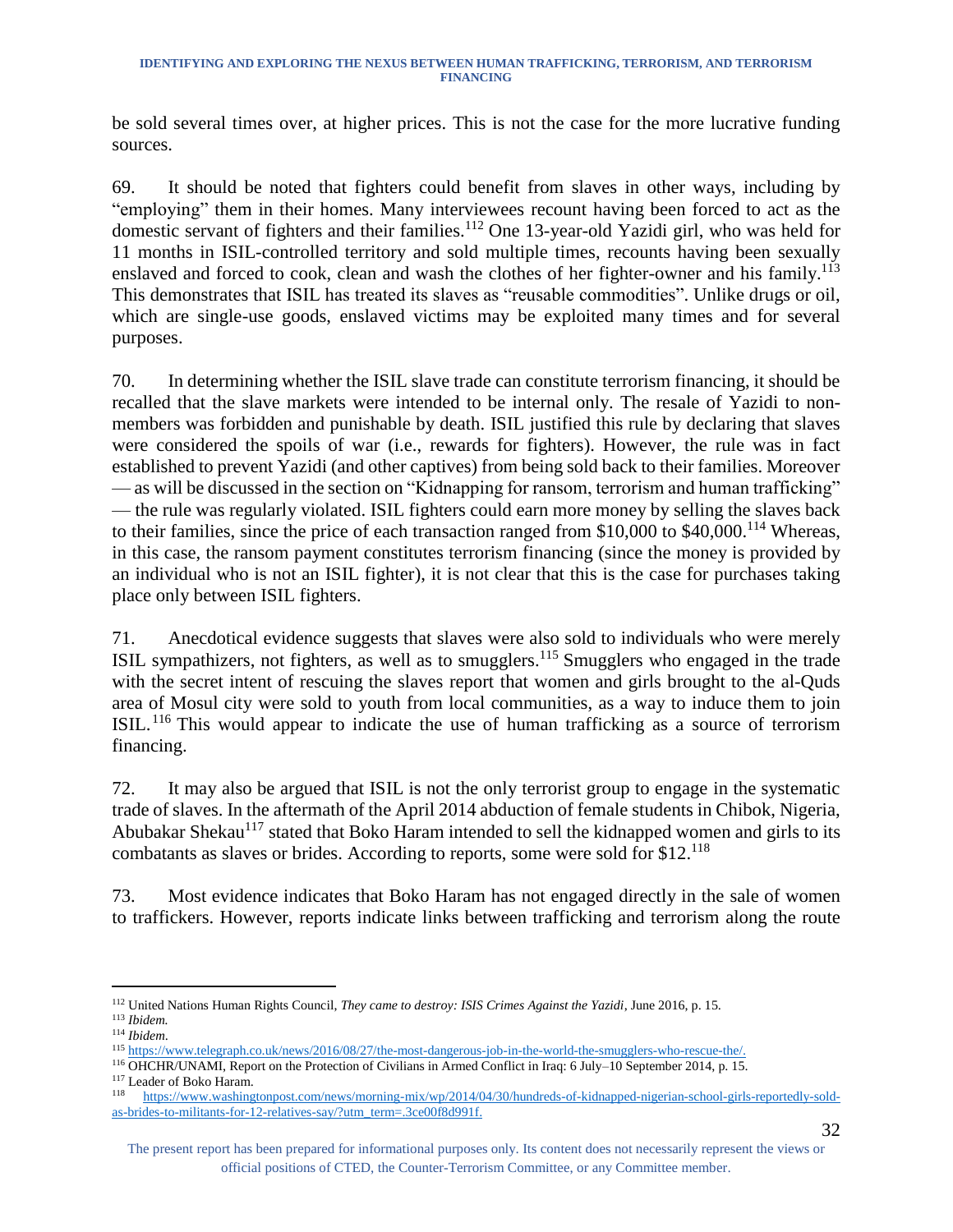from southern Nigeria, through Niger and Libya, to Europe.<sup>119</sup> Women displaced as a result of Boko Haram activity have been captured by traffickers and forced into prostitution.<sup>120 121</sup>

#### <span id="page-33-0"></span>**2. Other forms of exploitation that may contribute to terrorism financing**

74. As noted above, terrorists may benefit from victims of human trafficking in different ways. Direct sale of victims appears to be the most lucrative. ISIL fighters have also employed their slaves as domestic servants, forcing them to cook, clean, wash, and look after their children. Men and boys have been not only forcibly recruited and indoctrinated, but also subjected to forced labour in agriculture (e.g., on sheep and poultry farms in Iraq)<sup>122</sup> and on construction projects.<sup>123</sup> One example of the latter is ISIL's use of trafficked people to build a tunnel system under the streets of Mosul. The tunnels were responsible for significant casualties and for extending the siege of the city.<sup>124</sup> Displaced children have been employed in organized begging rings.<sup>125</sup>

75. Boko Haram has employed abducted women as domestic servants, and used children not only as combatants or suicide bombers, but also as cooks, spies and messengers.

76. Al-Shabaab has employed the same modus operandi. Women and girls have been forced to clean and cook, and children have been employed in support roles (e.g., carrying ammunition, water and food). However, the group appears to have profited even more from the systematic use of deceptive "recruitment" strategies that falsely promise employment or education opportunities. This practice is confirmed in the accounts of two women who were promised employment opportunities, but whose salaries were paid directly to Al-Shabaab members.<sup>126</sup> Those accounts (and others documented below) are given in interviews between victims and the Somali financial intelligence unit (FIU) and have not yet been investigated. However, they represent a concrete example of terrorist involvement in human trafficking for profit.

77. Human trafficking thus constitutes a highly opportunistic source of financing for terrorists, who are able to profit from their victims in many ways and exploit them as "reusable commodities". Whereas the ISIL slave trade requires some investment (including for payment of logistics and transportation) and considerable organization, other forms of abuse enable the victims to be directly exploited without any additional "expense".

<sup>119</sup> Nikita Malik, The Henry Jackson Society, *Trafficking Terror: How Modern Slavery and Sexual Violence Fund Terrorism, 2017*, p. 46. <sup>120</sup> [https://www.unicefusa.org/stories/fleeing-boko-haram-and-tricked-prostitution/32525.](https://www.unicefusa.org/stories/fleeing-boko-haram-and-tricked-prostitution/32525)

<sup>121</sup> [https://www.thedailybeast.com/how-boko-harams-sex-slaves-wind-up-as-sex-workers-in-europe.](https://www.thedailybeast.com/how-boko-harams-sex-slaves-wind-up-as-sex-workers-in-europe)

<sup>122</sup> U.S. State Department, *Trafficking in Persons Report, 2015*, p. 37.

<sup>123</sup> United Nations Human Rights Council, *They came to destroy: ISIS Crimes Against the Yazidi*, June 2016, p. 9.

<sup>124</sup> [https://www.washingtonpost.com/news/worldviews/wp/2017/04/14/the-islamic-state-has-tunnels-everywhere-its-making-them-much](https://www.washingtonpost.com/news/worldviews/wp/2017/04/14/the-islamic-state-has-tunnels-everywhere-its-making-them-much-harder-to-defeat/?utm_term=.8a536b2b4c47)[harder-to-defeat/?utm\\_term=.8a536b2b4c47;](https://www.washingtonpost.com/news/worldviews/wp/2017/04/14/the-islamic-state-has-tunnels-everywhere-its-making-them-much-harder-to-defeat/?utm_term=.8a536b2b4c47) [https://www.news.com.au/world/middle-east/islamic-states-network-of-tunnels-is-more](https://www.news.com.au/world/middle-east/islamic-states-network-of-tunnels-is-more-vast-than-ever-imagined/news-story/7e0b7f6da95f17f147889b3278f334c8)[vast-than-ever-imagined/news-story/7e0b7f6da95f17f147889b3278f334c8.](https://www.news.com.au/world/middle-east/islamic-states-network-of-tunnels-is-more-vast-than-ever-imagined/news-story/7e0b7f6da95f17f147889b3278f334c8)

<sup>125</sup> U.S. State Department, *Trafficking in Persons Report, 2015*, p. 324.

<sup>126</sup> FATF/APG, *Financial flows from Human Trafficking, 2018*, p. 17.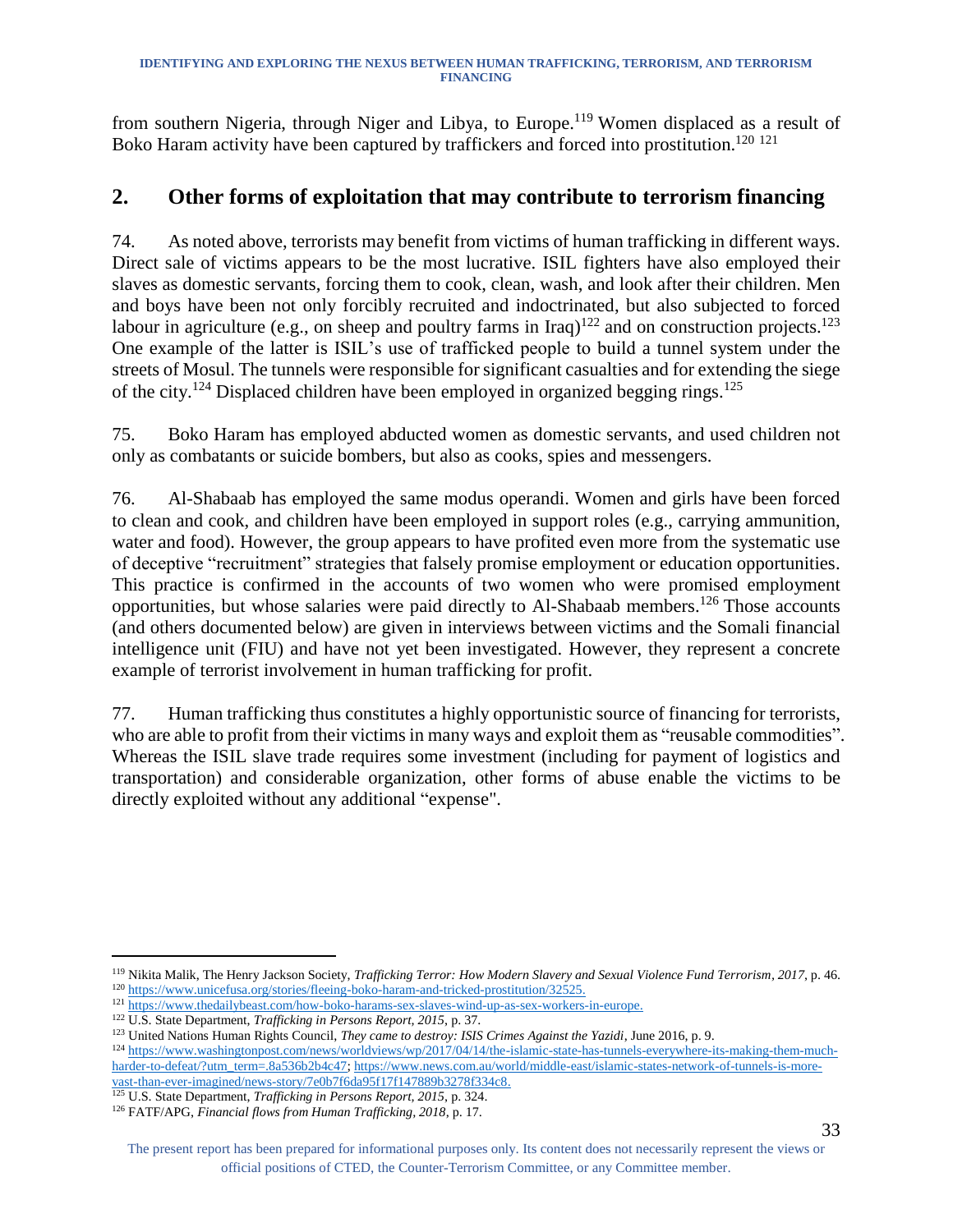### **Example 4**

Anecdotal evidence indicates that ISIL has not only sold Yazidi captives to families (through ransom and rescue payments), but also abducted them to Turkey or sold to human trafficking or prostitution rings.

In Turkey, six suspects were arrested and charged with being members of a terrorist organization, financing a terrorist organization, and human trafficking. The first trial was held on 31 December 2015. The suspects denied the allegations and claimed that they were transferring ordinary Syrians' money to Turkey, on a fixed commission, because the Syrian banking system had collapsed. The second trial was held on 15 January 2016. All the suspects were released, owing to insufficient evidence.

However, the transaction receipts were subsequently translated into Turkish and handed over to the court on 27 January 2016. The translated receipts clearly indicated that large sums of money had been routinely transferred.

Source: [https://www.npr.org/sections/parallels/2018/01/18/578313469/this-man-has-freed-hundreds-of-yazidis-captured-by](https://www.npr.org/sections/parallels/2018/01/18/578313469/this-man-has-freed-hundreds-of-yazidis-captured-by-isis-thousands-remain-missing)[isis-thousands-remain-missing;](https://www.npr.org/sections/parallels/2018/01/18/578313469/this-man-has-freed-hundreds-of-yazidis-captured-by-isis-thousands-remain-missing) [https://www.huffingtonpost.com/anne-speckhard/isis-sex-slave-trade-in-g\\_b\\_9774610.html.](https://www.huffingtonpost.com/anne-speckhard/isis-sex-slave-trade-in-g_b_9774610.html)

### **Example 5**

A 27-year-old German citizen (Jennifer W.) is currently facing war crimes charges (alongside charges for murder and weapons offences) for having allowed her five-year-old household slave to die of thirst. If the charges are proven, the woman will face a life sentence. It is expected that the trial will be conducted in 2019.

According to German prosecutors, Jennifer W. and her husband purchased the child when living in then ISIL-occupied Mosul, in northern Iraq, in 2015. After the girl fell ill and wet her mattress, the husband of the accused chained her up outside, as punishment, and left her to die of thirst in the scorching heat. The woman allowed her husband to do so and did nothing to save the child.

Jennifer W. first left Germany in August 2014 and travelled via Turkey and the Syrian Arab Republic to Iraq, joining ISIL the following month. Recruited to a "vice squad" of the group's "morality police", she was required to patrol park areas of the ISIL-occupied cities of Falluja and Mosul. Her task was to ensure that women complied with the behavioural and clothing regulations established by ISIL. She carried a Kalashnikov assault rifle and a pistol, and wore an explosive vest.

The woman visited the German embassy in Ankara to apply for new identity papers in January 2016, months after the child's death. Turkish security services arrested her when she left the mission and she was extradited to Germany a few days later. For lack of actionable evidence against her, she was initially allowed to return to her home in the state of Lower Saxony. She was ultimately arrested while attempting to travel to the Syrian Arab Republic, in June 2018.

Source[: https://www.theguardian.com/world/2018/dec/29/german-isis-woman-let-slave-girl-5-die-of-thirst-say-prosecutors](https://www.theguardian.com/world/2018/dec/29/german-isis-woman-let-slave-girl-5-die-of-thirst-say-prosecutors)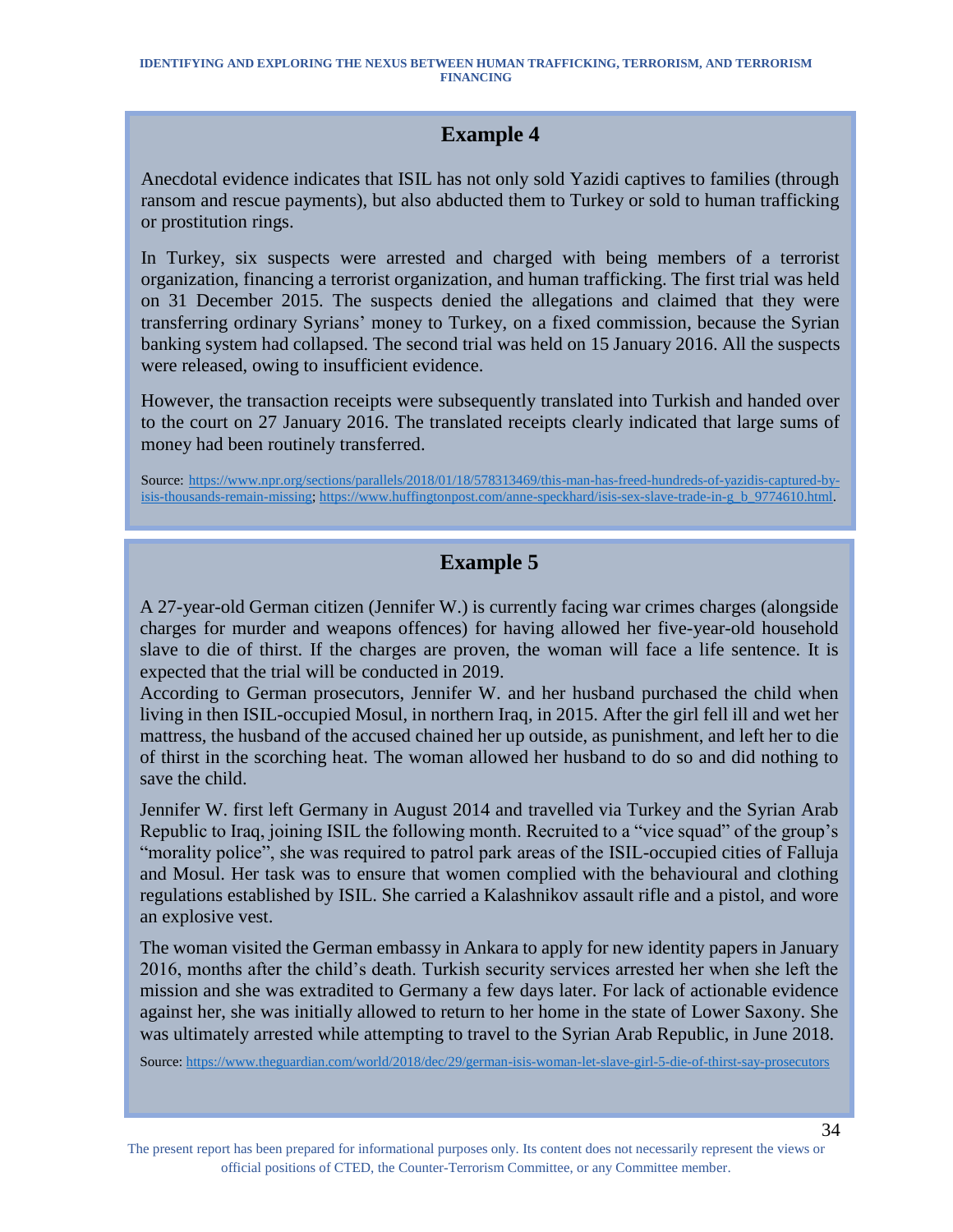### <span id="page-35-0"></span>**3. Kidnapping for ransom, terrorism, and human trafficking**

78. Kidnapping for ransom (KFR) is a major element of terrorist strategies because it fuels insecurity and represents a highly profitable funding source.

79. Recognizing the threat posed by KFR, the Security Council has repeatedly<sup>127</sup> called on Member States to prevent terrorists from benefiting directly or indirectly from ransom payments or political concessions and to secure the safe release of hostages.

80. It is clear that many terrorist groups (notably ISIL, Al-Nusrah Front for the People of the Levant (ANF), Al-Qaida in the Arabian Peninsula (AQAP), Boko Haram and the Abu Sayyaf Group  $(ASG)^{128}$  continue to profit from KFR. However, this section focuses, not on KFR as a source of terrorist revenue *per se*, but on its connection with human-trafficking activities perpetrated by terrorists.

81. The case of ISIL, in particular, demonstrates how the abduction of women and girls frequently blurs the boundaries between human trafficking and KFR.<sup>129</sup> FATF also acknowledges the use of human trafficking by terrorists as "an occasion to secure ransom payments".<sup>130</sup>

82. As noted above: whereas, in theory, the external sale of Yazidi was forbidden and punishable by death – notably, to prevent slaves from being sold back to their families – in practice, this rule has been frequently violated by ISIL fighters. The financial incentives to do so were considerable. Families were required to pay between \$10,000 and \$40,000 to secure the release of their family member.

83. According to the United Nations Assistance Mission for Iraq (UNAMI), ISIL received between \$35 million and \$45 million in 2014 from ransom payments made by the families of hostages. It is believed that \$850,000 was paid in January 2015 for the release of 200 Iraqi Yazidi. 131

84. A further consideration is the method used to rescue the hostages. Anecdotal evidence suggests that two methods are generally employed to secure the release of Yazidi captives.<sup>132</sup> One is a rescue operation, paid for by the Yazidi family and undertaken by smugglers, without negotiations with ISIL.<sup>133</sup> The other is the payment of a ransom by the Yazidi family to ISIL, through smugglers who act as "middlemen" and demand extra fees to execute the operation.<sup>134</sup> The choice of the wording is not accidental. In the context of "rescue operation", the smugglers risk their lives to free the captives. The amount paid by the family represents a direct compensation for the operation, which is extremely dangerous, since the smugglers essentially "steal the slaves

l <sup>127</sup> S/RES/2133 (2014) is entirely devoted to KFR.

<sup>&</sup>lt;sup>128</sup> Twenty-second report of the Analytical Support and Sanctions Monitoring Team pursuant to resolutions 1526 (2004) and 2253 (2015) (S/2018/705)[. http://undocs.org/S/2018/705.](http://undocs.org/S/2018/705)

<sup>&</sup>lt;sup>129</sup> United Nations University, *Fighting human trafficking in conflict, 10 Ideas for Action by the United Nations Security Council, 2016, p.* 7.

<sup>130</sup> FATF/APG, *Financial flows from Human Trafficking, 2018*, p. 18.

<sup>131</sup> [http://undocs.org/S/2016/92.](http://undocs.org/S/2016/92)

<sup>132</sup> Nikita Malik, The Henry Jackson Society, *Trafficking Terror: How Modern Slavery and Sexual Violence Fund Terrorism*, 2017, p. 40. <sup>133</sup> *Ibidem.*

<sup>134</sup> *Ibidem.*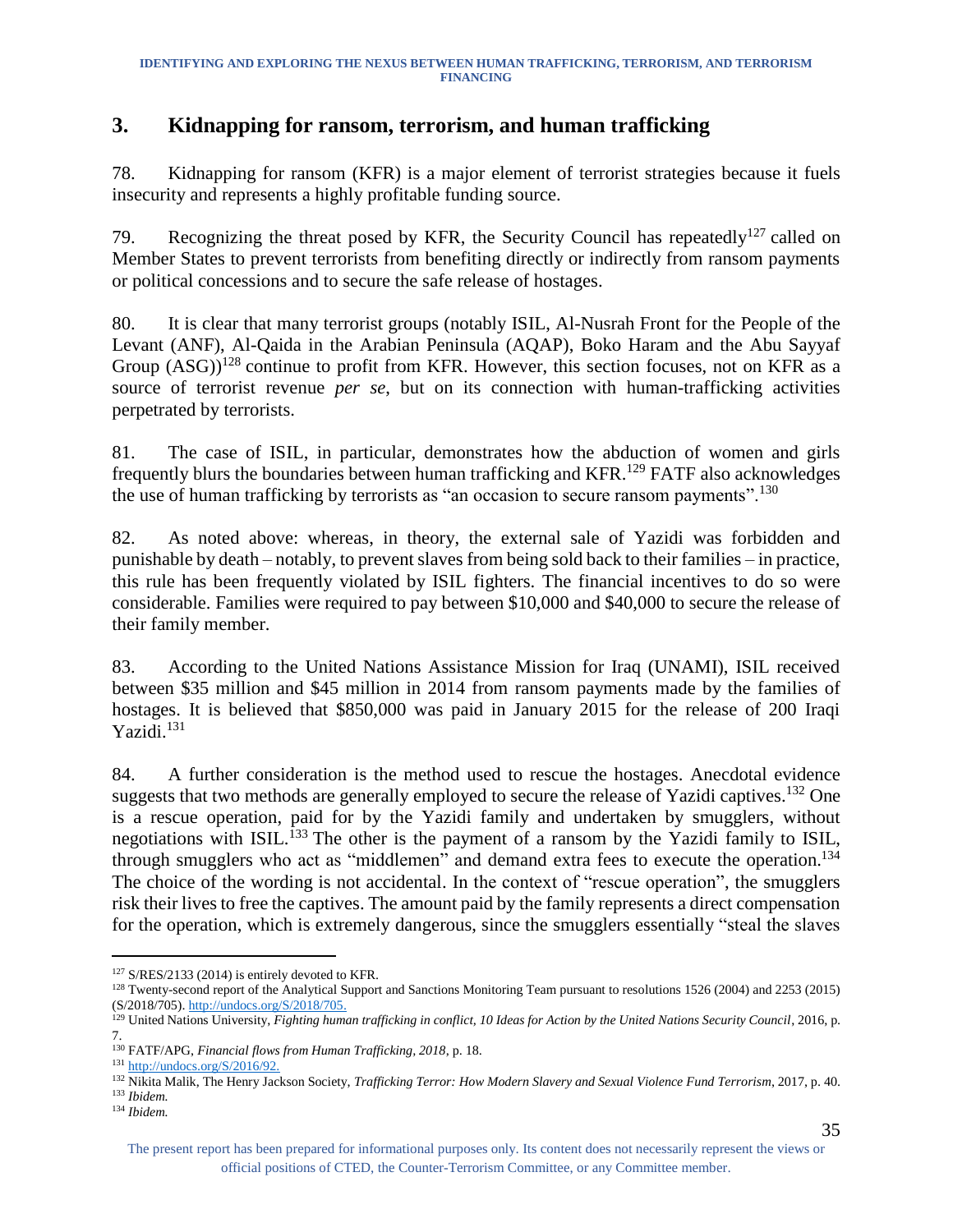from ISIL".<sup>135</sup> In the second case, the word *ransom* is used because the smugglers act only as intermediaries. They receive a call directly from a contact point — in many cases, an ISIL member — and deliver the agreed amount in exchange for the freedom of the captive.<sup>136</sup>

85. The actual amount earned by ISIL through the ransom/rescue payment is another key factor. Even though both smugglers and middlemen have denied paying ISIL members, it is clear that, at least in the operations conducted by middlemen, money ultimately ends up in ISIL's hands.<sup>137</sup>

86. The Kurdish Regional Government (KRG) also facilitated the release of captives through payment. KRG officials confirmed the payment of around \$1.5 million to intermediaries in 2014, to free 234 Yazidi.<sup>138</sup>

87. The abductions perpetrated by Boko Haram also blur the distinction between human trafficking and kidnapping for ransom. One of the most notorious abductions occurred on the night of 14 April 2014, when Boko Haram kidnapped 276 female students from the Government Secondary School in the town of Chibok in Borno State, Nigeria. Here, the nexus with human trafficking is clear. Most captives were compelled to convert, subjected to domestic servitude, forced labour, and sexual slavery (including through forced marriages to Boko Haram members), and used as suicide bombers in military operations. The gradual release of the "Chibok girls" was facilitated through negotiations with the Nigerian Government<sup>139</sup> involving, inter alia, the exchange of five Boko Haram leaders and the payment of around \$3.7 million in ransom money.<sup>140</sup>

88. On 18 February 2018, 111 schoolgirls were kidnapped in Dapchi, in norther-eastern Nigeria. A total of 104<sup>141</sup> captives were released by the Islamic State West Africa Province (ISWAP) on 21 March 2018, in exchange for a large ransom payment. 142

### <span id="page-36-0"></span>**4. Removal and sale of organs, which may be associated with terrorism financing**

89. A further controversial issue is ISIL's alleged involvement<sup>143</sup> in organ harvesting and trafficking. Again, the allegation is based mainly on anecdotal evidence and the verbal accounts of former prisoners and ISIL defectors.

l

<sup>136</sup> Nikita Malik, The Henry Jackson Society, *Trafficking Terror: How Modern Slavery and Sexual Violence Fund Terrorism*, 2017, p. 42. <sup>137</sup> *Ibidem;* [https://www.telegraph.co.uk/news/2016/08/27/the-most-dangerous-job-in-the-world-the-smugglers-who-rescue-the/.](https://www.telegraph.co.uk/news/2016/08/27/the-most-dangerous-job-in-the-world-the-smugglers-who-rescue-the/)

<sup>135</sup> [https://www.newstatesman.com/world/2016/05/price-life.](https://www.newstatesman.com/world/2016/05/price-life)

<sup>138</sup> [https://www.newstatesman.com/world/2016/05/price-life\)](https://www.newstatesman.com/world/2016/05/price-life).

<sup>&</sup>lt;sup>139</sup> On 6 May 2014, 82 of the schoolgirls were released following successful negotiations carried out by Mustapha Zanna, a barrister and owner of an orphanage in Maiduguri. The deal also involved the intervention of the Swiss Government and the International Committee of the Red Cross (ICRC).

<sup>&</sup>lt;sup>140</sup> [https://www.wsj.com/articles/first-look-how-nigerias-kidnapped-schoolgirls-are-rebuilding-their-lives-1517584918.](https://www.wsj.com/articles/first-look-how-nigerias-kidnapped-schoolgirls-are-rebuilding-their-lives-1517584918)

<sup>&</sup>lt;sup>141</sup> Five died, and one, Leah Sharibu, remains in captivity because she refused to renounce her Christian faith. See also: [https://guardian.ng/news/uk-member-of-parliament-omokri-others-protest-in-london-to-demand-release-of-leah](https://guardian.ng/news/uk-member-of-parliament-omokri-others-protest-in-london-to-demand-release-of-leah-sharibu/?utm_source=NMU+full+subscribers+list&utm_campaign=e174f4abce-EMAIL_CAMPAIGN_2018_09_06_07_50&utm_medium=email&utm_term=0_7be6e0b32e-e174f4abce-106827749)[sharibu/?utm\\_source=NMU+full+subscribers+list&utm\\_campaign=e174f4abce-](https://guardian.ng/news/uk-member-of-parliament-omokri-others-protest-in-london-to-demand-release-of-leah-sharibu/?utm_source=NMU+full+subscribers+list&utm_campaign=e174f4abce-EMAIL_CAMPAIGN_2018_09_06_07_50&utm_medium=email&utm_term=0_7be6e0b32e-e174f4abce-106827749)

[EMAIL\\_CAMPAIGN\\_2018\\_09\\_06\\_07\\_50&utm\\_medium=email&utm\\_term=0\\_7be6e0b32e-e174f4abce-106827749.](https://guardian.ng/news/uk-member-of-parliament-omokri-others-protest-in-london-to-demand-release-of-leah-sharibu/?utm_source=NMU+full+subscribers+list&utm_campaign=e174f4abce-EMAIL_CAMPAIGN_2018_09_06_07_50&utm_medium=email&utm_term=0_7be6e0b32e-e174f4abce-106827749)

<sup>&</sup>lt;sup>142</sup> Twenty-second report of the Analytical Support and Sanctions Monitoring Team pursuant to resolutions 1526 (2004) and 2253 (2015) (S/2018/705), July 2018, p. 13.

<sup>36</sup> <sup>143</sup> In February 2015, former Iraqi Ambassador, Mohamed Alhakim, requested the United Nations Security Council to investigate the deaths of 12 doctors in Mosul, Iraq, who, he claimed, had been killed by ISIL after refusing to remove organs from dead bodies. He also claimed that some of the bodies found were mutilated, with an opening in the back where the kidneys are located. The U.S. State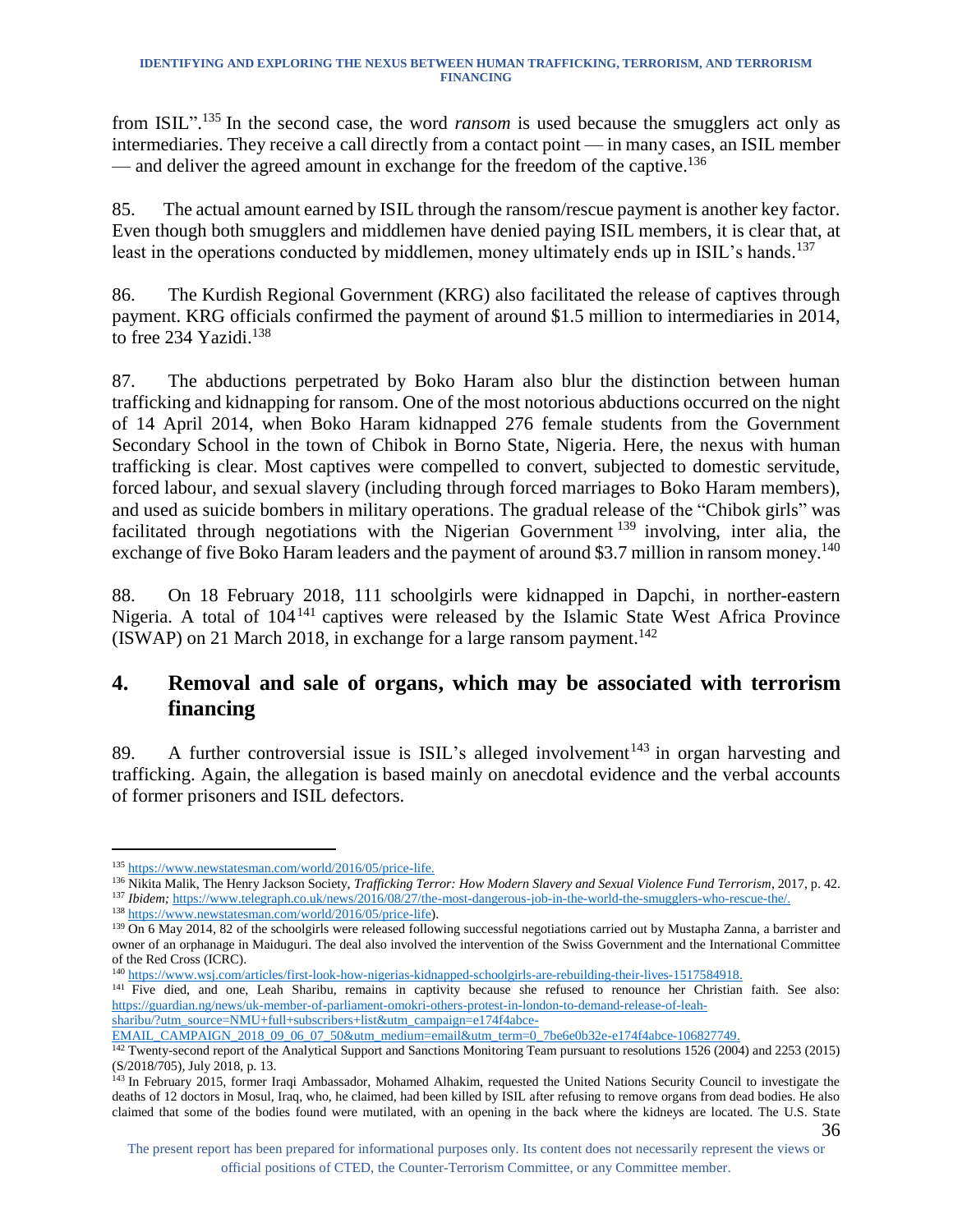90. An ISIL document — allegedly released by the group's Research and Fatwa Department and retrieved by the U.S. Special Forces in eastern Syrian Arab Republic — sought to justify the harvesting of organs of "infidels" by stating: "The apostate's life and organs do not have to be respected and may be taken with impunity".<sup>144</sup>

91. Even though this document offers no concrete evidence that ISIL engaged in organ harvesting and trafficking, it is not inconceivable that the group could have been profiting from trafficking in body parts.<sup>145</sup>

92. Interviews conducted by the International Center for the Study of Violent Extremism (ICSVE) with ISIL former prisoners and defectors also shed light on the potential use of the practice, including for financial purposes. One of the interviewees, Abo Rida, a former ISIL surgeon, stated that ISIL surgeons removed kidneys and corneas from prisoners and had been told that "jihadists were more deserving of organs".<sup>146</sup> In December 2015, a former ISIL fighter stated, "There is a statement now from Da'esh: 'From this point you do not kill the slaves. We need to use their bodies to make money [for organ trade].' Basically, they are saying that the slaves are already 'dead'. We need to make money off their bodies by selling body parts".<sup>147</sup>

93. According to a media report, in November 2016, the Director-General of the Syrian Coroner's Office disclosed that, since 2011, more than 25,000 surgical operations had been performed in the refugee camps of neighbouring States and ISIL-controlled areas in Syria to remove the organs of 15,000 Syrians and sell them on the black market.<sup>148</sup>

94. A former intelligence officer from Kurdistan who had coordinated the rescue of Yazidi captives claimed to have information relating to the sale of children for organ trafficking. He stated that part of the rescue network involved working with international law enforcement agencies to dismantle an organ-smuggling ring that they believed was based in Turkey.<sup>149</sup>

95. Additional information concerning the possible involvement of terrorist groups in the international black market organ trade is provided by the analysis of financial patterns relating to kidney transplants, conducted by national security and money-laundering experts<sup>150</sup> at George Mason University, Washington D.C. This analysis suggests that, during the last five years, most

<sup>147</sup> [http://www.icsve.org/brief-reports/isis-defectors-interviews-project-u-s-state-department-foreign-press-briefing/.](http://www.icsve.org/brief-reports/isis-defectors-interviews-project-u-s-state-department-foreign-press-briefing/)

l Department responded to the February 2015 claims with the following statement: "We also have no reason to doubt them, given other similar atrocities that have been documented and other heinous crimes for which ISIL has proudly taken credit".

<sup>144</sup> The document – dated 31 December 2015 – also states: "Organs that end the captive's life if removed: The removal of that type is also not prohibited […] The notion that transplanting healthy organs into a Muslim person's body in order to save the latter's life or replace a damaged organ with it is permissible." See[: https://www.reuters.com/article/us-usa-islamic-state-documents-idUSKBN0U805R20151225.](https://www.reuters.com/article/us-usa-islamic-state-documents-idUSKBN0U805R20151225) <sup>145</sup> Anne Speckhard, Ph.D. & Ahmet S. Yayla, Ph.D., *ISIS Defector Reports on the Sale of Organs Harvested from ISIS held "Slaves"*, 2015.

<sup>146</sup> https://www<u>.express.co.uk/news/world/609158/ISIS-harvest-organs-Doctors-Escape-Abo-Rida-Syria-Terrorism-Surgeons.</u>

<sup>148</sup> U.S. Joint Counterterrorism Assessment Team, in collaboration with NCTC, DHS and the FBI, *First Responder's Toolbox, International Partnerships Among Public Health, Private Sector, and Law Enforcement Necessary to Mitigate ISIS's Organ Harvesting for Terrorist Funding,* May 2017, p. 1.

<sup>149</sup> [https://www.npr.org/sections/parallels/2018/01/18/578313469/this-man-has-freed-hundreds-of-yazidis-captured-by-isis-thousands](https://www.npr.org/sections/parallels/2018/01/18/578313469/this-man-has-freed-hundreds-of-yazidis-captured-by-isis-thousands-remain-missing)[remain-missing.](https://www.npr.org/sections/parallels/2018/01/18/578313469/this-man-has-freed-hundreds-of-yazidis-captured-by-isis-thousands-remain-missing)

<sup>&</sup>lt;sup>150</sup> In a joint interview with Dr. Campbell Fraser, a money-laundering expert from George Mason University, Washington, D.C., Duminda Wijesekera notes that "human intelligence provided the best evidence to link organ trafficking to terrorist networks […] They know the parties that collect the money, the intermediate parties — not the hospitals, not the surgeons […] These people who get this money are in fact working for the human smugglers to get people into Europe. It directly and indirectly feeds ISIS and the money flows have been traced — sometimes you do not directly give cash to these organizations, you pay the people who supply weapons, they supply fighters".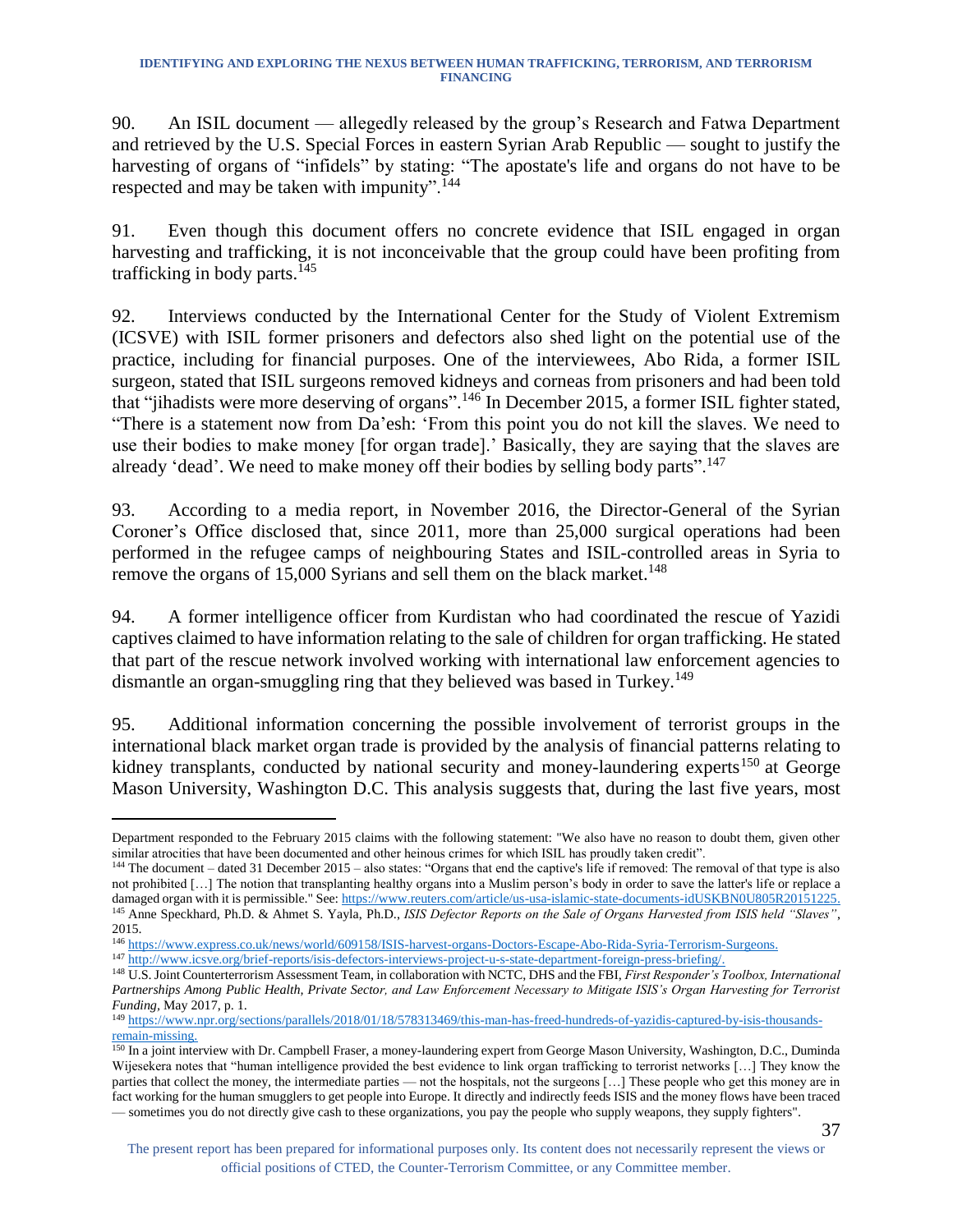kidneys traded in illicit organ markets were taken from Syrian refugees and from refugees from Sudan, Somalia and Eritrea in the Syrian camps who crossed into Lebanon from temporary settlements controlled by Al-Nusrah and its affiliated organizations.<sup>151</sup>

# <span id="page-38-0"></span>Use of ICT in the sale, trade and trafficking of persons

96. The systematic use of ICT by terrorist individuals and entities to spread ideology, incentivize recruitment and move funds is well documented. It appears, however, that social media platforms were also used to facilitate the sale of slaves, including through online auctions. Interested buyers could easily preview photographs of captured women and girls (accompanied by details of their age, marital status, current location and price) before finalizing the purchase, and then communicate their preferences through encrypted messaging applications (e.g., Telegram).

97. ISIL fighters took the photograph of Nazdar Murat as part of a database of enslaved Yazidi women and girls. Nazdar was put on sale for \$8,000.

98. Hoda Alias and her three children were abducted and enslaved by ISIL fighters during the Sinjar massacre of August 2014 and released in November 2015 through money paid to ISIL via a middleman in Gaziantep. After served over a year as a fighter's slave, Hoda was put up for sale with her three children on an ISIL Internet page, as "slave number 12". Abu Mital, one of the men who facilitated their release, claimed to have directly negotiated with ISIL via online chat rooms and WhatsApp.

99. On 20 May 2016, a German FTF who named himself Abu Assad Almani posted images of two ISIL slaves on the ISIL Facebook page, accompanied by the following text:

#### *"To all the bros thinking about buying a slave, this one is \$8,000,"*

#### *"Another sabiyah [slave], also about \$8,000,". "Yay, or nay?"*

100. Facebook took the photographs down within hours. It is unclear whether the Facebook account's owner was doing the selling himself or commenting about women being sold by other fighters. Social media and private-messaging platforms have also been used to lure women into travelling to conflict areas through hoax marriage proposals. Victims – often living in difficult economic conditions and searching for opportunities to change their lives – were contacted by ISIL sympathizers on chat rooms. These men took advantage of the women's vulnerability to gain their trust and develop romantic and emotional relationships. Upon their arrival in the conflict zones, however, the women found themselves held captive, abused, and tortured by their "husbands". The following example<sup>152</sup> clearly illustrates this modus operandi.

<sup>&</sup>lt;sup>151</sup> Information provided by the Office of the OSCE Special Representative and Coordinator for Combating Trafficking in Human Beings (OSR/CTHB).

<sup>&</sup>lt;sup>152</sup> Example identified by the Office of the OSCE Special Representative and Coordinator for Combating Trafficking in Human Beings (OSR/CTHB).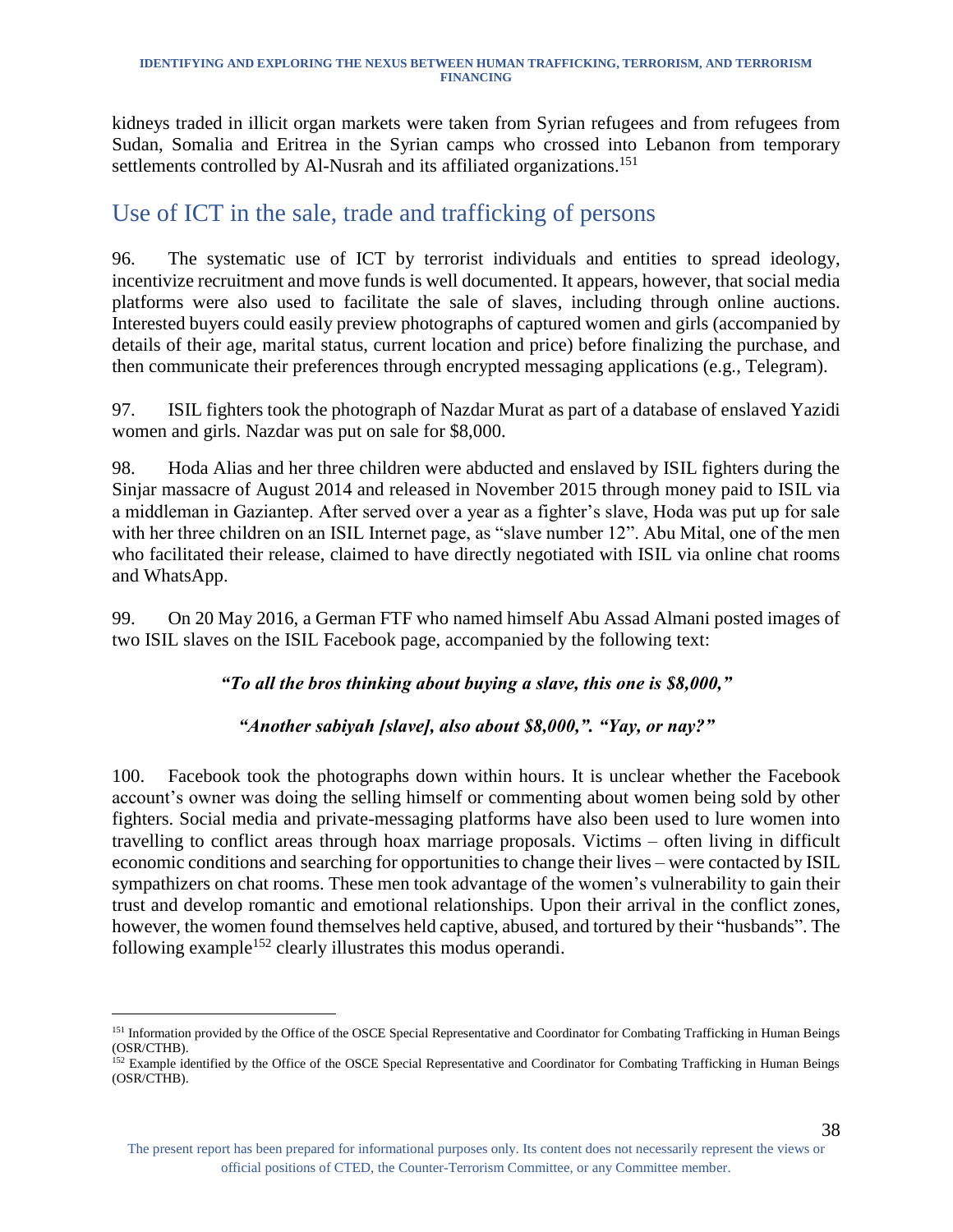101. In 2014, a 36-year-old woman from the Commonwealth of Independent States (CIS) met a Turkish man on the Internet who proposed marriage to her. According to her aunt, the woman had been living with her mother, owing to financial constraints. After a month of communication, she left the country without notifying her mother. Concerned at her daughter's disappearance, the mother contacted law enforcement. The authorities discovered that the woman had travelled to Istanbul. Two months later, the mother received a message on her mobile telephone informing her that her daughter had married and moved to the Syrian Arab Republic. The mother answered the message and expressed the wish to visit her daughter. In response, she was informed that they would meet at the Turkish border with the Syrian Arab Republic on 9 January 2015. Despite the concerns of her family members, the mother decided to leave the country on 4 January 2015. In May 2017, the mother informed her sister that she and her daughter were being held captive and that her daughter had been deceived by the Turkish man whom she had met on the Internet and had been abused and tortured by him.

#### **Using technology to combat human trafficking**

The cases presented above demonstrate how ICT (notably, social media and private-messaging platforms) can be misused by terrorists to facilitate the sale of slaves and to lure potential victims into exploitative situations.

It should be noted, however, that ICT are also invaluable tools in detecting and disrupting human trafficking networks. Recognizing that new technologies also present opportunities, public and private stakeholders are developing joint projects in an effort to eradicate human trafficking.

One such project is "Tech Against Trafficking," a coalition of global technology companies, civil society organizations and United Nations agencies. Founding members British Telecom, Microsoft, and Nokia have been leading efforts to identify how technology can be better utilized to prevent human trafficking.

FINTRAIL, a consultancy firm that supports financial technology (FinTech) firms to combat financial crimes, has conducted awareness-raising campaigns to sensitize financial services firms to their potential exposure to human trafficking. Despite being mostly cash-based, trafficking networks require some access to banking facilities, including to advertise their services online.

Even though they do not directly target terrorists' trafficking activities, such initiatives can help strengthen the global effort to eradicate human trafficking.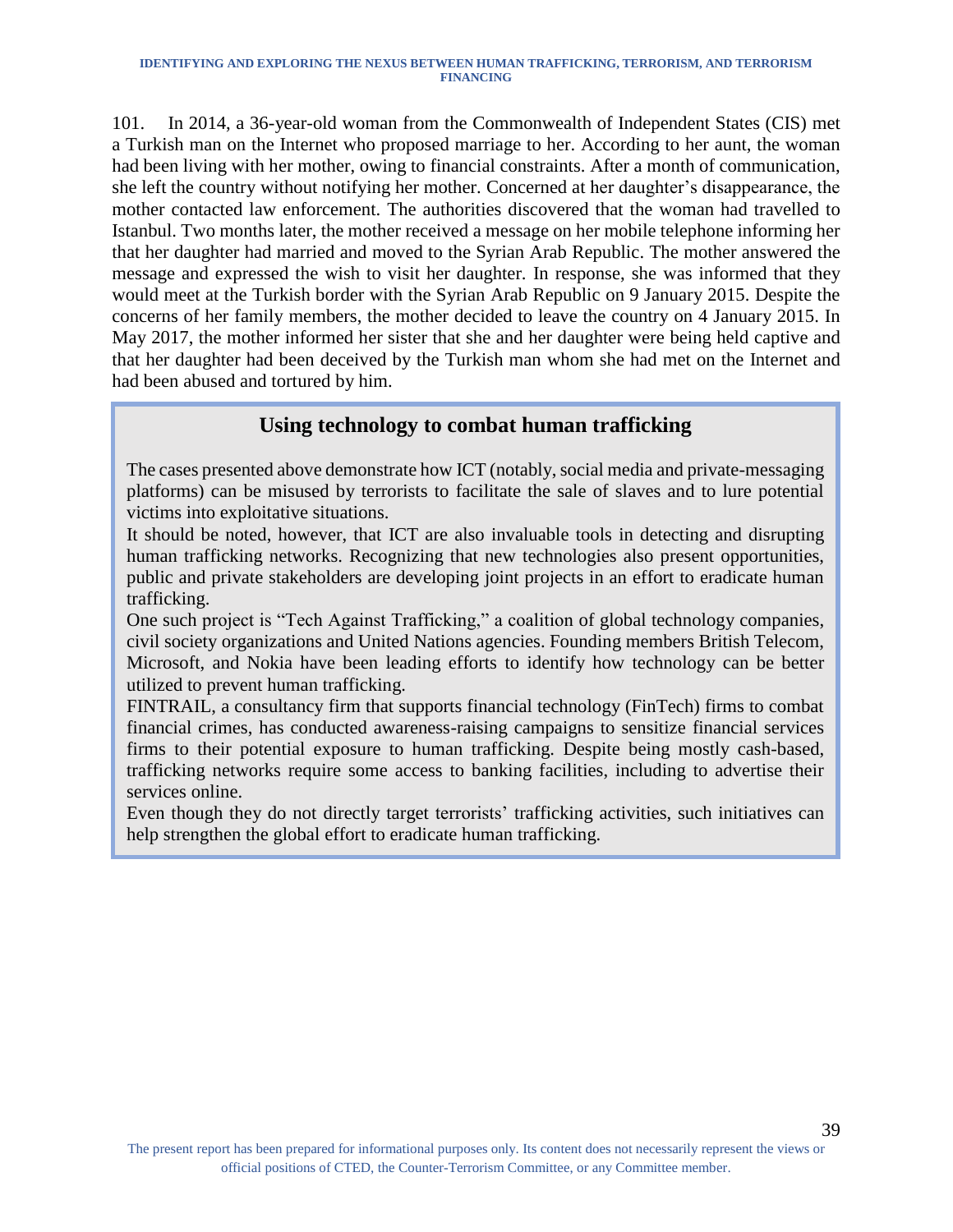# <span id="page-40-0"></span>**Section III**

# <span id="page-40-1"></span>Analysis of information provided by Member States

102. In an effort to gain access to reliable data on human trafficking-related activities, CTED developed an ad hoc questionnaire, which was sent to the United Nations membership and shared with relevant international, regional or subregional organizations involved in the fight against human trafficking.

103. This section provides an overview of Member States' responses to the questionnaire and highlights good practices that might be recommended in order to further enhance domestic legal and operational frameworks to combat human trafficking.

104. This section also presents concrete examples of the human trafficking/terrorism/terrorism financing nexus, provided by Member States. Most cases are based mainly on victims' accounts and have not yet been investigated, whether because of limited expertise or lack of evidence. However, they serve to illustrate the nature and scope of the nexus.

### <span id="page-40-2"></span>**1. Legal framework**

105. All Member States that responded to the CTED questionnaire are parties to the Protocol to Prevent, Suppress and Punish Trafficking in Persons Especially Women and Children supplementing the United Nations Convention against Transnational Organized Crime and have either enacted specific legislation or amended their Criminal Codes to criminalize most forms of trafficking in accordance with the Protocol.

106. Member States whose legislation against human trafficking predated the adoption of the Protocol (in some cases covering only trafficking for sexual exploitation) amended their legislation to broaden its scope and effectively criminalize the other forms of trafficking described in the Protocol. 153

107. However, even though most States appear to have established an appropriate legal framework to combat human trafficking, the considerable discrepancy between the number of identified victims and the number of convicted offenders indicates that many acts of trafficking still remain unpunished. 154

108. Analysis of Member States' responses indicates that there are a number of reasons why this may be the case:

<sup>&</sup>lt;sup>153</sup> This was the case, for instance, for the Netherlands and Germany.

<sup>154</sup> UNODC, *Global Report on Trafficking in Persons, 2016*, p. 12.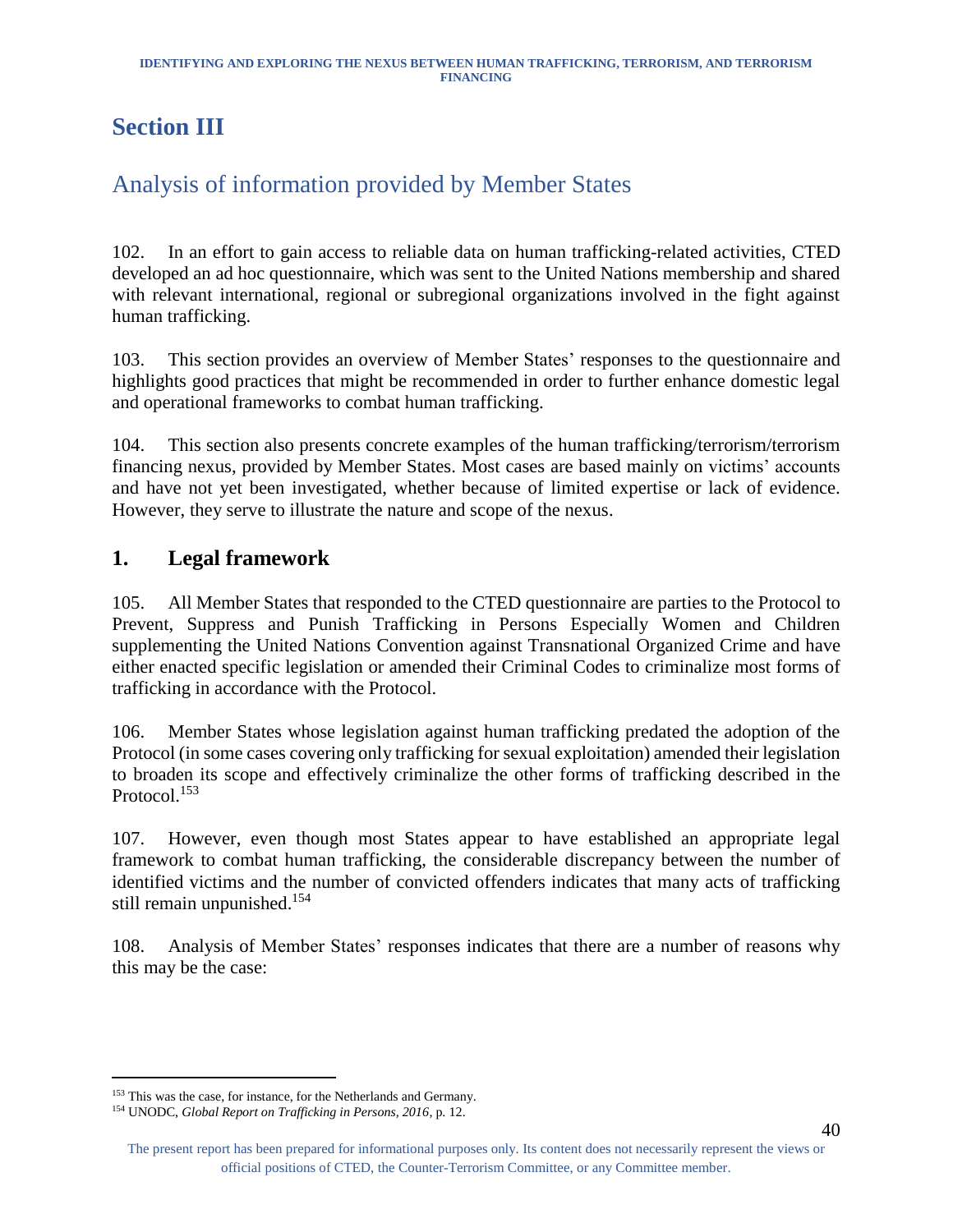- Human trafficking remains, in many respects, a "hidden crime"<sup>155</sup> since, for instance, victims do not always understand the nature of the exploitation to which they are subjected to are afraid of reporting to the authorities.
- States do not always have a realistic perception of their vulnerability to the offence and are more focused on international cases.
- The "financial aspect" of human trafficking continue to be overlooked. Law enforcement agencies do not systematically conduct financial inquiries when investigating humantrafficking cases. The detection and analysis of financial flows relating to the case could help authorities to identify perpetrators and disrupt their criminal networks.

109. As noted above, human trafficking is a highly profitable illegal business, which is exploited by organized criminal groups for financial purposes. The groups concerned are particularly skilful at disguising the origins of their illicit gains in order to avoid identification, seizure and confiscation. Moreover, terrorists' use of violence associated with human trafficking to raise funds indicates that human trafficking represents an attractive profit source.

110. Member States must therefore not only establish a solid legal framework criminalizing human trafficking, but also criminalize human trafficking a predicate offence in their national antimoney-laundering/counter-financing of terrorism (AML/CFT) legislation. It should be recalled that the United Nations Convention against Transnational Organized Crime requires States parties to criminalize the laundering of the proceeds of human trafficking offences.<sup>156</sup>

111. The analysis conducted by CTED on the questionnaires received demonstrates that most Member States have criminalized human trafficking as a predicate offence pursuant to their AML/CFT legislation – or are in the process of doing so – by directly listing the crime or adopting a "catch-all provision", <sup>157</sup> according to which any crime can constitute a predicate offence pursuant to the AML/CFT legislation.

112. This requirement is further emphasized in Security Council resolution 2388 (2017), in which the Council calls upon States to strengthen their compliance with international AML/CFT standards and enhance their capacity to conduct proactive financial investigations to track and disrupt human trafficking and identify potential linkages with terrorism financing.

### <span id="page-41-0"></span>**2. Mechanisms to counter human trafficking**

113. The majority of States that responded to the CTED questionnaire do not appear to have in place a mechanism to ensure the timely exchange of information between domestic agencies respectively responsible for the investigation of human trafficking, terrorism, money-laundering

<sup>155</sup> FATF/APG, *Financial flows from Human Trafficking, 2018,* p. 38.

<sup>&</sup>lt;sup>156</sup> Article 6 of the Convention requires States to criminalize the laundering of the proceeds of crime. The Convention also requires that money-laundering offences apply to the widest range of offences that may generate proceeds of crime (known as "predicate offences"). Human trafficking should thus be included as a predicate offence in the State's anti-money-laundering legislation.  $^{157}$ e.g., France.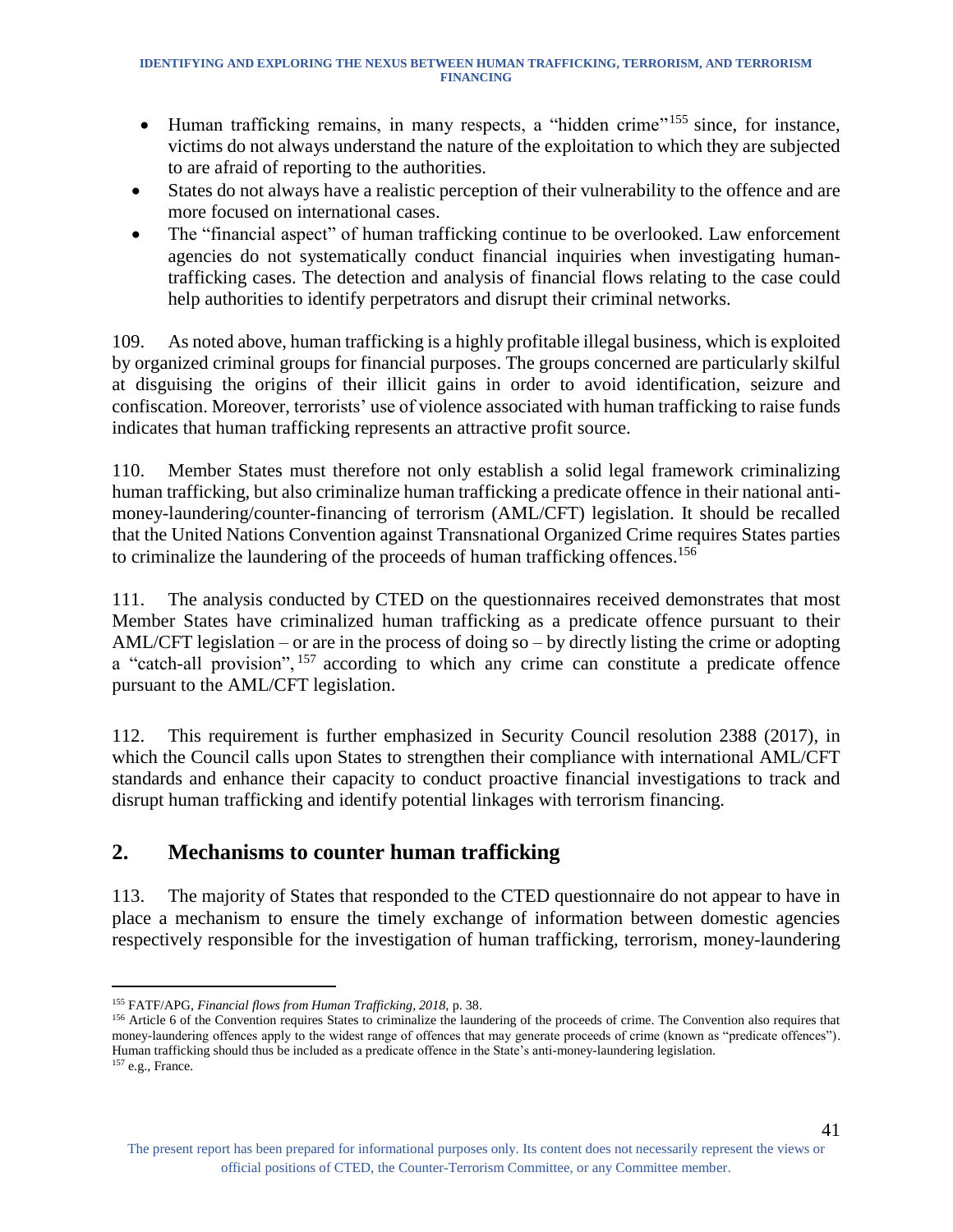and terrorism financing. The absence of such a mechanism may result in a piecemeal approach, which terrorist and organized criminal groups can exploit to their advantage. Even in the case of States in which both human trafficking and terrorism constitute a major threat and there is some evidence of a concrete link between the two, the relevant agencies continue to investigate both crimes individually. There is often limited or no interaction between agencies involved in the fight against human trafficking and the AML/CFT community. Thus, the financial component of human trafficking is not systematically addressed.

114. Member States should therefore consider establishing inter-agency taskforces, teams and inspection groups to integrate the criminal, financial and terrorist elements of the investigation of human trafficking-related cases. Collaboration, data gathering, and information-sharing within existing institutional frameworks can also provide effective tools for the prevention of human trafficking and the prosecution of perpetrators. 158

115. Public-private partnerships are also of paramount importance. Financial institutions, in particular, can play an important role in disrupting and prosecuting human trafficking cases, because of their ability to analyse the associated money flows.<sup>159</sup> Financial data is not only important for identifying the proceeds of crime related to human trafficking, but can also provide crucial evidence when building a case in court. Because human-trafficking prosecutions often rely heavily on victims' statements, it is difficult to secure a conviction.<sup>160</sup> In the view of the European Commission, "evidence gathered from money trails might provide the necessary additional proof  $[\dots]$  thus relieving victims of the burden of testifying in court".<sup>161</sup>

116. As noted in the following sections, some Member States that responded to the CTED questionnaire and that have such mechanism in place consider the establishment of public-private partnerships to be good practice in combating the threats posed by money-laundering, terrorism financing and other forms of crime, including human trafficking.

117. NGOs with specific expertise or frontline experience in combating trafficking can help law enforcement agencies, policymakers and financial institutions to develop more informed trafficking profiles.<sup>162</sup> In this context, some Member States referred, in particular, to the key role played by Liberty Shared,<sup>163</sup> a Hong Kong-based charitable organization that aims to prevent human trafficking through legal advocacy, technological interventions, and strategic collaboration with NGOs, corporations, and financial institutions of South-East Asia. One of its programmes, the Information and Data Collaboration Programme (IDC), collects and collates data and information from publicly available sources and platforms to create intelligence and research products that are made available and accessible for decisionmakers who are aiming to reduce their risk and involvement in exploitation and corruption and contribute to the fight against slavery and trafficking. Most recently, Liberty Shared partnered with Arachnys, a due diligence research

l <sup>158</sup> [https://www.state.gov/j/tip/rls/fs/2018/283549.htm.](https://www.state.gov/j/tip/rls/fs/2018/283549.htm)

<sup>159</sup> Royal United Services Institute (RUSI), "Disrupting Human Trafficking: The Role of Financial Institutions", 2017, p. 18. <sup>160</sup> *Ibidem.*

<sup>161</sup> European Commission, *The EU Strategy Towards the Eradication of Trafficking in Human Beings 2012-2016*, p. 9.

<sup>162</sup> Royal United Services Institute (RUSI), "Disrupting Human Trafficking: The Role of Financial Institutions", 2017, p. 32.

<sup>163</sup> See also: [https://libertyshared.org/.](https://libertyshared.org/)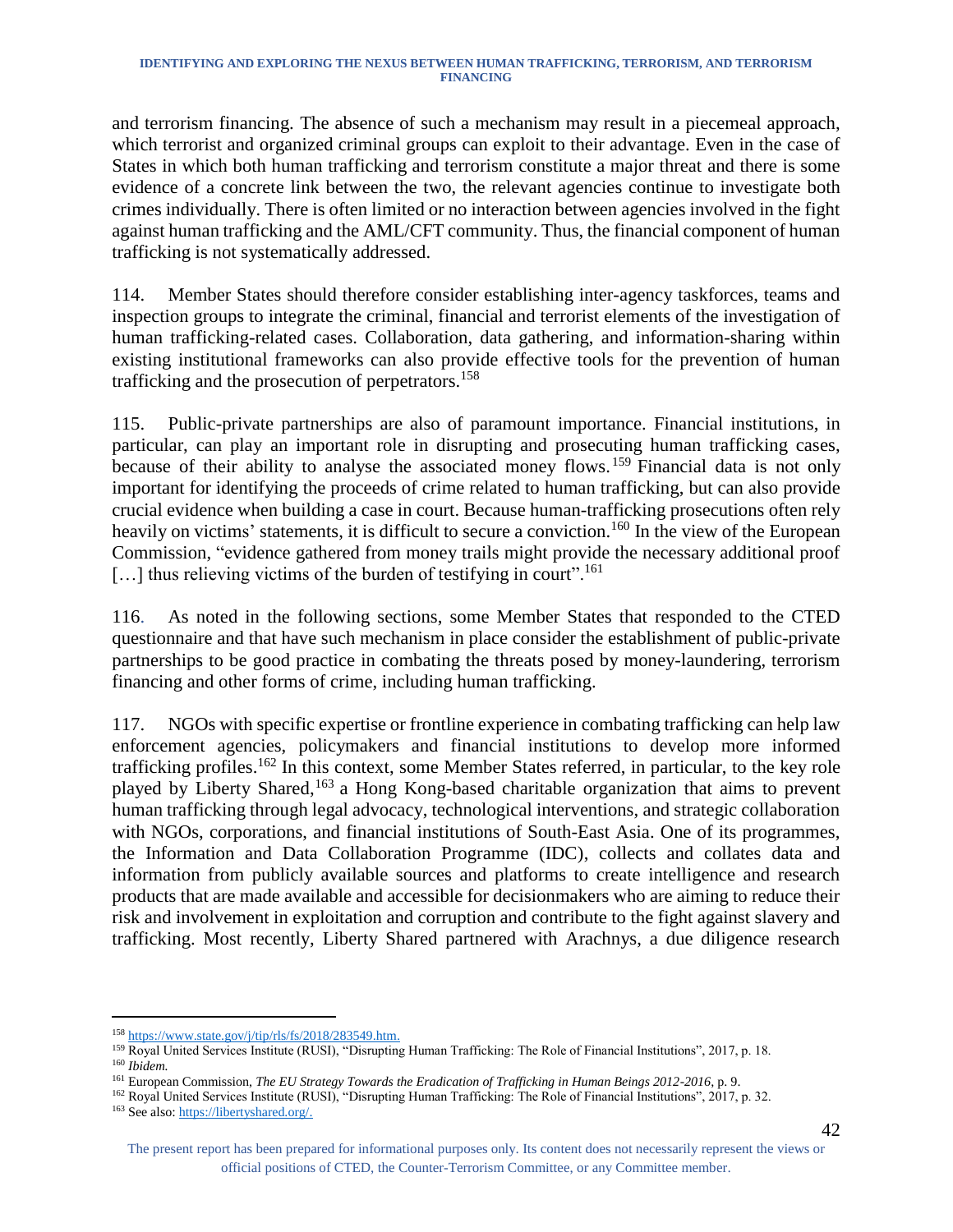platform, to offer interested stakeholders a Know-Your-Client tool that can help them better understand how trafficking intersects with their relationships. 164

118. Thus, despite the differences in their mandates, areas of expertise and functions, policymakers, law enforcement agencies, private-sector entities and NGOs all have an important role to play in the fight against human trafficking. However, their current limited interaction, coupled with their inability, or reluctance, to cooperate and share information, has resulted in a fragmented approach that can easily be exploited by criminal networks and other malicious actors, including terrorists, with a potential interest in human trafficking.

#### <span id="page-43-0"></span>**3. Cases**

119. Most States that responded to the CTED questionnaire were able to provide specific data on human trafficking cases identified during the past two years. Only a few, however, were able to provide concrete information about human trafficking-related activities conducted in support of terrorism, including through the financing of, and recruitment for, the commission of terrorist acts.

120. According to Member States' responses, domestic data on human trafficking shows that sexual exploitation and forced labour are the most common elements of detected trafficking cases.

121. Member States also underlined the challenges that they faced in investigating such acts and collecting evidence.

#### **Somalia**

122. The Somali FIU informed CTED about a case containing some elements of the human trafficking/terrorism-financing nexus. The case has not yet been investigated, owing to limited expertise and lack of resources. It is based mainly on the accounts of victims and witnesses.

123. The victims recount how they were forced to flee their villages and told to move to specific camps, where they would be housed and receive aid distributions. However, when the aid is delivered to the camps, the victims are given less than 10 per cent of the items. The remainder is retained by the camp gatekeepers and used to fund Al-Shabaab's operations.

124. An old lady and her extended family, who lived in a village located around 120 km from the city of Baidoa (256 km from Mogadishu), was forced to move to an internally displaced persons (IDP) camp in Baidoa, where, she was told, she would receive food and shelter. However, when she and her family arrived at the camp, she was given less food and most of the aid items were taken by the gatekeeper, who used the proceeds from the sale of the items to pay terrorists for protection.

#### **Burundi**

<sup>&</sup>lt;sup>164</sup> Even though not aimed at specifically addressing the human trafficking/terrorism nexus, such initiatives can be highly effective in that context.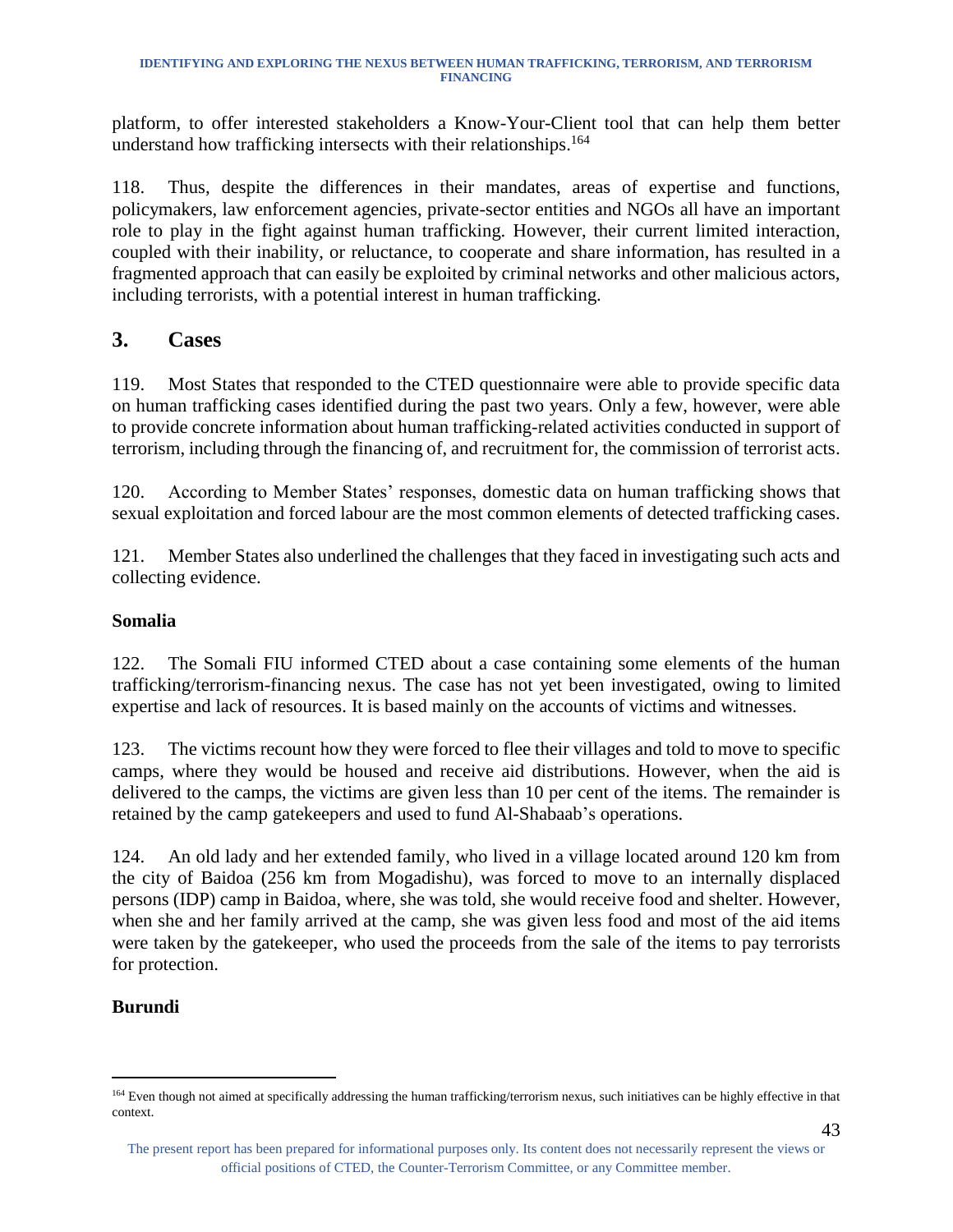125. Burundi provided four cases of forced recruitment, which fit the definition of human trafficking in conflict:

- 1. In 2015, 13 young Burundian men were recruited by unknown individuals to join Al-Shabaab in Somalia. One of the victims eventually escaped from Mombasa, in Kenya, and provided information about the modus operandi used by the criminal group in human trafficking;
- 2. In 2015, a group of 12 Burundians became the victims of human trafficking for terrorist activities. One was arrested by the Kenyan police on the Kenya/Somalia border when attempting to join Al-Shabaab in Somalia;
- 3. In 2017, six persons from Burundi, including students, were reported to have been recruited by the Allied Democratic Forces-National Army for the Liberation of Uganda (ADF-NALU) <sup>165</sup> a local terrorist group operating, *inter alia,* in Uganda and thought to work in close collaboration with Al-Shabaab. Following an investigation conducted by the Burundian police, in collaboration with the Democratic Republic of the Congo police, a young woman who was a member of the ADF-NALU was arrested in Bukavu City;
- 4. In November 2017, eight Burundians were arrested by Kenyan police at Ilso, Kenya, while travelling to Somalia to join Al-Shabaab in Moyale City. They stated that they had been recruited to fight on behalf of Al-Shabaab. They were repatriated by the Government of Kenya, to be brought before the Burundian court. The individual in charge of recruitment was also arrested.

#### **The Netherlands**

126. The case study provided by the Netherlands demonstrates the challenges currently faced by the judicial authorities in prosecuting human trafficking activities conducted in support of terrorism. The case concerned a family that was planning to travel to ISIL-controlled territory. Prosecutors did consider charging the suspects involved with trafficking in human beings. However, they decided not to do so, since Dutch counter-terrorism legislation offered the possibility to prosecute the suspects for terrorism offences, which were easier to prove. Prosecuting the case on human trafficking grounds would have been too complicated and would have offered no added value.

#### **Belgium**

l

127. Several terrorism cases processed by Belgium's Federal Prosecutor's Office reveal the use of existing channels for smuggling and trafficking in persons by ISIL fighters who sought to return to Europe to perpetrate attacks. The suspects were able to cross the Syrian border to Turkey, and then from Turkey to Greece (by sea), and finally from Hungary to Austria. False Syrian identity cards appear to have been made for some of the fighters prior to their entry into Greece. Belgium stated that, in general, it appears that some traffickers and smugglers support ISIL's cause, while others are merely opportunists.

<sup>&</sup>lt;sup>165</sup> The Allied Democratic Forces (ADF) was added on 30 June 2014 to the Sanctions List of the Security Council Committee established pursuant to resolution 1533 (2004) concerning the Democratic Republic of Congo. For more information, see: [https://www.un.org/securitycouncil/sanctions/1533/materials/summaries/entity/allied-democratic-forces-%28adf%29.](https://www.un.org/securitycouncil/sanctions/1533/materials/summaries/entity/allied-democratic-forces-%28adf%29)

The present report has been prepared for informational purposes only. Its content does not necessarily represent the views or official positions of CTED, the Counter-Terrorism Committee, or any Committee member.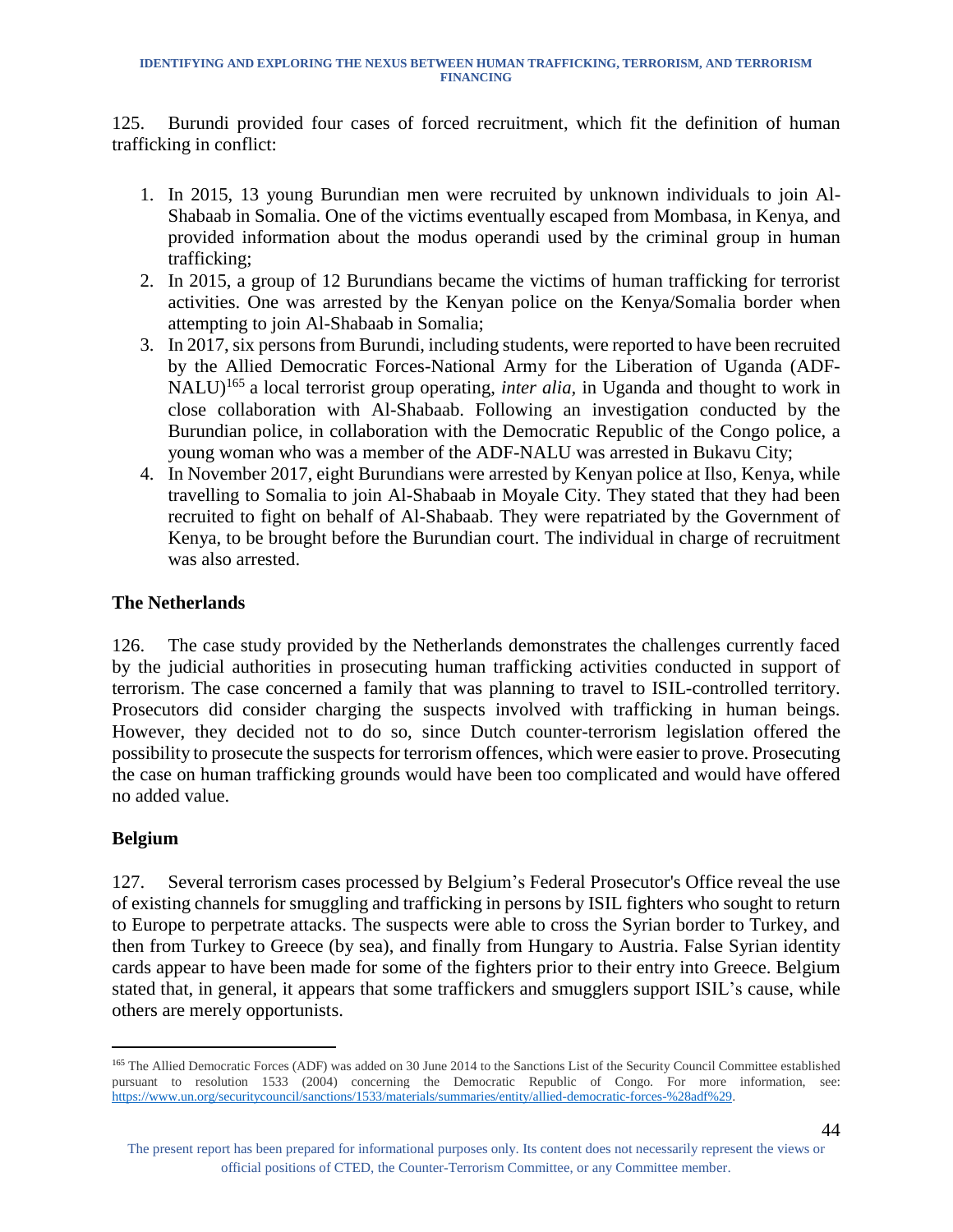128. The cases revealed that, upon arrival in the Syrian conflict zone, recruits were often shocked by the reality of the situation and expressed their desire to leave. (They would have been banned from returning to Belgium.) They were threatened with imprisonment, physical abuse and even execution. The use of deception and the withdrawal of the passport upon arrival appears to have been systematic.

# <span id="page-45-0"></span>Role of financial intelligence unit (FIU)

129. In its resolution 2331 (2016), the Security Council calls on those Member States that have not yet done so to develop the capacity of their FIUs to analyse cases of trafficking in persons that finance terrorism. 166

130. Serving as the national centre for the receipt and analysis of suspicious transaction reports (STRs) and other information relevant to money-laundering, associated predicate offences and terrorism financing, <sup>167</sup> the FIU plays a key role in the analysis of financial transactions/flows that may be linked to human trafficking.

131. Noting the crucial role of the FIU in every AML/CFT regime, including as an intermediary between financial-sector entities and law-enforcement agencies, CTED asked Member States whether their FIUs had sufficient expertise to detect and analyse potential cases of human trafficking that finances terrorism.

132. It appears that no State – which responded to the questionnaire – has thus far detected any financial transactions in relation to human trafficking that may constitute terrorism financing. However, most declared that their FIUs had sufficient expertise. One State noted that its FIU had collected enough evidence to suggest that the identified human trafficking activity had been undertaken in support of terrorism. However, because of its lack of expertise and resources, the FIU had been unable to proceed further.

133. In the fight against human trafficking, the FIU plays a crucial role not only by analysing and detecting transactions that may be linked to human trafficking, but also in disseminating guidelines and/or risk indicators. These "red flags" can further strengthen financial institutions' capacity to detect illicit flows deriving from human trafficking. The FIU should also consider issuing periodic public reporting or typologies containing data and information reflecting the changing nature of human trafficking-related activities.

<sup>166</sup> S/RES/2331 (2016), para. 5.

<sup>&</sup>lt;sup>167</sup> See FATF Recommendation 29.

The present report has been prepared for informational purposes only. Its content does not necessarily represent the views or official positions of CTED, the Counter-Terrorism Committee, or any Committee member.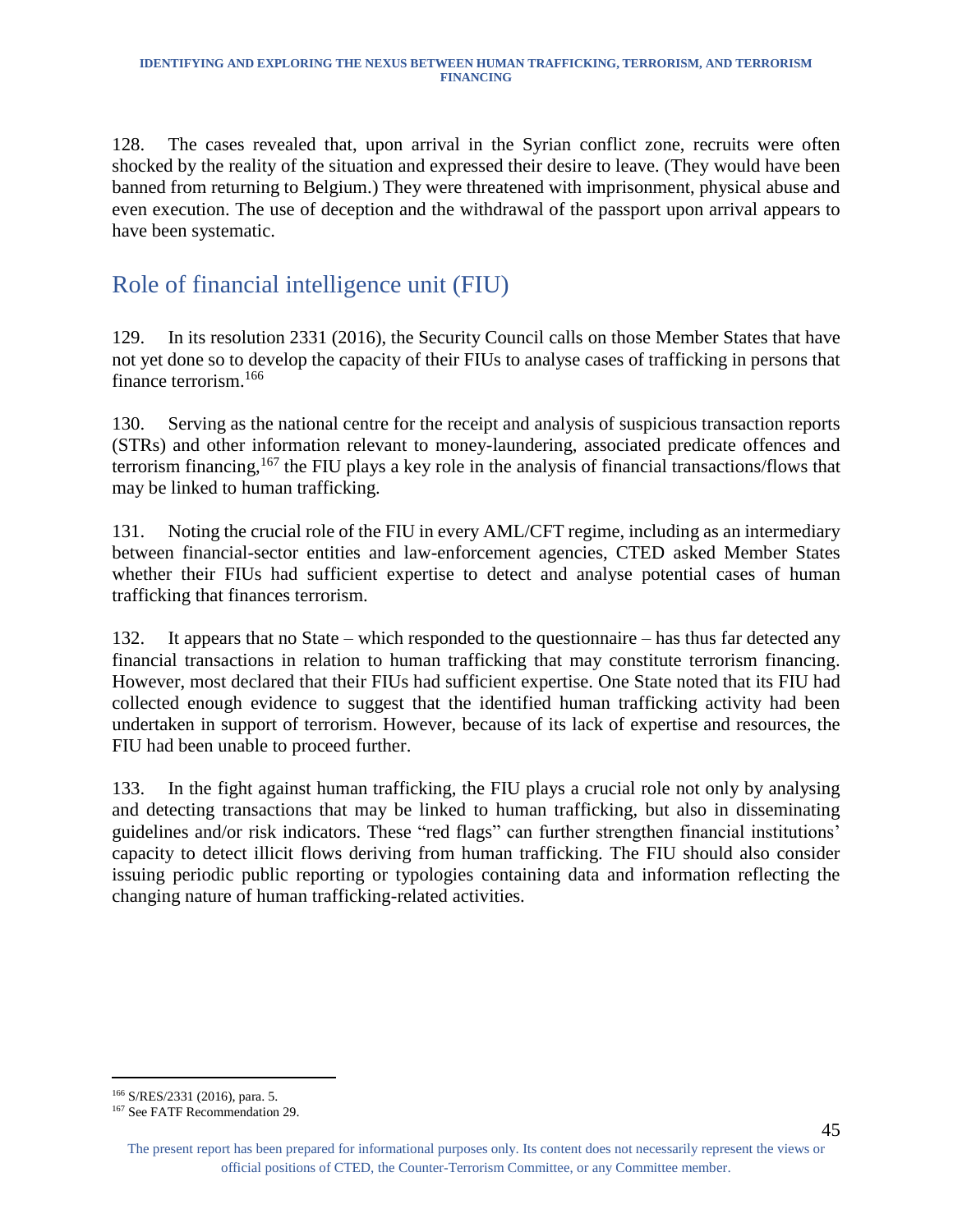#### **The Netherlands**

In 2016, the Netherlands' FIU developed a methodology ("'red flags") for recognizing illicit money flows indicating a high risk of a crime associated with human trafficking. The findings were shared with Dutch and some European law enforcement agencies and with all European Union FIUs. In 2017, as a follow-up, suspicious transaction reports were made available to lawenforcement agencies.

Source: this information was provided by the Netherlands.

### **Examples of red flags indicators relating to human trafficking\***

- Use of cash through couriers and money-remitters; repeated cash withdrawals and transfers in small amounts to avoid identification or reporting requirements
- Use of multiple bank accounts and credit cards, as well as multiple aliases and addresses
- Use of front companies, straw people, or false identity documents
- Inexplicable lifestyle compared to the client profile
- Relations with persons with suspected or known criminal history
- Use of cash to invest in real estate/high-value goods
- Frequent deposits or withdrawals with no apparent business source
- Lack of aa lawful business underlying banking operations
- Use of ATM and credit cards at times of the day that are inconsistent with normal operating hours for the business
- Frequent money transfer to "risk" countries
- Third-party cash deposits made at various bank branches and via ATMs
- Laundering of cash through casinos, import/export trades, etc.
- Use of the *hawala* or other informal banking systems.

This list is not intended to be exhaustive, but rather to provide some example of indicators suggesting that a financial activity may be linked to human trafficking. For a more comprehensive list of red flags indicators, see the APG/FATF joint typology report on *Financial flows from human trafficking*

Source: https://www.state.gov/j/tip/rls/fs/2018/283549.htm.

# <span id="page-46-0"></span>Good practices

134. This section provides concrete examples of existing tools and good practices (including the use of financial intelligence and public/private information-sharing mechanisms) that Member States might consider adopting in order to strengthen operational frameworks developed to identify and detect suspicious financial activities associated with human trafficking. Although these initiatives currently aim to identify and disrupt human trafficking-related proceeds that are being laundered, they also constitute an effective tool to address the potential human trafficking/terrorism financing nexus.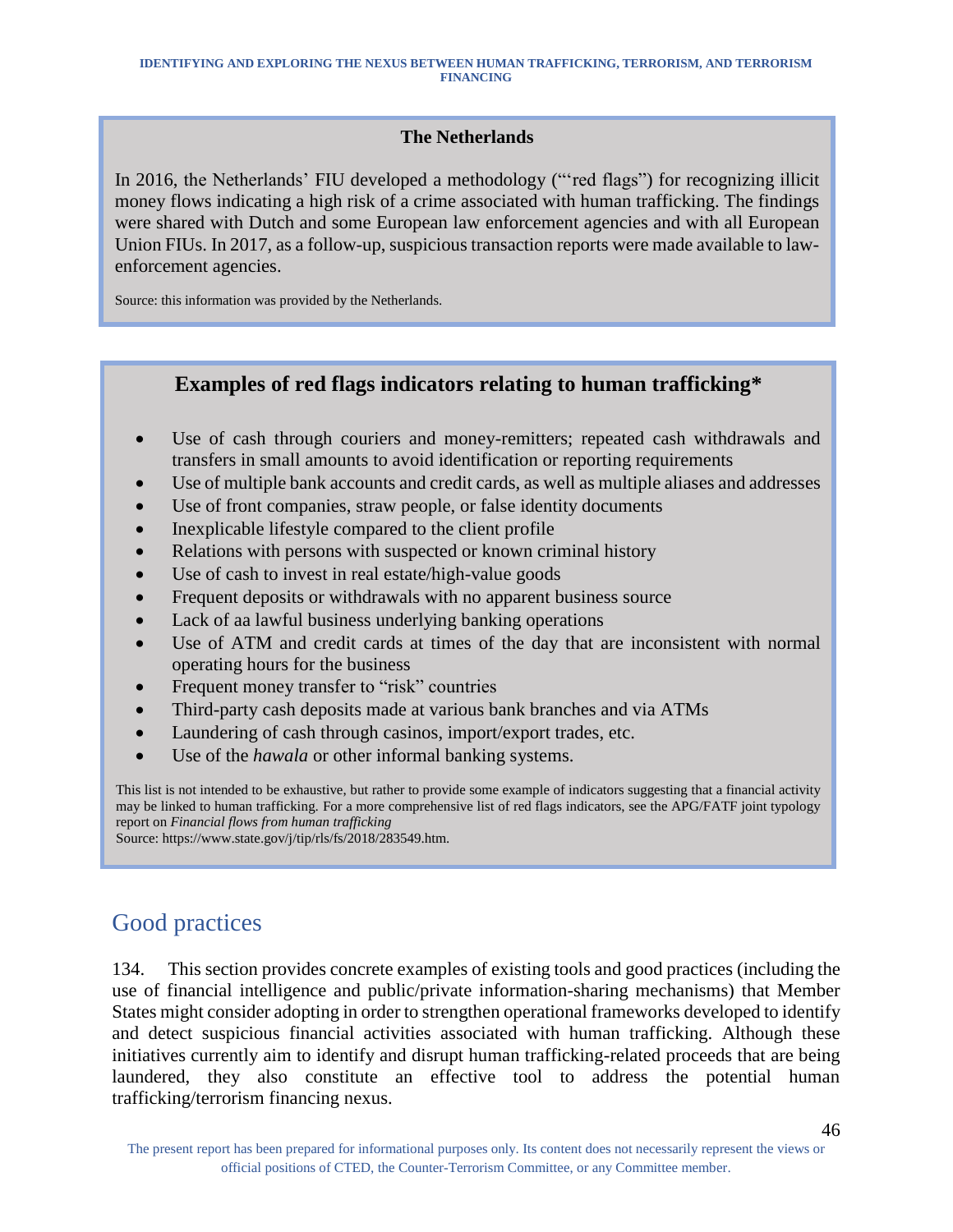### <span id="page-47-0"></span>**1. Domestic initiatives**

#### **Fintel Alliance<sup>168</sup> (Australia)**

135. In 2017, the Australian Transaction Reports and Analysis Centre (AUSTRAC) launched Fintel Alliance, a public-private partnership aimed at addressing the threats posed by moneylaundering, terrorism financing and other forms of crime. It consists of financial sector entities, NGOs, and law-enforcement and national-security agencies.

136. Fintel Alliance provides a platform for AUSTRAC to engage with the private sector to combat victim-based crimes. In the case of certain human-trafficking investigations, the private sector (including banks and financial institutions) has been approached to assist with proceeds-ofcrime inquiries.

#### **Belgium<sup>169</sup>**

137. In Belgium, the policy for combating human trafficking and smuggling is set forth in various strategic documents, some of which have been recently updated. Those documents include the action plan 2015-2019 of the Interdepartmental Unit of Coordination for Human Trafficking Prevention, which is a national coordination body for this policy area, chaired by the Minister of Justice. The Belgian Financial Intelligence Processing Unit (CTIF-CFI) has been a member since 2014. The action plan highlights the importance of financial investigations with regard to human trafficking and stresses the CTIF-CFI's role in this regard. Detecting and tracing financial flows is essential to identifying networks, destabilizing criminal organizations, and depriving them of their assets. As part of the action plan, CTIF-CFI committed to help raise the awareness of financial, legal and accounting professions in order to increase the quality and quantity of disclosures made to the CTIF-CFI. A leaflet showing case studies and risk indicators will be distributed soon.

#### **Project Protect<sup>170</sup> (Canada)**

138. Project Protect<sup>171</sup> is a unique public-private partnership initiative that has mobilized partners across Canada since 2015 to combat human trafficking in the sex trade by focusing on the money-laundering aspect of the crime. Recognizing money as the common thread among a range of human trafficking operations, the Financial Transaction and Reports Analysis Centre of Canada (FINTRAC) and Canada's major banks joined forces to develop a comprehensive list of indicators to assist businesses in identifying financial transactions and patterns of activities related to human trafficking in the sex trade that might give rise to suspicions of money-laundering. Banks and other businesses and individuals that are required by law to report financial transaction information to FINTRAC use the indicators as triggers for STRs submitted in support of Project PROTECT.

<sup>168</sup> Information provided by Australia.

<sup>&</sup>lt;sup>169</sup> Information provided by Belgium.

<sup>&</sup>lt;sup>170</sup> Information provided by Canada.

<sup>171</sup> [http://www.fintrac-canafe.gc.ca/emplo/psr-eng.asp.](http://www.fintrac-canafe.gc.ca/emplo/psr-eng.asp)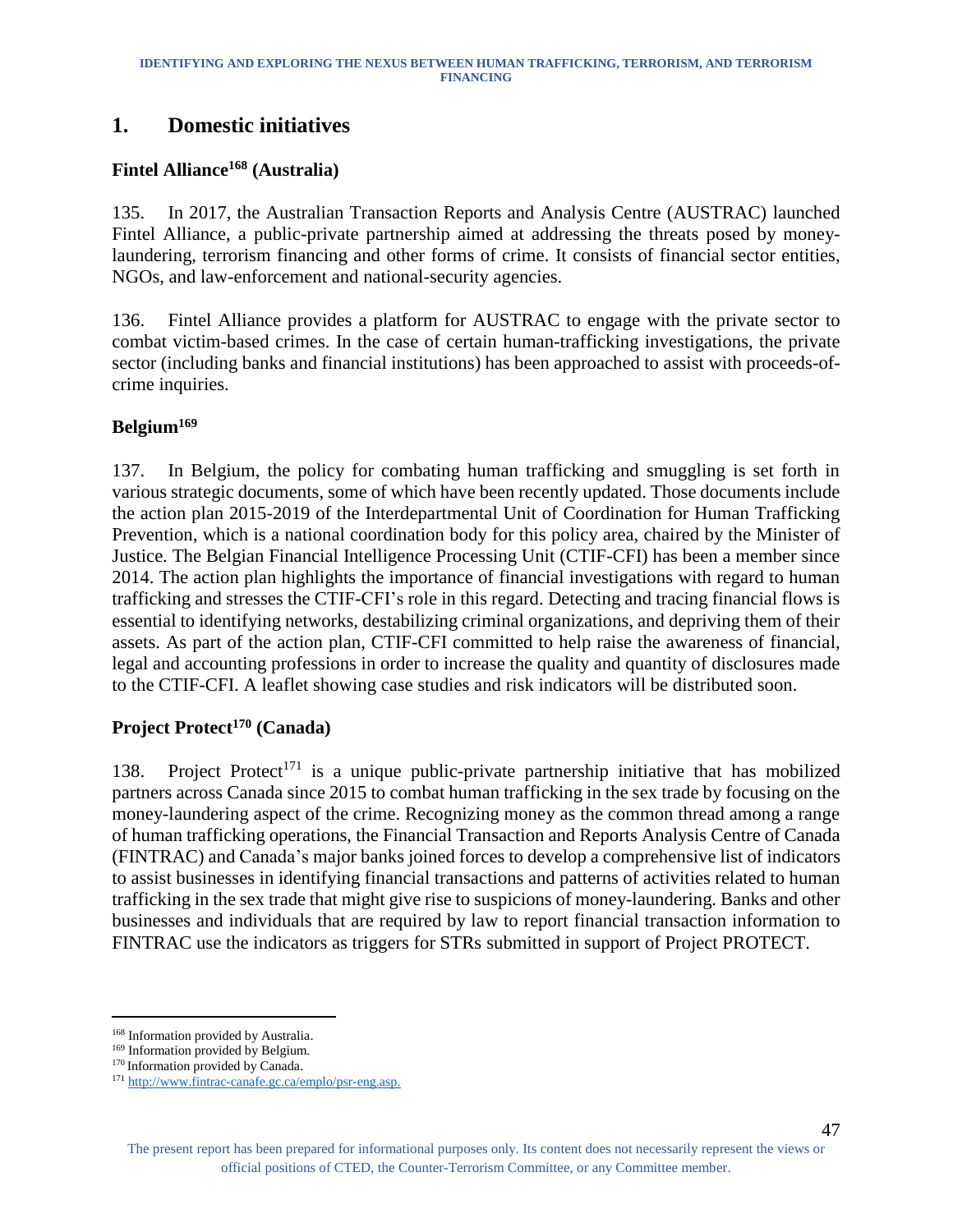139. Reporting entities such as banks, credit unions and money-services businesses are legally obliged to submit a report to FINTRAC when they have reasonable grounds to suspect that a transaction or attempted transaction is related to the commission or attempted commission of a money-laundering or terrorism-financing offence. FINTRAC and Canada's major banks worked closely together and with Canada's police and law-enforcement agencies to develop an operational alert, which focuses on the types of financial transactions, financial patterns and account activities that may raise suspicions of money-laundering associated with human trafficking and thus trigger the requirement to send an STR to FINTRAC.

140. FINTRAC analyses the STRs submitted, along with other financial transaction reports and available information. Once FINTRAC has reasonable grounds to suspect that the information would be relevant to an investigation or prosecution of a money-laundering or terrorism-financing offence, FINTRAC discloses this actionable financial intelligence to police and other law enforcement agencies to support their investigations into the money-laundering aspects of the crime. Disclosures on behalf of Project Protect have been made to both domestic and international partners in recognition of the transnational nature of trafficking crimes.

141. As a result of the efforts of Project Protect, nearly 4,000 STRs have been received by FINTRAC since the project's inception. This has led to the production of over 200 financial intelligence disclosures to appropriate law-enforcement agencies.

#### **Joint Money Laundering Intelligence Taskforce (JMLIT)<sup>172</sup>**

l

142. Some Member States referred to the Joint Money Laundering Intelligence Taskforce (JMLIT) in the United Kingdom as an effective domestic mechanism for detecting and disrupting financial flows relating to various forms of crimes, including human trafficking. The Taskforce was established in 2016 to enable tactical and strategic intelligence-sharing between law enforcement agencies and financial institutions in the United Kingdom. It brings together law enforcement, regulators and over 40 United Kingdom and international financial institutions to exchange and analyse information and intelligence. The overall aim is to identify priorities and focus the mutual effort deployed against financial crime by the public and private sectors. The taskforce shares information through an Operational Working Group and several Expert Working Groups.

143. The Operations Group assists in ongoing money-laundering and terrorism-financing investigations. It exchanges live tactical intelligence using the Section 7 gateway of the Crime and Courts Act 2013, strengthened and safeguarded by an information-sharing agreement which must be signed by all members. Vetted members of 17 major financial institutions are briefed every week on law-enforcement subjects of interest, and requests are made for specific information to fill intelligence gaps. Information is shared for intelligence purposes only and must be backed up if law enforcement wishes to use it evidentially. This is an entirely voluntary arrangement, which complements the United Kingdom's Suspicious Activity Report regime.

The present report has been prepared for informational purposes only. Its content does not necessarily represent the views or official positions of CTED, the Counter-Terrorism Committee, or any Committee member.

<sup>172</sup> [http://www.nationalcrimeagency.gov.uk/about-us/what-we-do/economic-crime/joint-money-laundering-intelligence-taskforce-jmlit;](http://www.nationalcrimeagency.gov.uk/about-us/what-we-do/economic-crime/joint-money-laundering-intelligence-taskforce-jmlit) FATF/APG, *Financial flows from Human Trafficking*, 2018, pp. 42-43.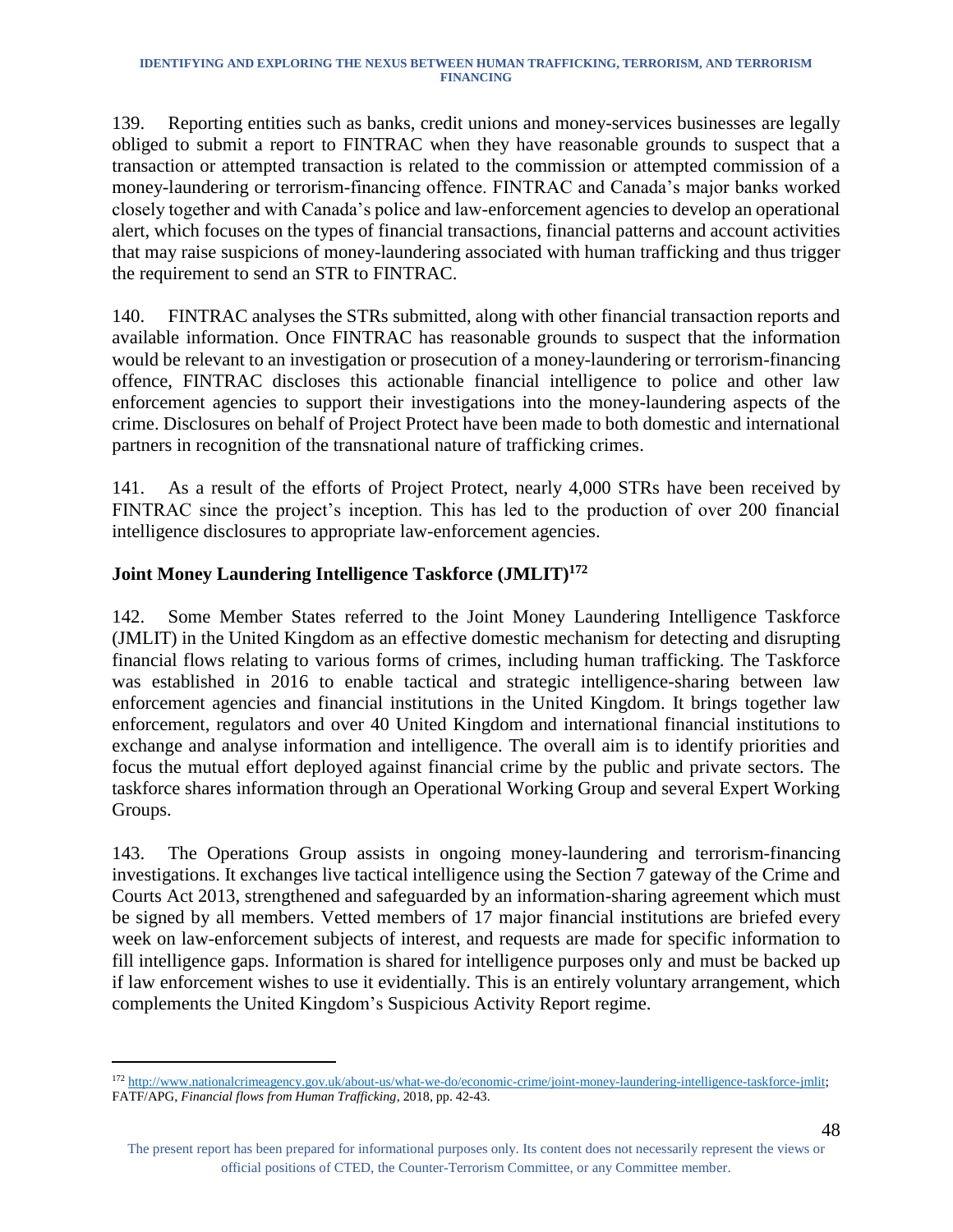144. The Expert Working Groups provide a platform for members to discuss current or emerging threats and to identify innovative ways to collectively combat them. The Groups consist of experts from across the public and private sectors and are aligned with the following JMLIT priority areas: (i) Organized Immigration Crime /Human Trafficking; (ii) Bribery and Corruption; (iii) Trade-Based Money-Laundering; (iv) Money-Laundering Through Markets; (v) Terrorism Financing; and (vi) Future Threats.

### <span id="page-49-0"></span>**2. International initiatives**

#### **Bali Process<sup>173</sup>**

145. Some Member States of the Asia Pacific region described the Bali Process as a good example of a regional initiative aimed at strengthening the response to various forms of crime, including human trafficking.

146. Since its inception in 2002, the Bali Process on People Smuggling, Trafficking in Persons and Related Transnational Crime has effectively raised awareness of the consequences of people smuggling, trafficking in persons, and related transnational crime. It serves as a forum for policy dialogue, information-sharing and practical cooperation to help the States of South-East Asia to address those challenges. The Bali Process Strategy for Cooperation guides the work of the Bali Process in implementing priorities directed by the Ministers.

147. Co-chaired by Indonesia and Australia, the Bali Process has more than 49 members.<sup>174</sup> It also includes the Ad Hoc Group, which brings together the most-affected member States and relevant international organizations to address specific people smuggling, trafficking in persons, and irregular migration issues in the region.

148. The Regional Support Office (RSO) of the Bali Process was established to support and strengthen practical cooperation on refugee protection and international migration, including human trafficking and smuggling, and other components of migration management in the region. The Sixth Bali Process Ministerial Conference (March 2016) confirmed the core objectives and priorities of the Bali Process through endorsement of the Bali Process Declaration on People Smuggling, Trafficking in Persons and Related Transnational Crime. The Declaration acknowledges the growing scale and complexity of irregular migration challenges, both within and outside the Asia Pacific region, and supports measures that would contribute to comprehensive long-term strategies addressing the crimes of people smuggling and human trafficking, as well as reducing migrant exploitation by expanding safe, legal and affordable migration pathways.

149. The Seventh Bali Process Ministerial Conference and Second Bali Process Government and Business Forum were held on 7 August 2018. The Ministerial Conference adopted a political declaration, by which the Bali Process will advance engagement on irregular migration and with

l <sup>173</sup> See also: [https://www.baliprocess.net/.](https://www.baliprocess.net/)

<sup>&</sup>lt;sup>174</sup> Including the United Nations High Commissioner for Refugees (UNHCR), the International Organization for Migration (IOM), the United Nations Office of Drugs and Crime (UNODC) and the International Labour Organization (ILO), as well as a number of observer countries and international agencies.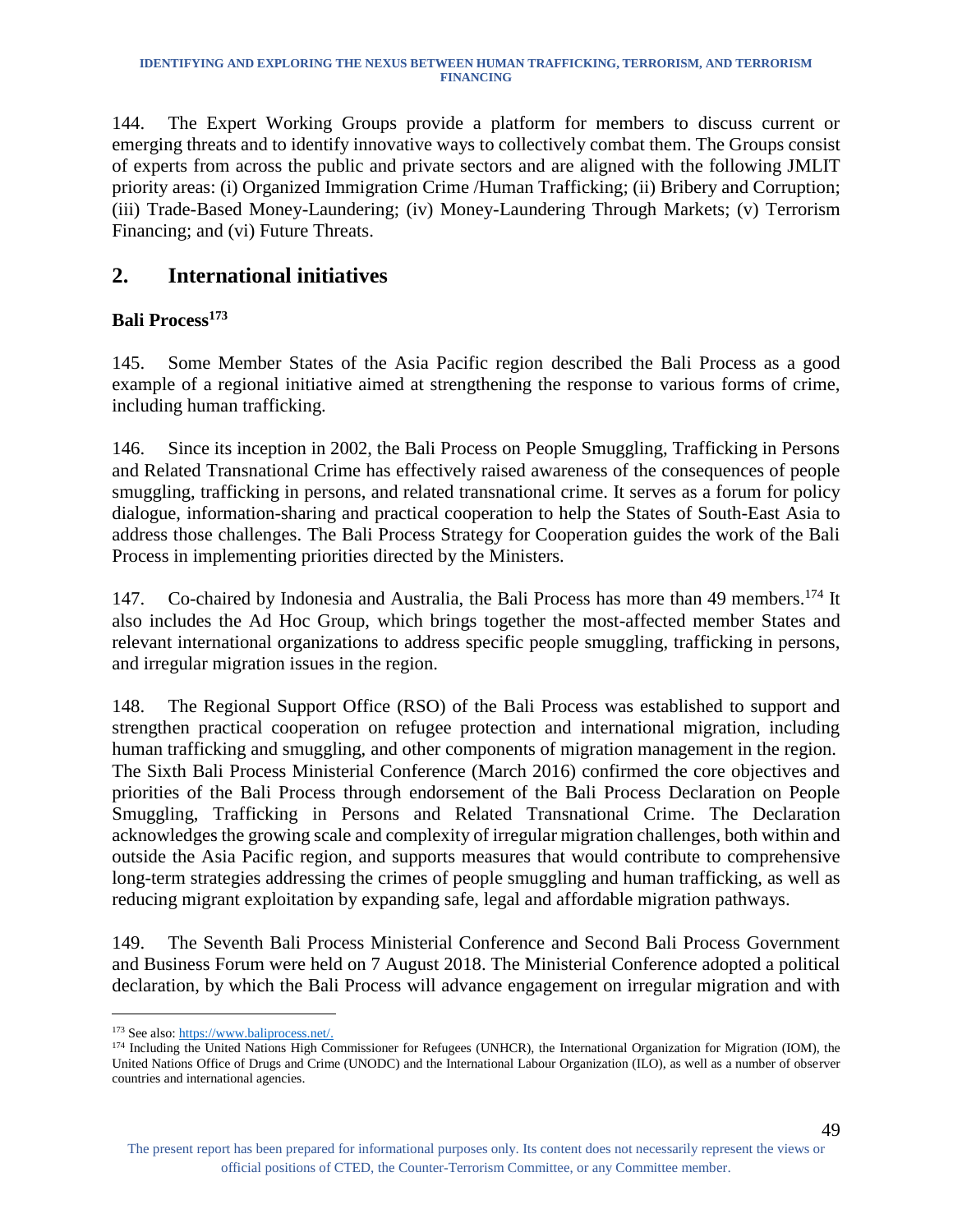business and civil society. Recommendations from business to Government to enhance collaboration on tackling modern slavery were adopted. The "business track" was made a permanent track of the Process.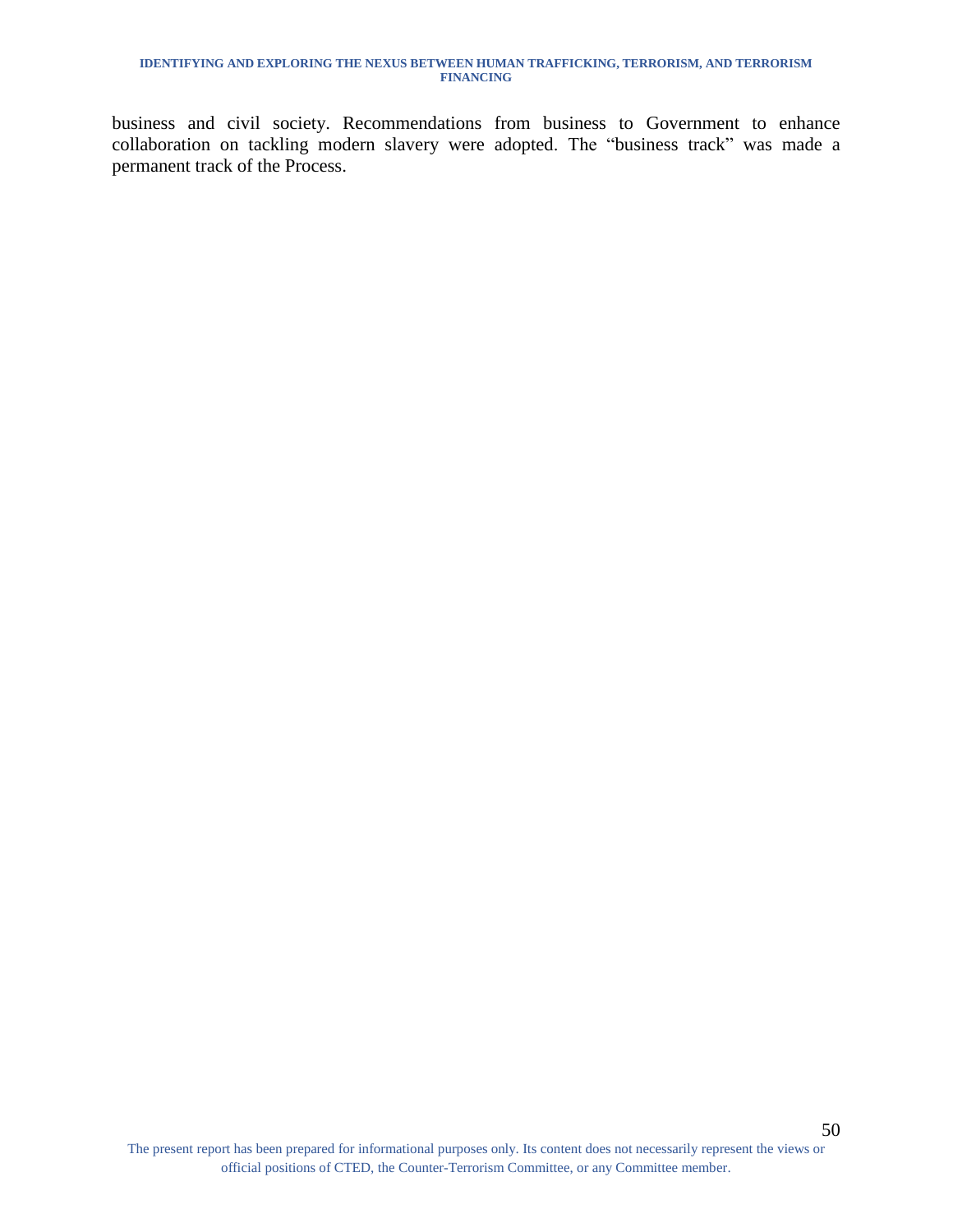# <span id="page-51-0"></span>**Section IV**

# <span id="page-51-1"></span>Recommendations

150. Member States may wish to consider the following recommendations for strengthening efforts to identify and explore the nexus between human trafficking, terrorism, and terrorism financing:

- **Raise awareness** of the possible use of human trafficking, both as a terrorist tactic and as an opportunistic source of revenue for terrorists. Some Member States appear to have little understanding of their vulnerability to human trafficking and terrorism, or to the potential interactions between the two. They therefore continue to consider the two phenomena separately, even where there is concrete evidence of a link. Private-sector entities, including financial institutions, appear to be more aware of risks relating sex trafficking, but lack a broader understanding of risks potentially arising from other forms of exploitation.
- **Use the appropriate legal terminology**: human trafficking and migrant smuggling are two different crimes, which require two different responses. Failure to understand this could undermine the effectiveness of measures and policies put in place to address them. Many stakeholders appear to have a limited knowledge of the relevant Protocols or the legal definitions contained therein.
- **Enhance efforts to bring perpetrators to justice**: human-trafficking activities associated with terrorism or taking place in conflict or post-conflict settings continue to be met with mass impunity. To date, not a single member of ISIL or Boko Haram has been prosecuted for offences of sexual violence<sup>175</sup> or other forms of exploitation associated with human trafficking. The case relating to a German citizen who is currently facing charges for having allowed her five-year-old household slave to die of thirst (see Section II, above) could represent an important step forward. The United Nations Investigative Team<sup>176</sup> established pursuant to Council resolution 2379 (2017) is expected to play an important role to ensure that ISIL is held accountable for all the crimes that it has committed in Iraq, including those associated with human trafficking. At the national level, Governments should strengthen the capacity of their justice and security sectors to ensure accountability for such crimes.
- **Ensure that victims of sexual violence associated with human trafficking** perpetrated by armed or terrorist groups are recognized as legitimate victims of conflict and/or terrorism and that measures to address their situation are considered to be an integral part of counter-terrorism strategies.
- **Adopt the necessary legal measures** to enhance domestic counter-human trafficking frameworks, including by criminalizing human trafficking as a predicate offence pursuant to national AML/CFT legislation.

<sup>&</sup>lt;sup>175</sup> Report of the Secretary-General on Conflict-Related Sexual Violence, 2018, p. 9.

<sup>&</sup>lt;sup>176</sup> On 31 May 2018, the Secretary-General appointed Mr. Karim Asad Ahmad Khan of the United Kingdom of Great Britain and Northern Ireland as Special Adviser and Head of the Investigative Team.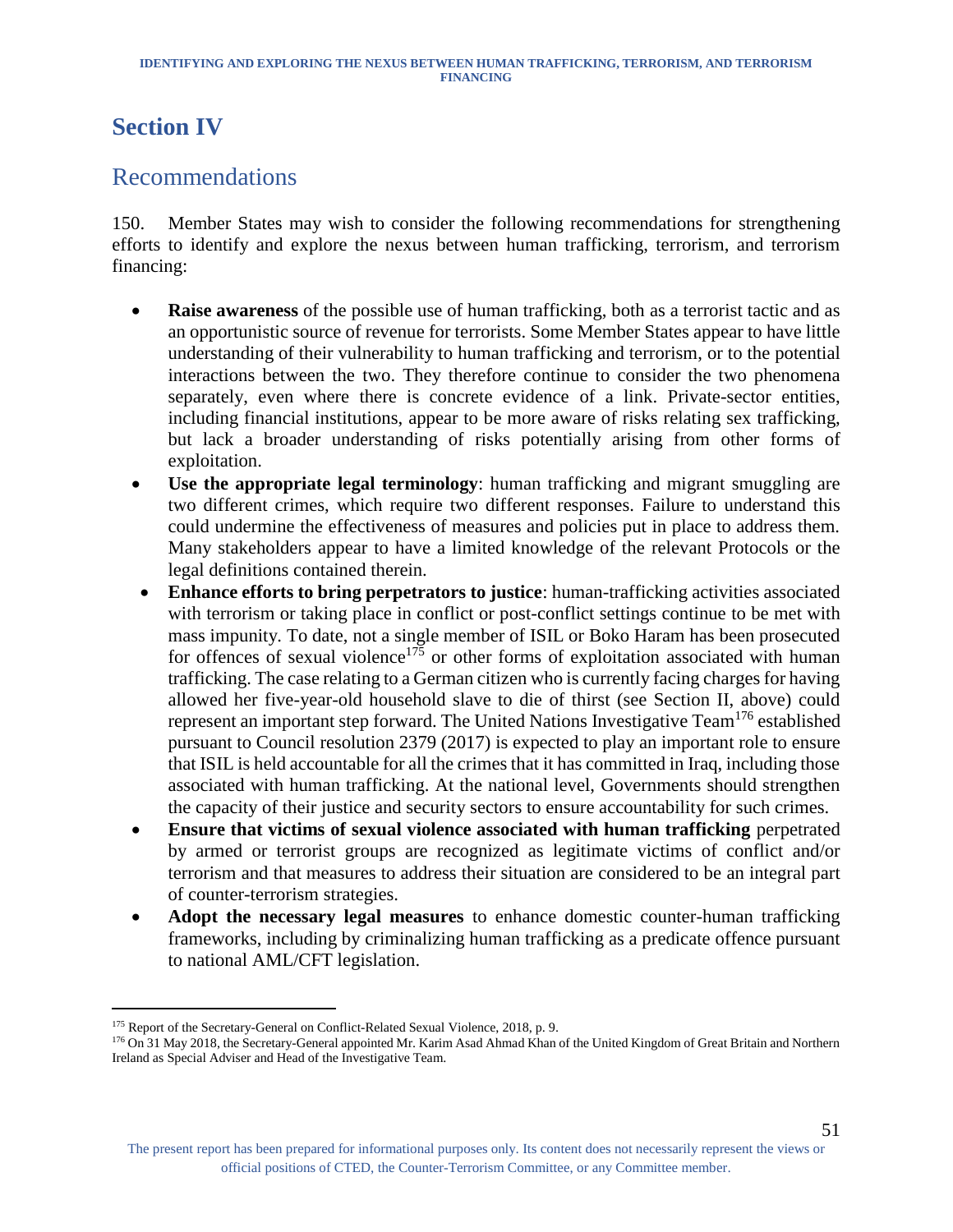- **Establish national inter-agency coordination mechanisms to enhance cooperation/information-sharing** between domestic bodies responsible for the investigation of human trafficking, terrorism, money-laundering and terrorism financing, as well as private-sector entities, civil society, and NPOs. All these stakeholders may hold significant information that, if shared in a coordinated and timely manner, can improve the effectiveness of State's overall efforts to combat human trafficking.
- **Conduct parallel financial investigations** in all human trafficking-related cases. It appears that the financial aspect of such crimes is not systematically addressed. "Following the money" could help disrupt potential exploitation networks, strengthen the detection of victims, and help bring perpetrators to justice. National anti-trafficking structures (including National Referral Mechanisms, national coordinators, independent rapporteurs, and relevant government agencies) could integrate financial investigations into human trafficking investigations.
- **Develop the FIU's capacity to detect or identify suspicious transactions/financial flows** associated with human trafficking that could be terrorism financing.
- **Consider listing individuals involved in human trafficking** who may meet the designation criteria of the "1267/1989/2253 Committee".
- **Consider involvement in human trafficking to finance terrorism as grounds for the designation** of a person/entity pursuant to the asset-freezing mechanism established by States pursuant to Security Council resolution 1373 (2001).
- **Update the narrative summaries of listed individuals (or entities)** to reflect their implication in human trafficking-related activities.
- **Provide technical assistance to Member States that have identified possible instances**  pertaining to the human trafficking/terrorism financing nexus, but do not have the adequate expertise or means to conduct a thorough investigation.
- **Examine human trafficking as a potential money-laundering/terrorism-financing risk** within the framework of a national risk assessment (NRA).
- **Monitor ICT for possible abuse involving human trafficking and create partnerships with Internet service providers** or social media platforms to strengthen efforts to eradicate such abuse**.** ICT can constitute an invaluable tool for law-enforcement agencies to detect and disrupt the online recruitment of victims, including recruitment through fraud and deception. Social media providers may be able to identify, through geospatial data and content, specific individuals who may be vulnerable to human trafficking in conflict and incorporate warning information and assistance information (such as details for a hotline or assistance app) into social media feeds.<sup>177</sup>
- **Enhance regional and international cooperation.** Although many human-trafficking cases do not involve the crossing of international borders – and occur domestically – some perpetrators and their leaders may reside outside of destination countries where most of the exploitation take place. Reaching them requires international cooperation, which can be difficult to secure. Even though many countries of origin have signed the "Trafficking Protocol", they may not have introduced legislation facilitating cooperation to combat

<sup>177</sup> United Nations University, *Fighting human trafficking in conflict, 10 Ideas for Action by the United Nations Security Council, 2016*, p. 29.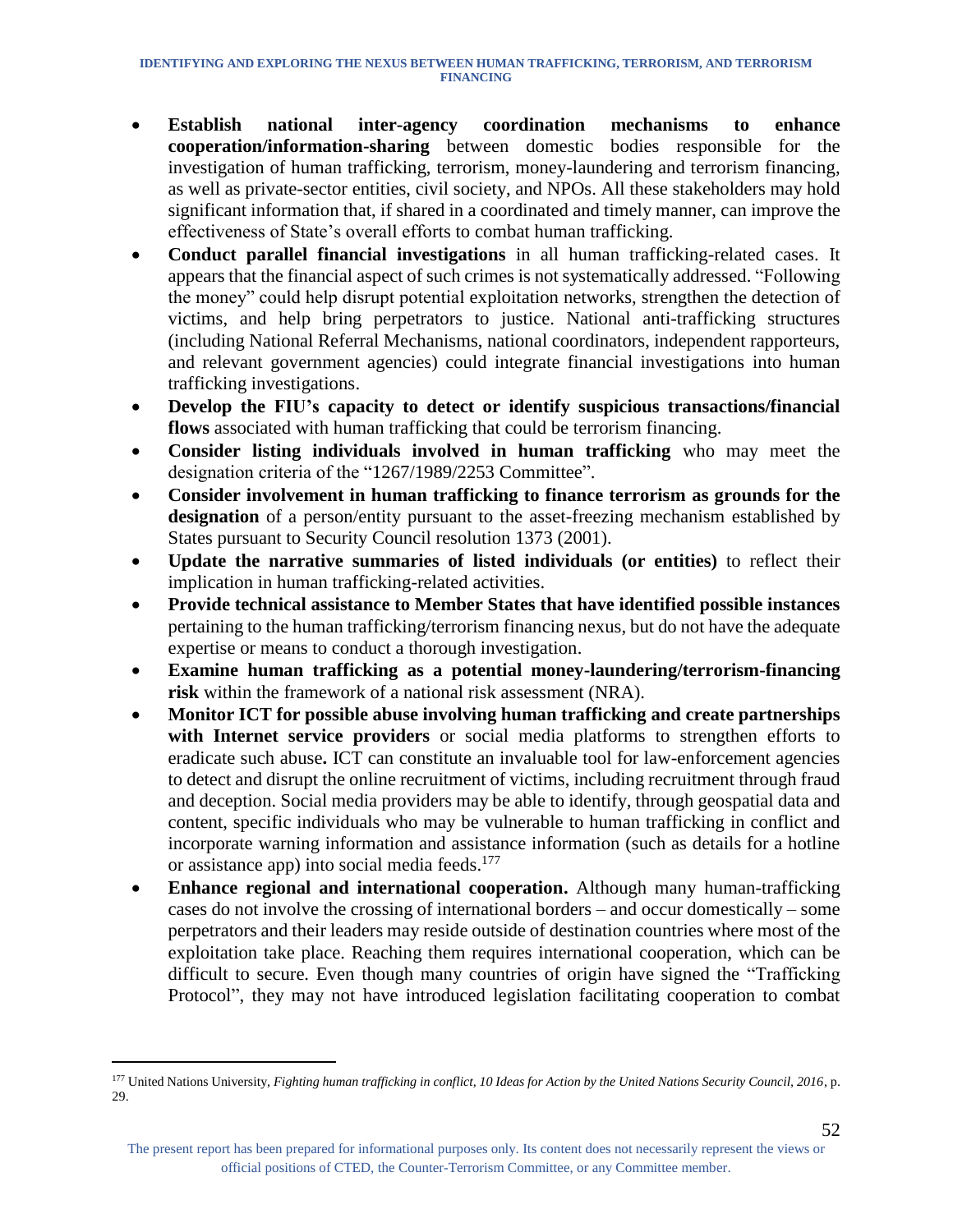trafficking. Regional and international cooperation facilitate the timely exchange of information necessary to conduct proper investigations.

151. The United Nations may wish to consider the following recommendations for countering the human trafficking/terrorism nexus more effectively:

- Optimize the relevant existing tools, including by assisting Member States in their efforts to meet the obligations contained in Council resolutions 2331 (2016) and 2388 (2017) and by continuing to monitor their implementation by the concerned entities;
- Within the framework of various forums, including through the Inter-Agency Coordination Group against Trafficking in Persons (ICAT), continue to sensitize all stakeholders to the issue of human trafficking in conflict and, in particular, to the use of human trafficking in support of terrorism.

# <span id="page-53-0"></span>Common indicators and warning signs

152. The following paragraphs contain common indicators and warning signs for the connections between human trafficking and terrorism. Although these indicators are entirely qualitative, they may be observed to varying degrees in all the cases discussed above, and across all regions of the world.

#### **Porous borders and areas of weak State control**

153. Weak State control over border areas offers armed groups the opportunity to control illicit smuggling and trafficking groups. In some cases, such groups will directly challenge the State for control over these areas, often for the primary purpose of controlling illicit markets. When irregular migration routes flow through the same area, armed groups, including terrorists, are presented with an opportunity to earn profits from smuggling and trafficking. With the exception of ISIL in the Syrian Arab Republic and Iraq, it is usually the case that armed groups earn profits by taxing smugglers or traffickers or directly extorting migrants, rather than actively facilitating the trafficking. However, in Al-Qaim, Iraq, ISIL used its pre-existing control over a border area and contiguous transboundary area to move women across the border for the purposes of sexual slavery.

#### **Political instability, corruption and lack of governance**

154. Political instability, lack of governance and large-scale corruption offer fertile ground for trafficking and terrorism, acting as "push" factors for irregular migration and creating the grievances and conflicts that give rise to terrorist groups. These are very often simply correlations. However, where these factors co-exist (e.g., throughout the Sahel), terrorist organizations can take advantage of them to engage in trafficking.

#### **Underdevelopment, inequality and poverty**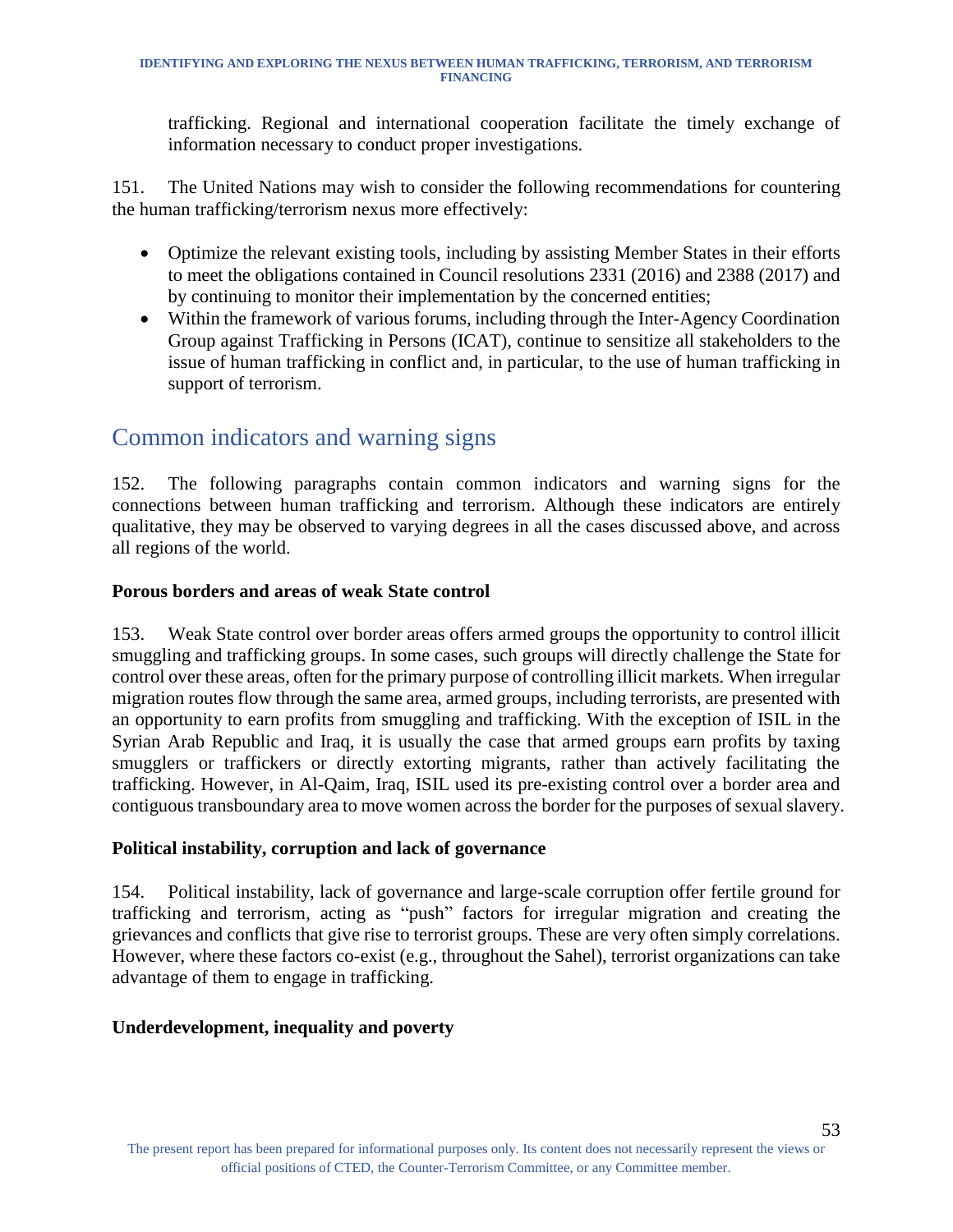155. Low levels of human and economic development are often correlated with the prevalence of human trafficking and terrorism.<sup>178</sup> The States and regions addressed in the examples contained in the present report rank from low to middling on human development and economic development indicators. However, it should be noted that the poorest segment of a population does not make up a significant proportion of an irregular migration flow. Indeed, one of the key lessons from studying the development/migration nexus is that increased GDP per capita (i.e., economic development) can lead to greater irregular migration as people develop the means and aspiration for mobility.

#### **Armed conflict**

156. People are particularly vulnerable to trafficking by terrorist organizations in conflict situations. Most contemporary conflicts are civil/intra-State wars, and asymmetric. They involve non-State actors as combatants and include both indiscriminate and targeted attacks on civilians and civilian infrastructure. These types of wars create disproportionately more civilian casualties, internal displacement, and forced migration in the same spheres in which non-State armed groups and terrorist organizations operate. The presence of troops often brings with it market demand for prostitution, which transnational criminal groups, who are often associated with terror organizations, fill through human trafficking.

#### **Organized crime**

l

157. Pre-existing criminal smuggling and trafficking networks for illicit goods and services often also serve as human smuggling/trafficking corridors. Evidence tends to suggest that, wherever militant organizations are involved in the movement of illicit goods, there might be a prevalence of trafficking.

# <span id="page-54-0"></span>Conclusions and potential next steps

158. The goal of the present report is to shed light on, and broaden, understanding of the nexus between human trafficking and terrorism, including by providing examples of instances in which the nexus exists.

159. There remains a need to conduct further research and produce new evidence. Furthermore, as noted in the recommendations, efforts to sensitize Member States on the issue of human trafficking in support of terrorism should be strengthened.

160. To overcome some of the challenges highlighted in the present report and address current operational gaps, CTED has also identified potential additional areas of work. They may include:

• Organizing regional experts' round-table consultations or workshops in areas highly affected by human trafficking and terrorism.

<sup>&</sup>lt;sup>178</sup> The correlation between the phenomena was also mentioned during the General Assembly two-day high-level meeting on human trafficking. At the outset of the meeting, held on 27 September 2017, the Assembly endorsed by consensus the "political declaration on the implementation of the United Nations Global Plan of Action to Combat Trafficking in Persons".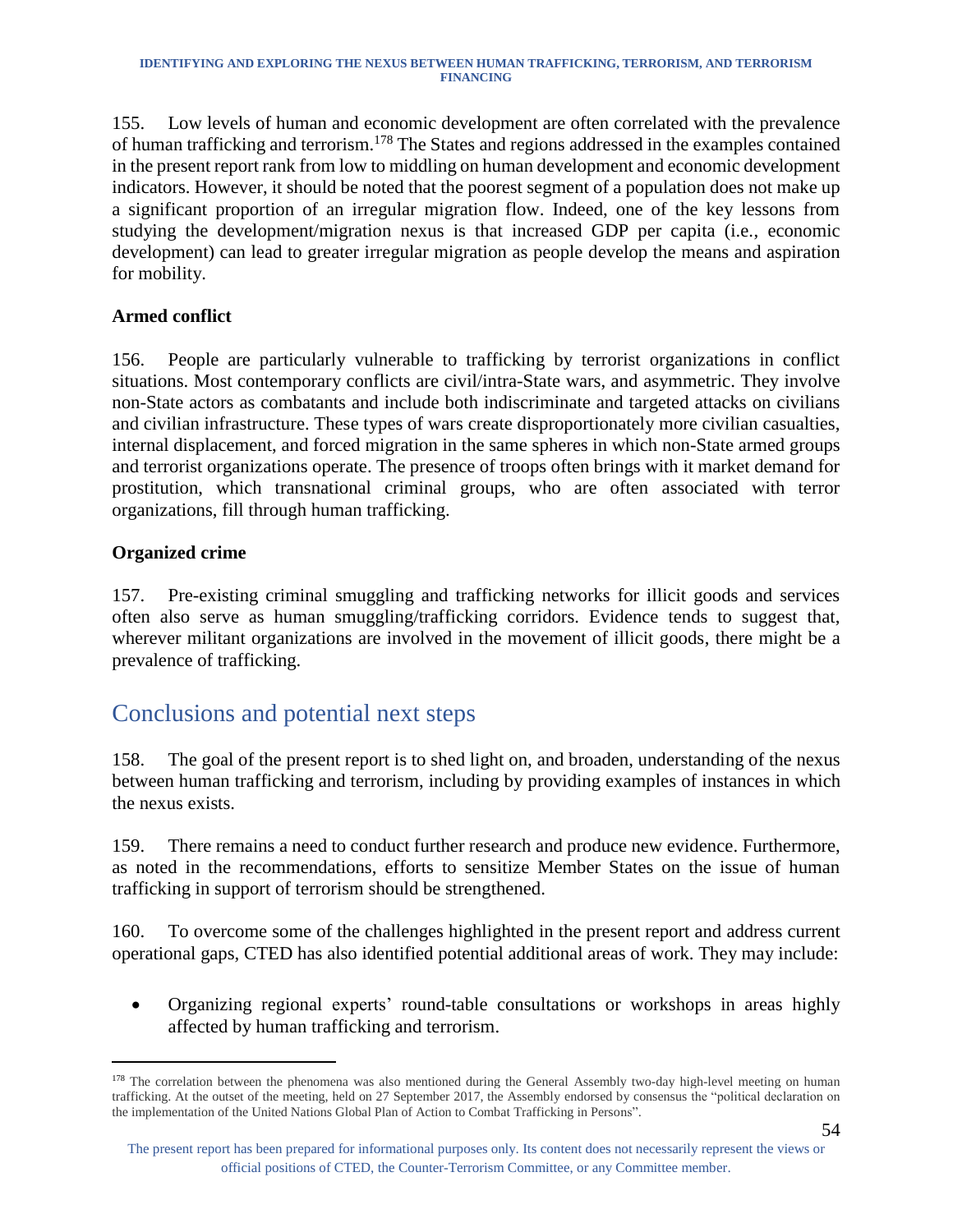- Developing practical tools to assist Member States in effectively detecting and investigating acts of human trafficking in support of terrorism, including by enhancing cooperation and information-sharing mechanisms between domestic agencies responsible for the investigation of human trafficking, terrorism, money-laundering and terrorism financing and by enhancing States' capacity to conduct parallel financial investigations in all human trafficking-related cases.
- Facilitating the delivery of technical assistance to those States that have identified possible instances pertaining to the human trafficking/terrorism financing nexus, but do not have sufficient expertise or resources to conduct a thorough investigation.

161. The Counter-Terrorism Committee and CTED — notably within the framework of assessment visits and the identification of emerging trends by CTED, in cooperation with its Global Research Network — will continue to devote their attention to the nexus between organized crime and terrorism, including the issue of human trafficking in support of terrorism. CTED will also continue to work with other United Nations entities, regional and subregional organizations, the private sector and civil society, including academia, to collect new evidence, data, and cases pertaining to the human trafficking/terrorism nexus, as well as to identify additional good practices and lessons learned that might be suggested to Member States as a way to increase their capacity to address the related threats.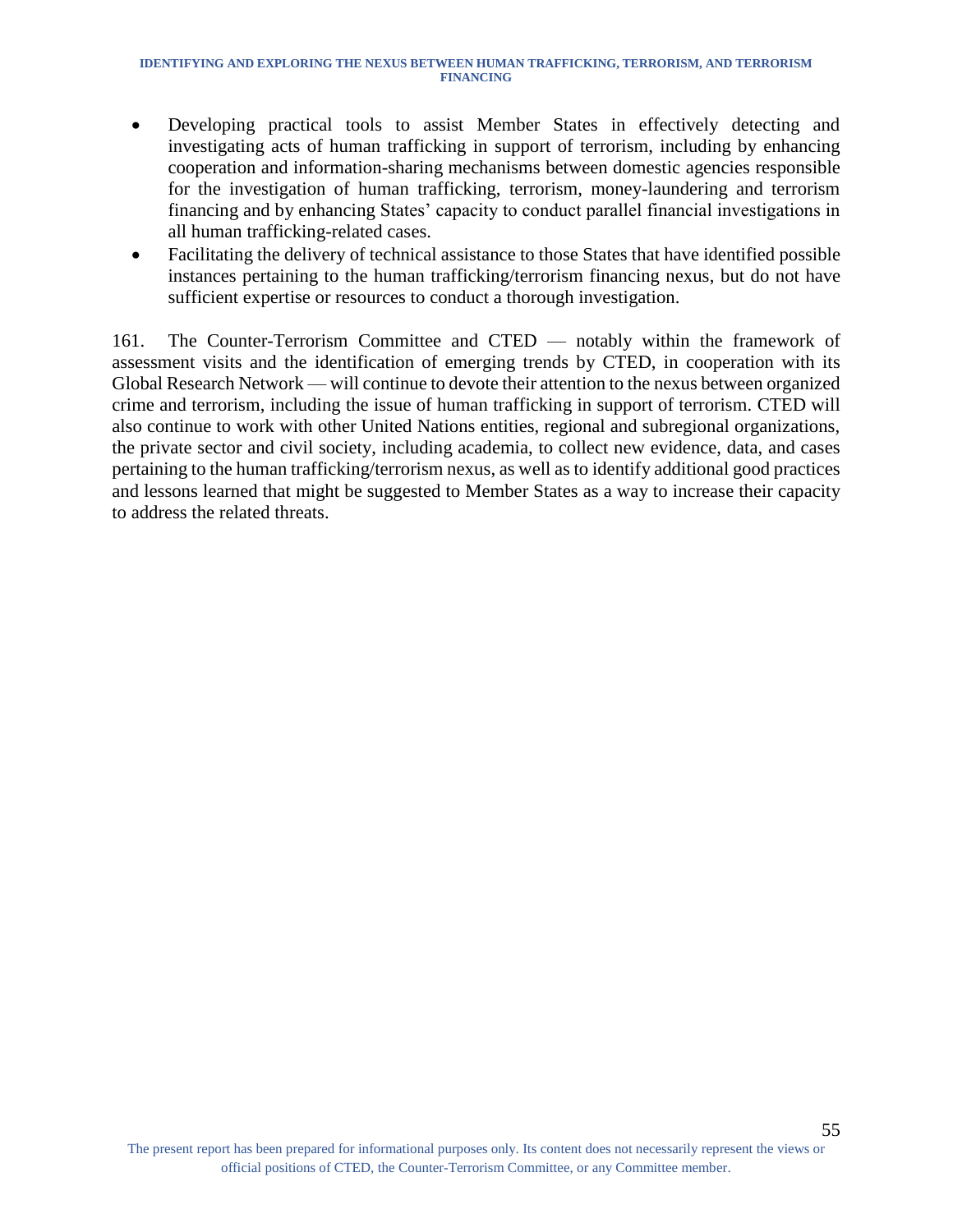### <span id="page-56-0"></span>Annex

# **CTED questionnaire**

# **Part I. The threat**

### **1. Is your State affected by human trafficking-related activity?**

| How many human trafficking cases have           |  |
|-------------------------------------------------|--|
| been reported in your State over the past       |  |
| two years?                                      |  |
| What are the most common forms and              |  |
| manifestations of this crime (e.g., forced      |  |
| <b>labour, sexual exploitation, or others)?</b> |  |

### **2. Links between terrorism and organized crime**

| Organized criminal groups and                   |  |
|-------------------------------------------------|--|
| domestic/international terrorist entities       |  |
| may be involved in various types of illegal     |  |
| activities and cooperating through              |  |
| alliances, collection of taxes, extortion, etc. |  |
| Has your State detected or identified links     |  |
| between terrorist entities and transnational    |  |
| organized criminal groups?                      |  |
| If so, please give details of specific cases.   |  |

### **3. Human trafficking and terrorism**

| Has your State detected or identified any<br>terrorist activity that may be related to |  |
|----------------------------------------------------------------------------------------|--|
| trafficking in persons?                                                                |  |
| If so, was human trafficking undertaken in                                             |  |
| support of terrorism, including financially?                                           |  |
| Please give details of specific cases.                                                 |  |

### **4. Financial flows associated with human trafficking**

| How many financial investigations have           |  |
|--------------------------------------------------|--|
| been conducted in relation to human              |  |
| trafficking in your State?                       |  |
| <b>Has your State detected or identified any</b> |  |
| suspicious transactions/financial flows          |  |

The present report has been prepared for informational purposes only. Its content does not necessarily represent the views or official positions of CTED, the Counter-Terrorism Committee, or any Committee member.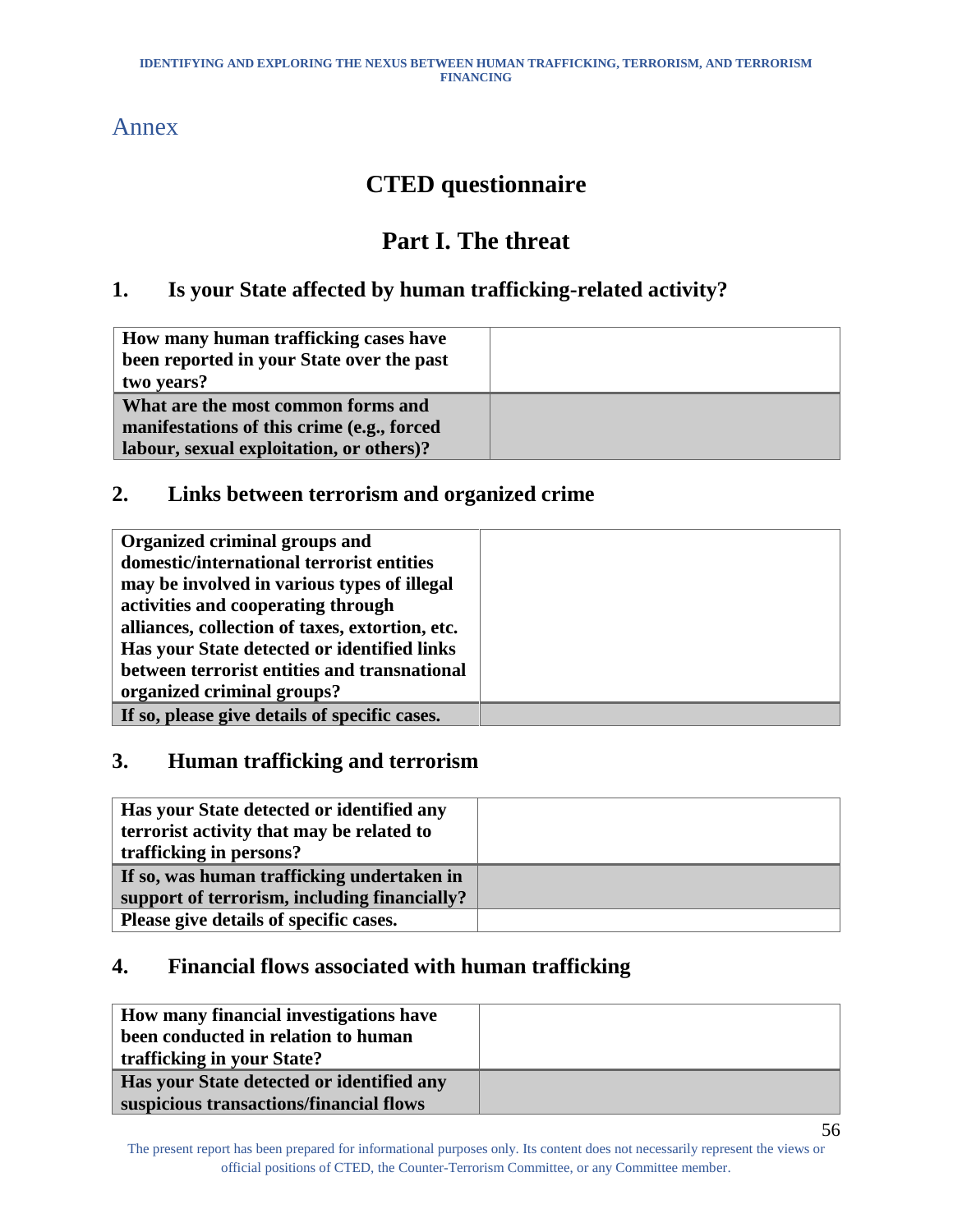| associated with human trafficking that<br>could be terrorism financing? |  |
|-------------------------------------------------------------------------|--|
| If so, please give details of specific cases.                           |  |

**5. Misuse of social-media platforms and information and communications technologies (ICT) for the sale, trade and trafficking of persons** 

| Over recent years, the Islamic State in Iraq  |  |
|-----------------------------------------------|--|
| and the Levant (ISIL, also known as           |  |
| Da'esh) has sold kidnapped women via          |  |
| smartphone apps and shared databases          |  |
| containing their photographs and the          |  |
| names of their "owners". Is your State        |  |
| monitoring ICT for possible abuse             |  |
| involving human trafficking?                  |  |
| If so, please give details of specific cases. |  |
| Was any financial information identified in   |  |
| those cases?                                  |  |

# **Part II. Legal framework**

#### **6. Legislation on human trafficking**

| What legal framework is in place in your  |  |
|-------------------------------------------|--|
| State to incorporate international        |  |
| standards on human trafficking?           |  |
| Is human trafficking a predicate offence  |  |
| pursuant to your State's anti-money-      |  |
| laundering/counter-financing of terrorism |  |
| (AML/CFT) legislation?                    |  |

# **Part III. Operational measures**

#### **7. Mechanisms to counter human trafficking**

| Which agency (ies) is/are responsible for the<br>investigation of human trafficking in your<br>State?                                      |  |
|--------------------------------------------------------------------------------------------------------------------------------------------|--|
| What mechanisms are in place in your<br>State to counter human trafficking and to<br>cooperate and exchange information in that<br>regard? |  |

The present report has been prepared for informational purposes only. Its content does not necessarily represent the views or official positions of CTED, the Counter-Terrorism Committee, or any Committee member.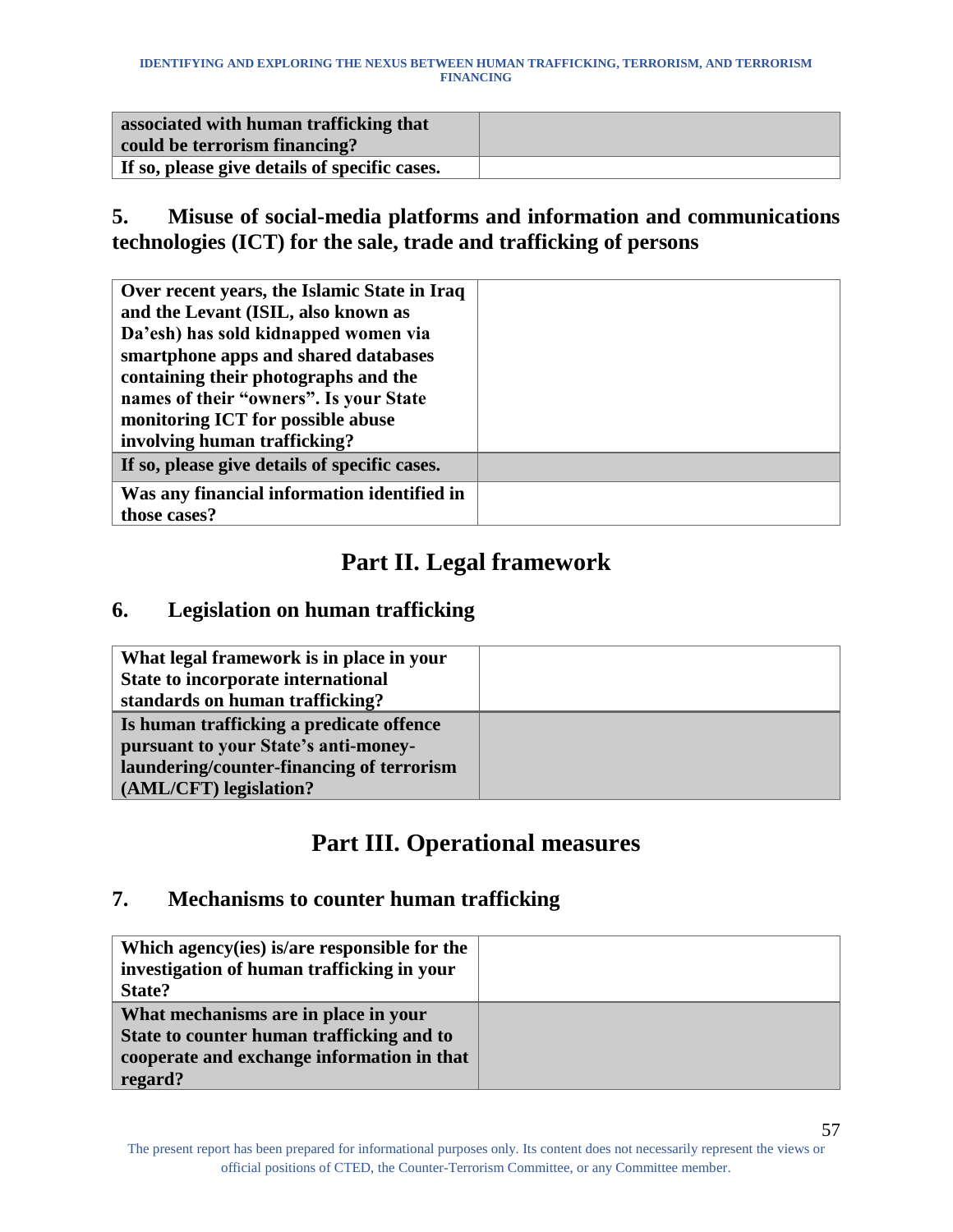| Has your State established an inter-agency |  |
|--------------------------------------------|--|
| task force to cooperate in countering      |  |
| terrorism and its financing, money-        |  |
| laundering, and human trafficking? Have    |  |
| any domestic agencies signed               |  |
| memorandums of understanding in this       |  |
| regard? If so, can you provide us with     |  |
| specific examples?                         |  |
| Can involvement in human trafficking to    |  |
| finance terrorism be grounds for the       |  |
| designation of a person/entity pursuant to |  |
| the asset-freezing mechanism established   |  |
| by your State pursuant to Security Council |  |
| resolution 1373 (2001)?                    |  |

### **8. Role of financial intelligence unit (FIU)**

| Has your State's FIU detected or identified<br>any suspicious transactions/financial flows<br>associated with human trafficking that<br>could be terrorism financing? If so, how<br>many? |  |
|-------------------------------------------------------------------------------------------------------------------------------------------------------------------------------------------|--|
| Does your State's FIU have the necessary                                                                                                                                                  |  |
| expertise to detect and analyse potential                                                                                                                                                 |  |
| cases of trafficking in persons that finance                                                                                                                                              |  |
| terrorism?                                                                                                                                                                                |  |
| Does your State's FIU consider human                                                                                                                                                      |  |
| trafficking to be a potential money-                                                                                                                                                      |  |
| laundering/terrorism-financing risk within                                                                                                                                                |  |
| the framework of its national risk                                                                                                                                                        |  |
| assessment (NRA)?                                                                                                                                                                         |  |
| Has your State's FIU issued any guidelines                                                                                                                                                |  |
| and/or risk indicators ("red flags") to                                                                                                                                                   |  |
| strengthen financial institutions' capacity                                                                                                                                               |  |
| to identify illicit flows deriving from human                                                                                                                                             |  |
| trafficking?                                                                                                                                                                              |  |
| mechanisms<br>Are<br>there<br>in<br>place<br>for                                                                                                                                          |  |
| cooperation/information-sharing by the FIU                                                                                                                                                |  |
| and NGOs in combating human trafficking                                                                                                                                                   |  |
| and supporting its victims?                                                                                                                                                               |  |

# **Part IV. Good practices**

# **9. Initiatives to counter human trafficking**